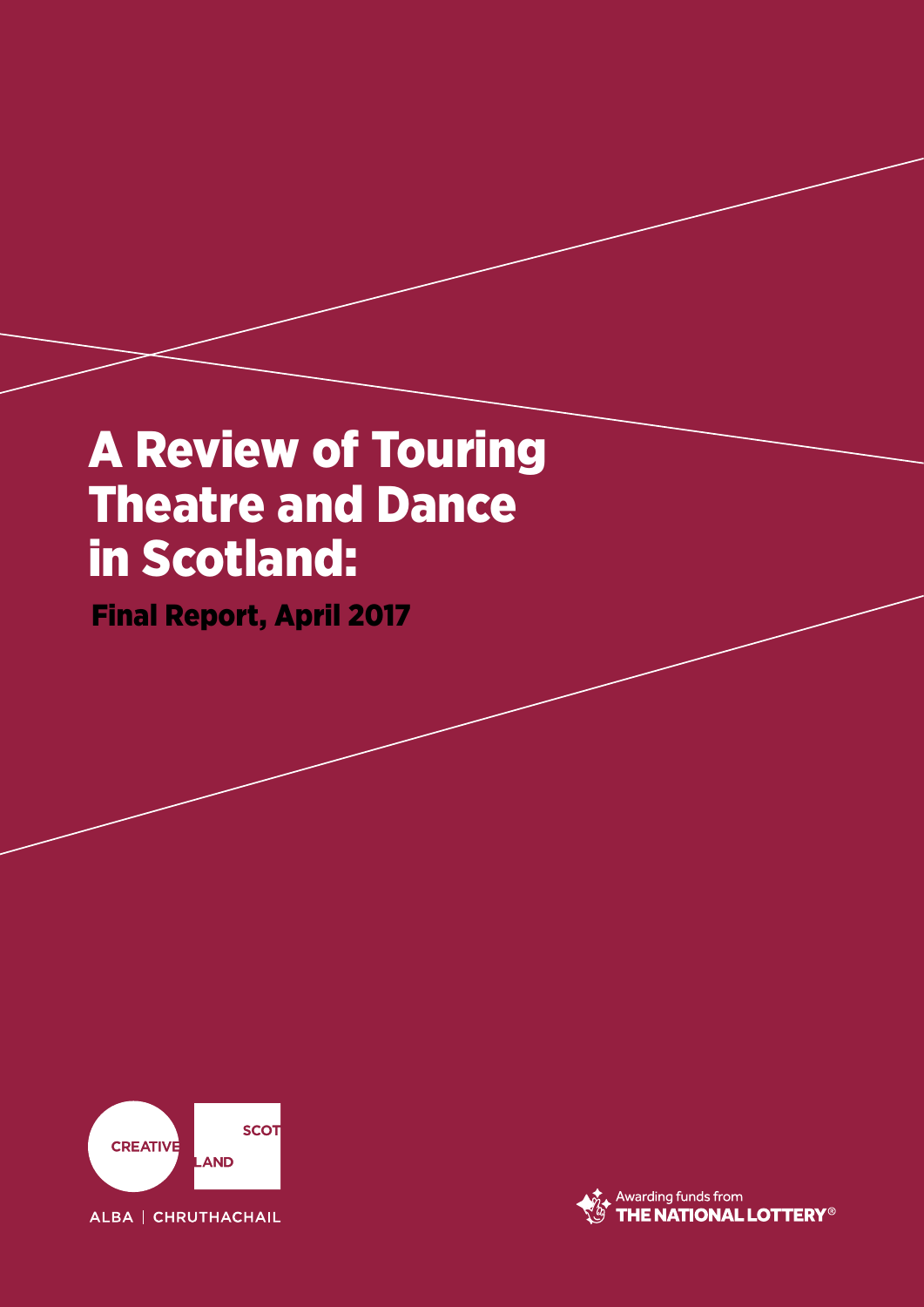# Contents

| <b>Introduction</b>                    | $\overline{\mathbf{3}}$                                         |    |
|----------------------------------------|-----------------------------------------------------------------|----|
|                                        | <b>Executive Summary</b>                                        | 5  |
|                                        | <b>Integrated Findings</b>                                      | 9  |
| 3:1                                    | <b>Strategic Overview</b>                                       | 9  |
| 3:2                                    | Funding for Touring in Scotland                                 | 10 |
| 3:3                                    | Product                                                         | 18 |
| 3:4                                    | The Touring Environment                                         | 21 |
| 3:5                                    | <b>Key Relationships</b>                                        | 26 |
| 3:6                                    | Audiences                                                       | 27 |
| <b>Conclusions and Recommendations</b> | 30                                                              |    |
|                                        | <b>Key Findings from each Research Strand</b>                   | 37 |
| 5:1                                    | Data Analysis of Creative Scotland Funded Touring 2012 - 2016   | 37 |
| 5:2                                    | Industry Survey of Producers and Promoters                      | 39 |
| 5:3                                    | Qualitative Research into Touring Theatre and Dance in Scotland | 40 |
| 5:4                                    | <b>Literature and Practice Review</b>                           | 45 |
|                                        | <b>Appendix 1</b>                                               |    |
|                                        | <b>Focus Group Participants</b>                                 | 49 |
|                                        | <b>Appendix 2</b>                                               |    |
|                                        | <b>Survey Participants</b>                                      | 50 |

This review was commissioned by Creative Scotland and delivered by Claire Dow in partnership with Lisa Baxter from The Experience Business.

**Claire Dow: T:** 07808579780 **E:** clairedow@ymail.com **W: [clairedow.org](http://www.clairedow.org/)**

**Lisa Baxter: T:** 07941 053322 **E:** lisa@theexperiencebusiness.co.uk **W: [theexperiencebusiness.co.uk](http://www.theexperiencebusiness.co.uk/)**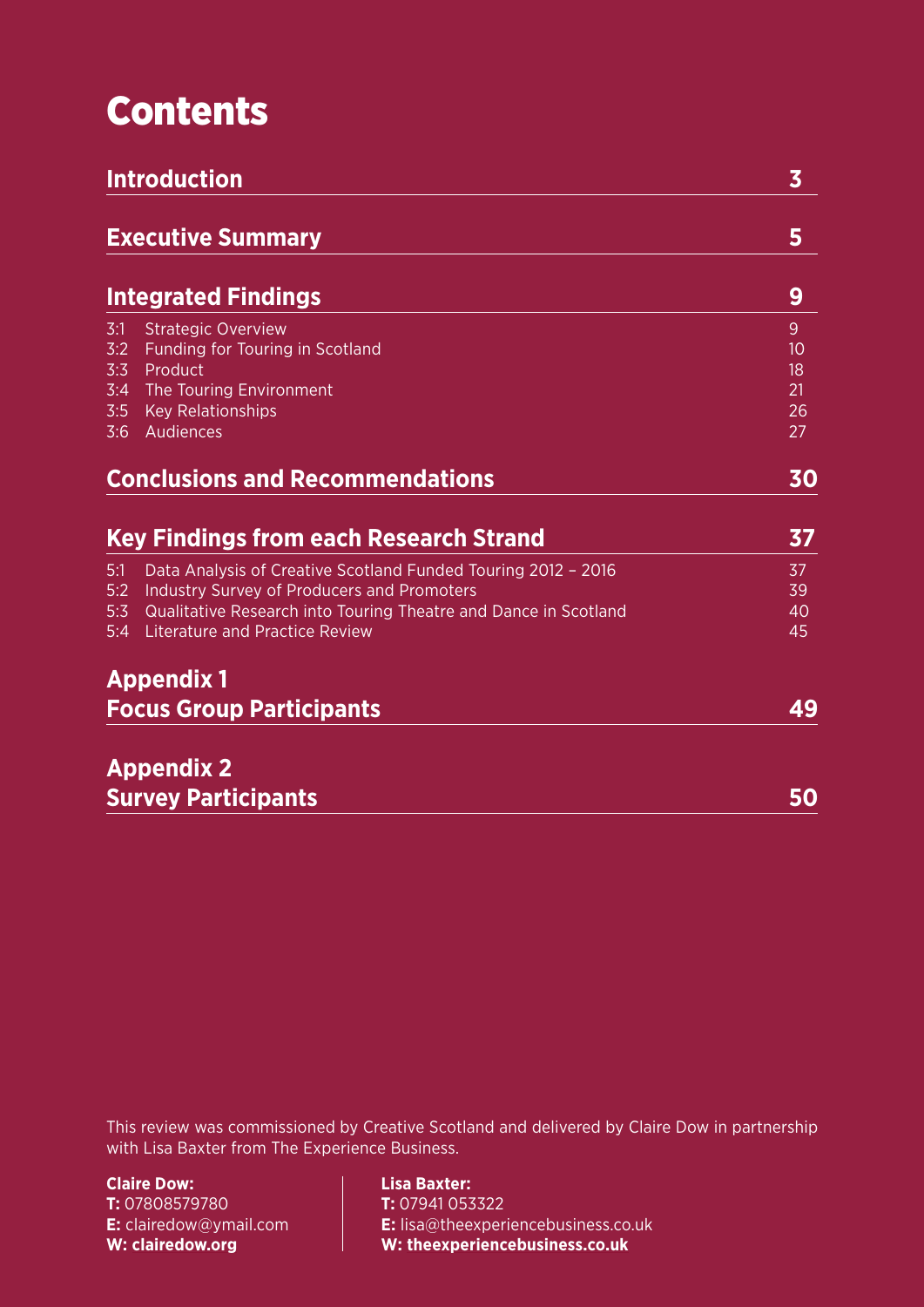# Introduction

# **1:1 Background**

**[Creative Scotland](www.creativescotland.com)** is the public body that supports the arts, screen and creative industries across all parts of Scotland on behalf of everyone who lives, works or visits here.

A core ambition for Creative Scotland is that everyone can access and enjoy artistic and creative experiences. This is reflected in the key priority 'to strengthen presentation, touring and distribution of work, including through digital platforms and encouraging collaboration.' (Creative Scotland 10 year plan, 2014).

Creative Scotland funds touring theatre and dance through both Open Project Funds and Regularly Funded Organisations (RFOs). Supporting both producers (theatre and dance companies) and promoters such as venues and touring networks.

**[Creative Scotland's Arts Strategy 2016/17](http://www.creativescotland.com/resources/our-publications/plans-and-strategy-documents/arts-strategy-2016-17)** identified that 'Touring, exhibition and other means of distributing and sharing work is a concern for organisations as highlighted in the Sector Reviews. This is especially true for the performing arts (theatre, dance and music) where a growth in audiences remains a priority. This is key for increasing opportunities for access and delivering greater financial contribution to the viability of venues and producing companies. While working digitally can complement this, the live experience is still fundamental for many.' (p21).

# **1:2 The Project**

Creative Scotland attends the Touring Forum which is facilitated by the FST **[\(Federation of](www.scottishtheatre.org/)  [Scottish Theatre\)](www.scottishtheatre.org/)**. This network voiced a number of concerns around the health of theatre and dance touring in Scotland of which perceived diminishing financial resources for both promoters and producers is paramount.

Discussions through the forum identified a need to better understand how the sector operates, how it has changed in recent years and gain a better understanding of the impact of Creative Scotland's funding in this area.

This report focuses on touring within Scotland. There is a broader context within which Scottish artists and productions also tour to international markets and networks, and a further commercial touring circuit which is not covered here. The emphasis of this Review was not to find touring success stories from Scotland to celebrate, but to uncover key themes and issues affecting the sector.

Through in-depth consultation with a sub group of the Federation of Scottish Theatre's Touring Forum, Creative Scotland identified research questions which were developed into a research approach with four strands of enquiry (detailed below).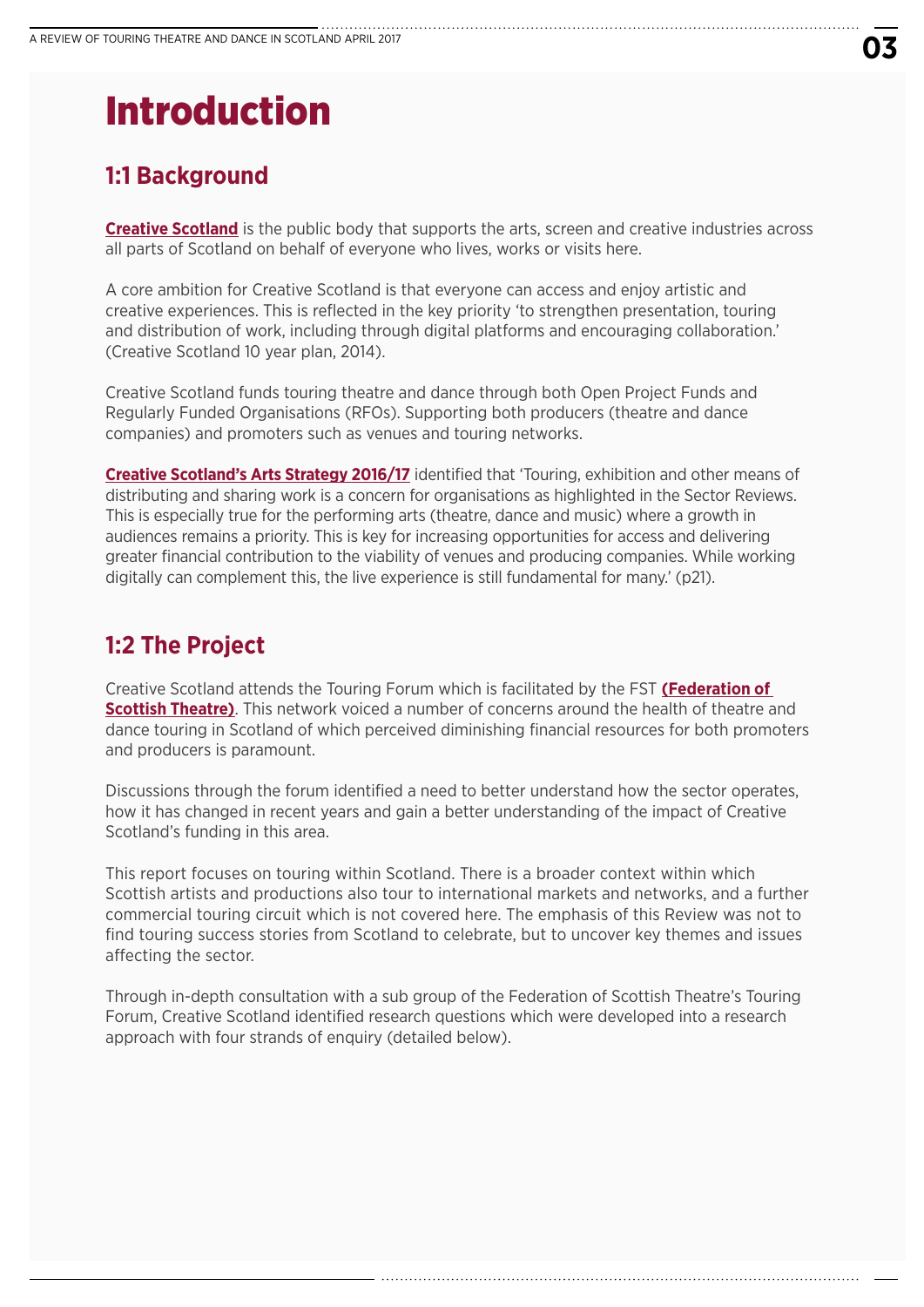| <b>Strand</b>                                                                | <b>Research Methodology</b>                                                                                                                                       |
|------------------------------------------------------------------------------|-------------------------------------------------------------------------------------------------------------------------------------------------------------------|
| 1. What does the touring<br>environment look like?                           | Quantitative analysis of the data currently held by Creative<br>Scotland and partner agencies. Carried out by Creative<br>Scotland's Knowledge and Research Team. |
| 2. What are the fees / funding<br>arrangements?                              | Online questionnaire of venues and producers using FST<br>database. Carried out by Creative Scotland's Knowledge<br>and Research Team.                            |
| 3. Do promoters and producers<br>think touring in Scotland is<br>successful? | Qualitative data analysis through managed focus groups<br>and one to one interviews with key people. Conducted by<br>Lisa Baxter                                  |
| 4. How does touring in Scotland<br>now compare with other models?            | Desk research and feedback from focus groups.<br>Conducted by Claire Dow                                                                                          |

Quantitative work (Strands 1 and 2) were carried out by Creative Scotland's Knowledge and Research Team. Qualitative Research and a Literature and Practice Review (Strands 3 and 4) were carried out by external researchers, Lisa Baxter and Claire Dow respectively, who together pulled all the findings of the Review into this Final Report.

There are five reports in the review which can be accessed on the **[Creative Scotland website:](http://www.creativescotland.com/resources/professional-resources/research/creative-scotland-research)**

|                 | <b>Final Report: A Review of Touring Theatre and Dance in Scotland</b> |
|-----------------|------------------------------------------------------------------------|
| <b>Strand 1</b> | Data Analysis of Creative Scotland Funded Touring 2012 - 2016          |
| <b>Strand 2</b> | <b>Industry Survey of Producers and Promoters</b>                      |
| <b>Strand 3</b> | <b>Qualitative Research into Touring Theatre and Dance in Scotland</b> |
| <b>Strand 4</b> | <b>Literature and Practice Review</b>                                  |
|                 |                                                                        |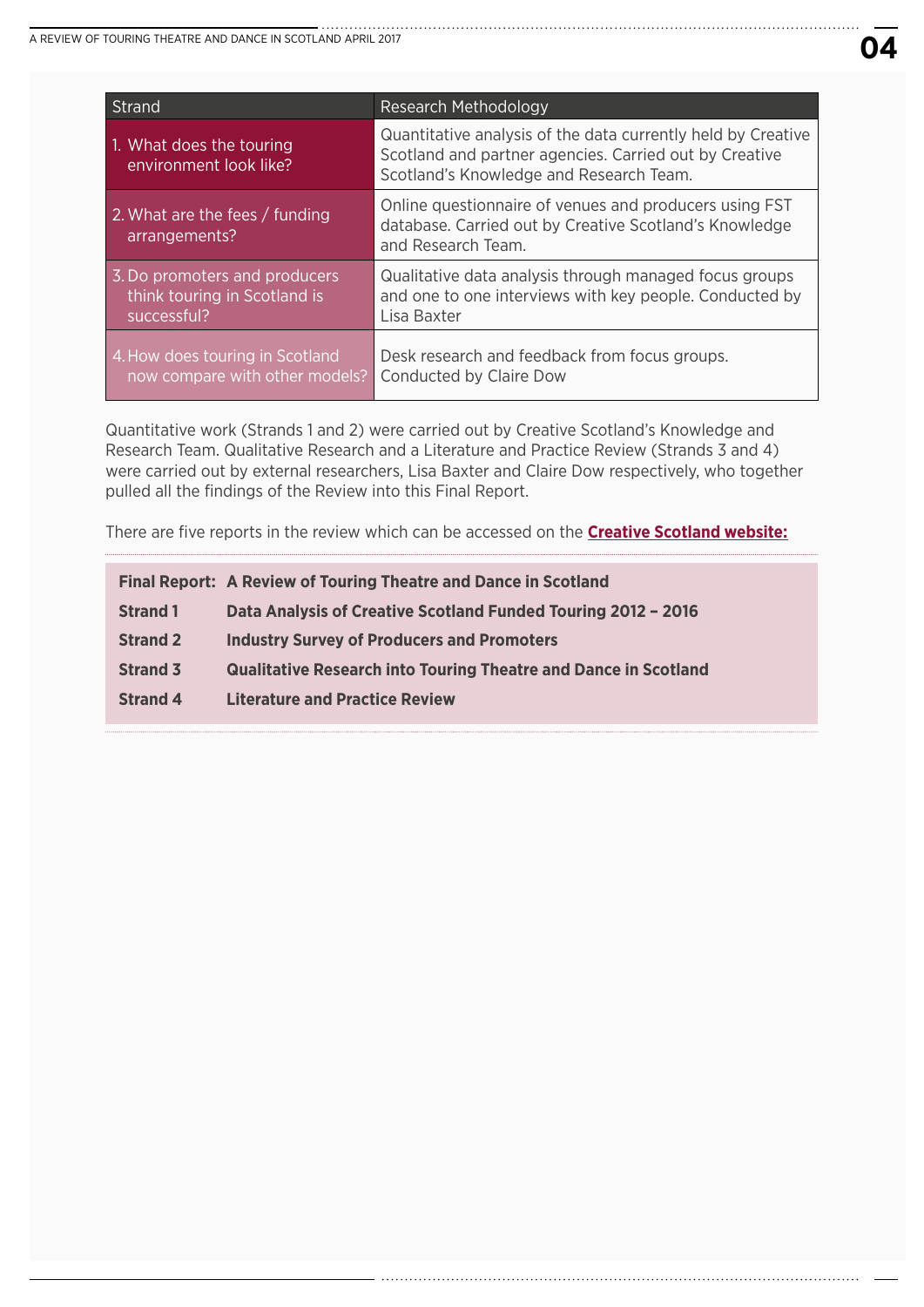# Executive Summary

# **2:1 Introduction**

Discussions through the Federation of Scottish Theatre's Touring Forum identified a need to better understand how the sector operates, how it has changed in recent years and gain a better understanding of the impact of Creative Scotland's funding in this area.

Through in-depth consultation with a sub group of the Touring Forum, Creative Scotland identified research questions which were developed into a research approach with four strands of enquiry:

- **Strand 1.** What does the touring environment look like?
- **Strand 2.** What are the fees/funding agreements?
- **Strand 3.** Do promoters and producers think touring in Scotland is successful?
- **Strand 4.** How does touring in Scotland now compare with other models?

The sector is wide and varied in terms of scale, product and funding models with both subsidised and commercial output, a huge variety of venues and many different genres within the art forms of dance and theatre. While this review looks only at work by companies and venues based in Scotland, and mainly concentrates on the subsidised sector, it is cognisant of this wider ecosystem in which it operates.

This review has brought to the surface a wealth of contradictory and intersecting viewpoints that paint a detailed and complex picture. The key findings are presented here.

# **2:2 Integrated Findings**

### **2:2:1 Strategic overview**

Touring does not currently benefit from the advantages that come with a clear strategic focus. Focus group participants believed the touring theatre and dance sector would benefit from developing a shared vision, a clear set of strategic priorities aligned to ring-fenced funding and clear success criteria that everyone can work to.

#### **Some of the issues the research uncovered are:**

- Producers find that project funding supports short-term activity at the expense of long-term development.
- The low incidence of repeat funding can inhibit artistic development, progression and continuity.
- Funding has not increased in line with costs.
- Producers are sending out shorter tours, with small cast sizes.
- Programmers and promoters are experiencing increasing budget pressures, are seen as becoming increasingly risk-averse and programming fewer performances.

These factors combined are impacting on continuity of provision, strategic relationship building and sustained audience development.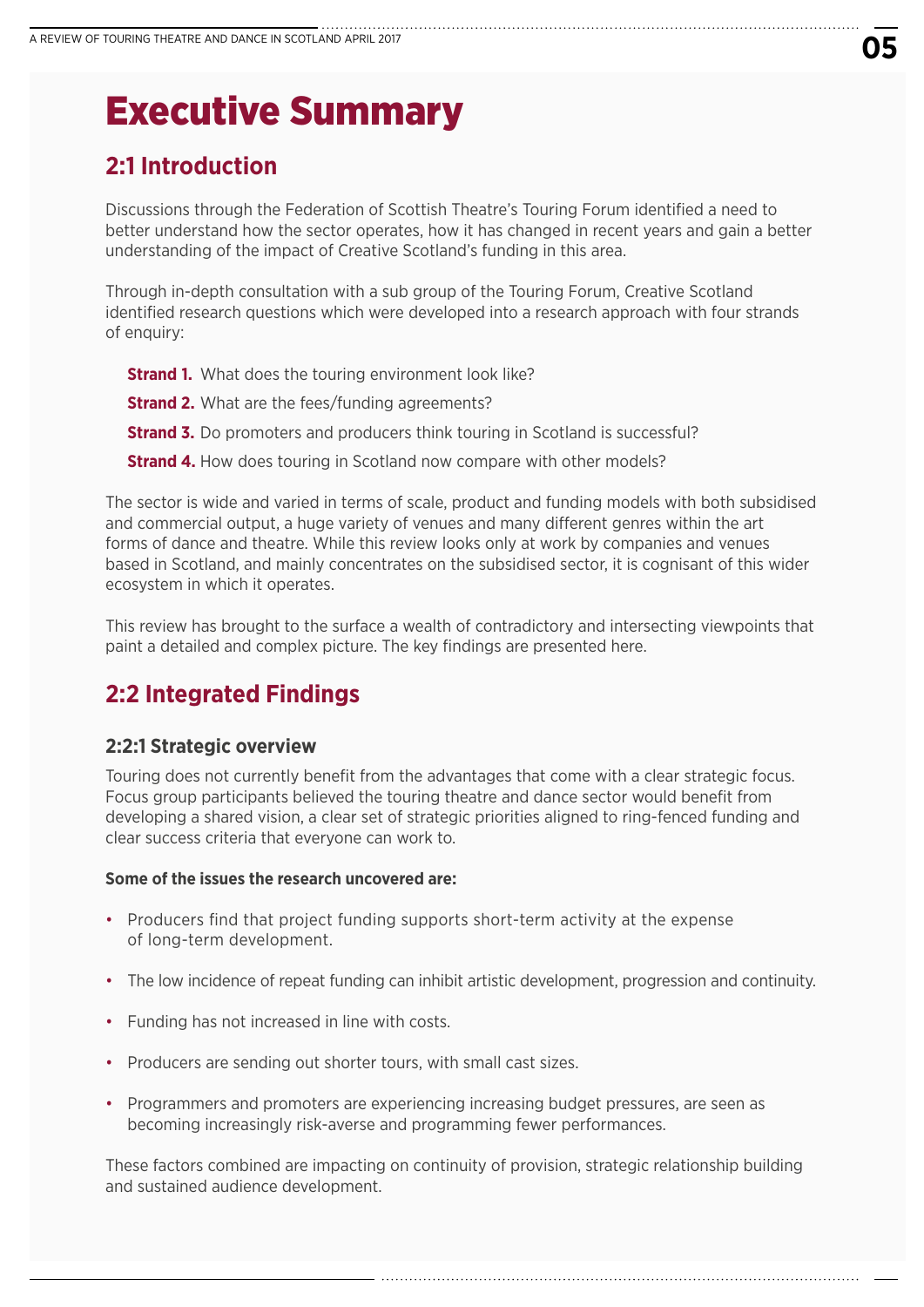#### **2:2:2 Funding for touring in Scotland**

The dominant view from programmers and producers is that funding for touring is not working. Costs are increasing, and touring theatre and dance in Scotland is heavily reliant on public subsidy primarily through Creative Scotland and Local Authorities.

The effectiveness of current subsidy for touring theatre and dance is unclear. Subsidy and crosssubsidy flow amongst and between numerous parties with no systemic understanding of its movement or efficacy.

The issues raised here were diverse and complex: the financial model of venues supporting a diverse programme by internally subsidising risk is vulnerable to increasing financial pressures and a balance of supply that favours smaller-scale work; there has been a shift in the way tours are underwritten due to the increasing financial pressures programmers face and the resulting need to negotiate tougher deals and recoup some of their costs through contras; producers who are subsidised to tour are seen as increasingly bearing the brunt of the risk, and thus their exposure to it. They find themselves squeezed from both sides (funders and programmers), with little increase in funding awards, despite rising costs and shifting deal-making which reduce the margins required to support tour extensions.

Other models are being used across the UK and internationally including consortia working, commercial approaches and support from trusts and foundations which may be of value.

#### **2:2:3 Product**

The absence of strategic priorities for touring in Scotland means there are no systems in place to influence the touring ecosystem across genres and scales.

The prevailing view from programmers is that the current product pipeline is making it increasingly challenging to maintain a diverse and balanced programme. They believe Creative Scotland has an implicit funding priority to support lower cost, small scale and new work. They also believe that there is a scarcity of middle scale work, which limits their capacity to internally subside risk because of the impact on box office income.

The analysis of funding data upholds programmer views that the vast majority of work supported is new, small-scale work.

There appears to be unresolved tensions between programmers who believe there is an oversupply of dance, which, in their view, can be of low quality and which the market cannot support and dance-makers who believe their work is being de-prioritised by some programmers.

#### **2:2:4 The touring environment**

The review uncovered a number of difficulties around tour booking including the difficulty in maintaining a consistent year-round programme of work in venues, due to seasonal bottlenecks of supply, a phenomenon which is not assisted by the rolling nature of the Open Project Fund; a practice of pencilling in work where some programmers admit using them to hedge their bets by holding multiple shows against a single date; and a demand for a centrally managed, authoritative and up-to-date resource to streamline tour booking and programming in a complex and rapidly evolving sector.

The review also pinpointed issues in relation to distribution and reach.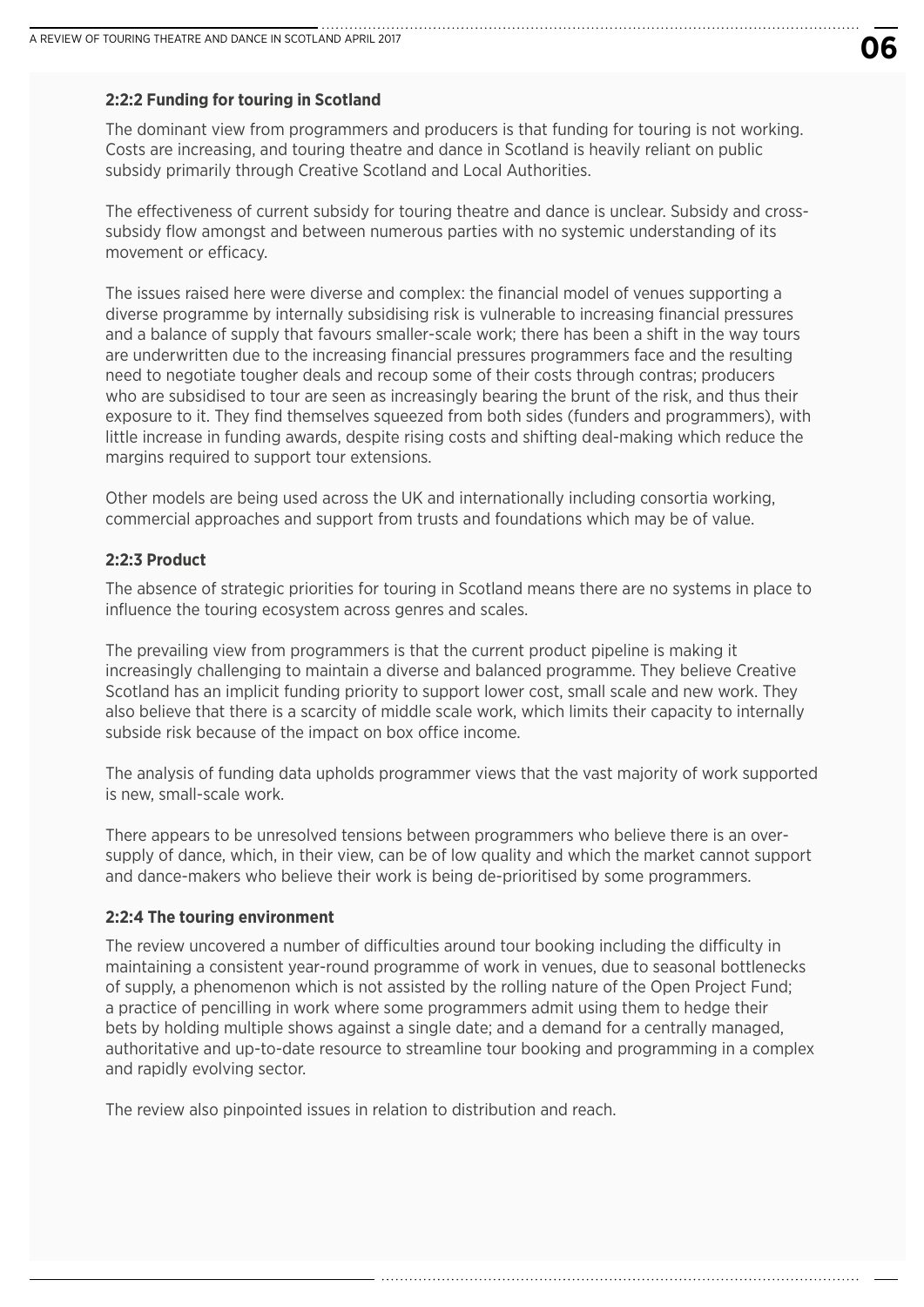**Distribution:** There is a high concentration of small-scale companies based in the urban centres of Edinburgh and Glasgow which may not be representative of the distribution of talent. Postcode mapping and Local Authority analysis of the touring work supported showed a high variance in areas toured to. Across the central corridor work is more poorly shared across the Local Authority areas and concentrated in Glasgow and Edinburgh, which suggests that companies do not tour widely close to home.

**One Night Stands:** Producers are frustrated at the rise of single night bookings, usually on a Thursday, Friday or Saturday night. This creates hidden costs around empty days, limiting the duration and reach of the tours and precluding the opportunity of word of mouth to build audiences.

**Touring Networks:** The touring networks are a pivotal point of access in joining up the touring circuit and sharing work with local promoters. Where they are funded projectto-project they are at risk, as the networks can withdraw at any point and leave the local volunteer promoters unsupported.

**Length of Tour:** Tours are getting shorter because of leaner funding, increased costs and deals that result in unreliable income which can often mean that producers do not have the margins available to fund tour extensions.

**Efficiency:** Some producers were concerned that their tours have become less cost and carbon efficient as they are unable to secure well-routed tours.

#### **2:2:5 Key relationships**

There is compelling qualitative evidence that professional relationships within the sector may not be as healthy as they could be. Producers and programmers are frustrated that they don't have the capacity to invest the time and resource needed to develop informed or durational relationships. They acknowledged that, as a result, they can find themselves operating from a limited understanding of each other's priorities, and that the exchanges between them are too often reduced to the transactional requirement of booking a slot and negotiating a deal.

Producers believe that there has been an appreciable shift in the balance of power to the programmers, and both programmers and producers have experienced a considerable degree of discomfort around negotiating the deal.

There is a strong appetite for dialogue and exchange from those who took part in the research, with suggestions around regular showcases of work and industry events that look at sharing practice and developing mutual understanding.

#### **2:2:6 Audiences**

The current touring ecosystem presents a number of challenges in relation to attracting, retaining and growing audiences due to shorter tours, a high turnover of touring companies and a perceived under supply of mainstream mid-scale work and over supply of small scale new work.

High volume programmes and limited capacity mean venue marketing can often be generic, with the marketing of one-night stands and riskier work de-prioritised in favour of more commercially viable events. Producers pointed out the contradiction behind programmers booking their work to attract audiences to a diverse programme, but then not investing in the opportunity to build audiences through word of mouth by booking them for a single night only.

Programmers find that the supplied marketing collateral can often be written from an artistic perspective which then has to be 'decoded' by the venue marketing departments into a language audiences can understand.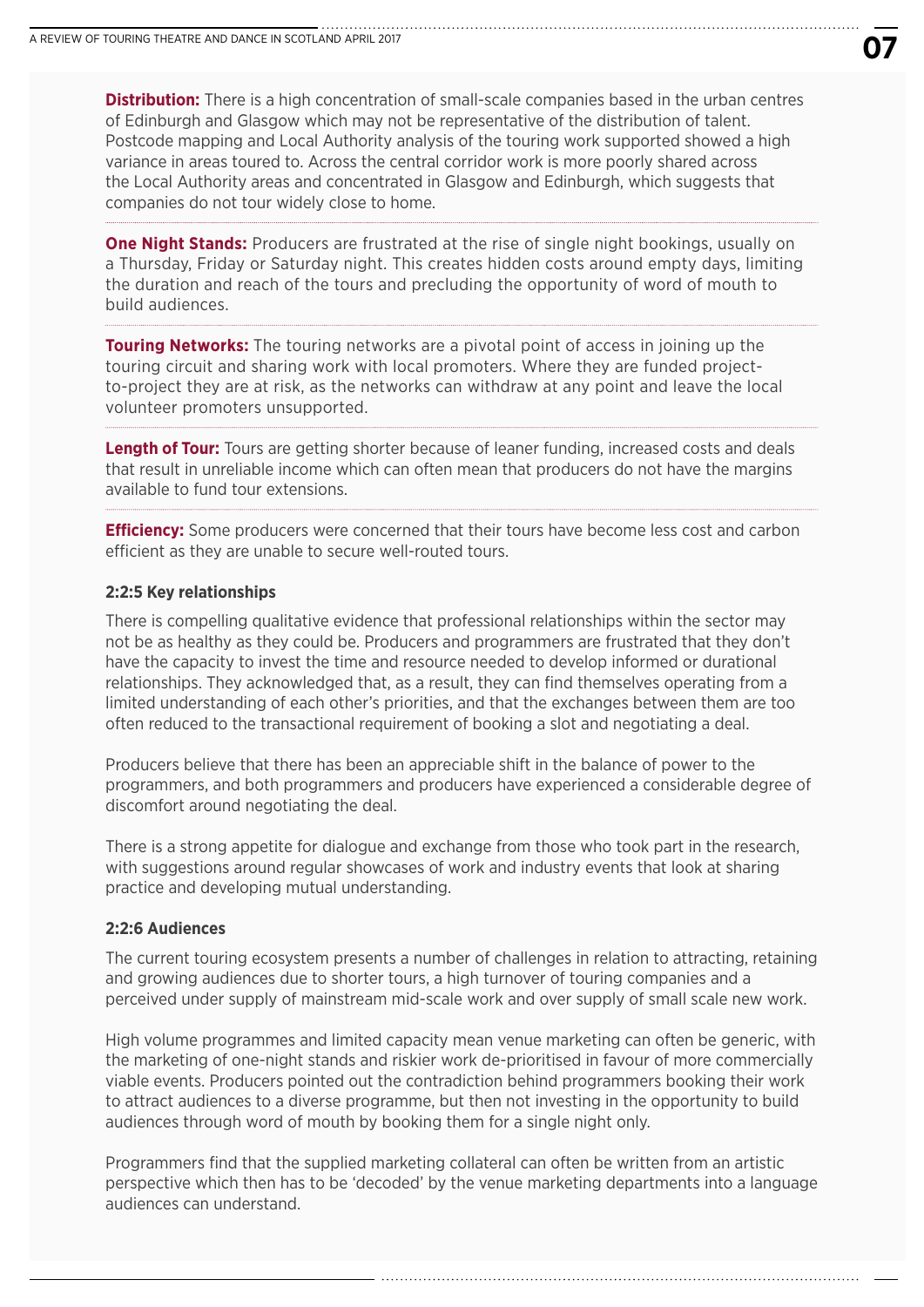Audience development, unless specifically funded, is rare, and programmers admit they may operate from a limited understanding of their communities and potential audiences.

Not enough dialogue takes place between producers, programmers and marketing staff to inspire staff teams and develop a shared understanding around the work and audiences.

## **2:3 Conclusions and Recommendations**

The review has surfaced many complex and inter-related issues regarding touring theatre and dance in Scotland. There is no quick fix or single-approach solution.

These conclusions and recommendations do not attempt to unilaterally solve the issues. Rather, it offers a distillation of the key issues with associated recommendations to further thinking, prompt discussion and inform action.

#### **2:3:1 The need for a strategic focus for touring**

- Establish a strategic framework for touring.
- Establish a touring fund driven by a renewed vision and clear strategic priorities around artistic quality, audience development, reach, balance of genre and scale, depth of engagement, efficiency, sustainability, continuity and progression.
- Introduce protocols to safeguard Regularly Funded Organisation (RFO) commitment to a balanced, diverse programme of work.
- Seek ways to align national, RFO and project funded companies around the shared goal of developing audiences for Scottish work in a way that is mutually beneficial and advances the touring infrastructure.
- Ensure proven high quality work is given an extended life to reach more audiences.

#### **2:3:2 An active sector in need of sustained support**

- Longer-term funding agreements for touring companies.
- A dedicated funding stream designed to support creative partnerships (producer and programmer), and/or specific initiatives to underwrite the risk, over a fixed term period to encourage longer-term planning, continuity of provision, strategic relationship building and sustained audience development.

#### **2:3:3 Deteriorating professional relationships**

- Create opportunities for dialogue and exchange.
- Establish regular seasonal showcases of new work.
- Establish clear priorities and guidelines in relation to the different stages of developing a tour (R&D, Development, Production).
- Consider working together as a sector to establish an accord around best, and most ethical, practice.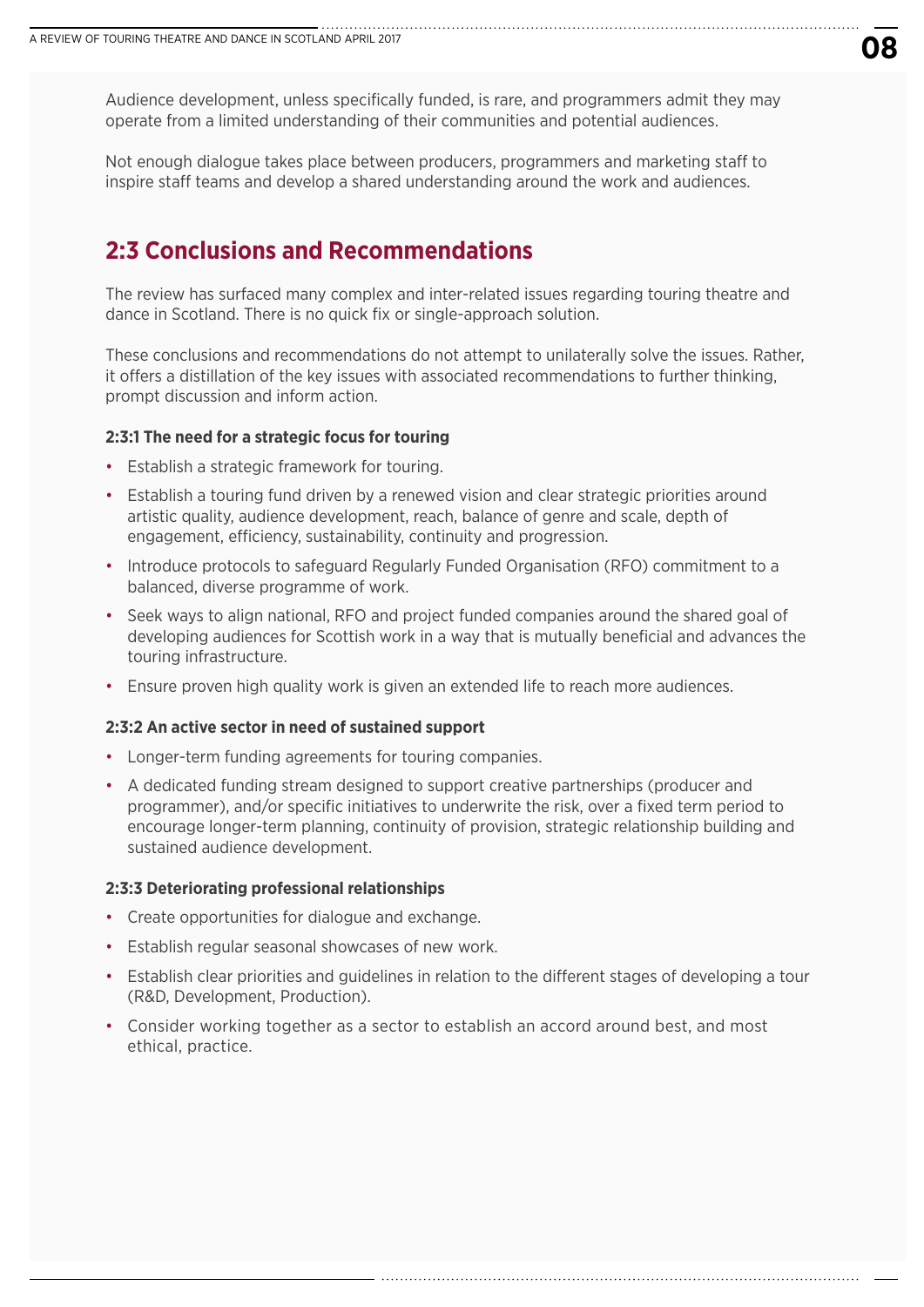#### **2:3:4 Tour booking and programming are unnecessarily difficult**

- Explore the viability of establishing more aligned programmer planning cycles, and include funding cycles in the consideration.
- Establish a touring fund with transparent funding mechanisms, longer lead-ins, clear guidance of what is expected, and allows for better forward planning.
- Support a centrally managed national resource that aids communication between producers and programmers.
- Initiate a benchmarking exercise to establish clear, evidence-based expectations around the costs of touring, pay rates, fee structures and anticipated audiences in relation to genre and scale.
- Establish regular showcases where producers and programmers can meet to share/ discuss works-in-progress, deepen mutual understanding, build relationships and share working practices.
- Form regional/national touring consortia which would collaborate on establishing efficient touring 'highways' that producers can tap into.

#### **2:3:5 There is an unfathomable money-go-round of subsidy**

- Commission an in-depth economic review of the movement and effectiveness of current subsidy and examine how it might be better applied.
- Explore the viability of alternative funding approaches within an evolving touring and economic landscape.
- Explore new models of working that could reduce reliance on subsidy and support enhanced sustainability.
- Encourage relationships with trusts and charitable foundations.
- Initiate a benchmarking exercise to establish clear, evidence-based expectations around the costs of touring, pay rates and anticipated audiences in relation to genre and scale.

#### **2:3:6 A confusing picture around the product pipeline**

- Establish a strategic framework for touring.
- Introduce protocols to safeguard venue-based RFO commitment to balanced, diverse programmes of work.
- Conduct research to uncover the sales trends, capacities and market demand for dance and theatre touring.
- Following analysis of market and audience data, instigate a strategic programming or audience development initiative around dance.

#### **2:3:7 A need to improve reach and distribution**

- Look to address the gaps in distribution in the central corridor of Local Authority areas, and in the least visited areas.
- Establish long-term funding for touring networks to secure continuity.
- Examine ways to pool resources to generate work with a longer life and more resources through consortia.
- Establish targeted programmes of residencies and audience development to support touring work.
- Review priorities around the volume and balance of productions funded to tour by genre and scale.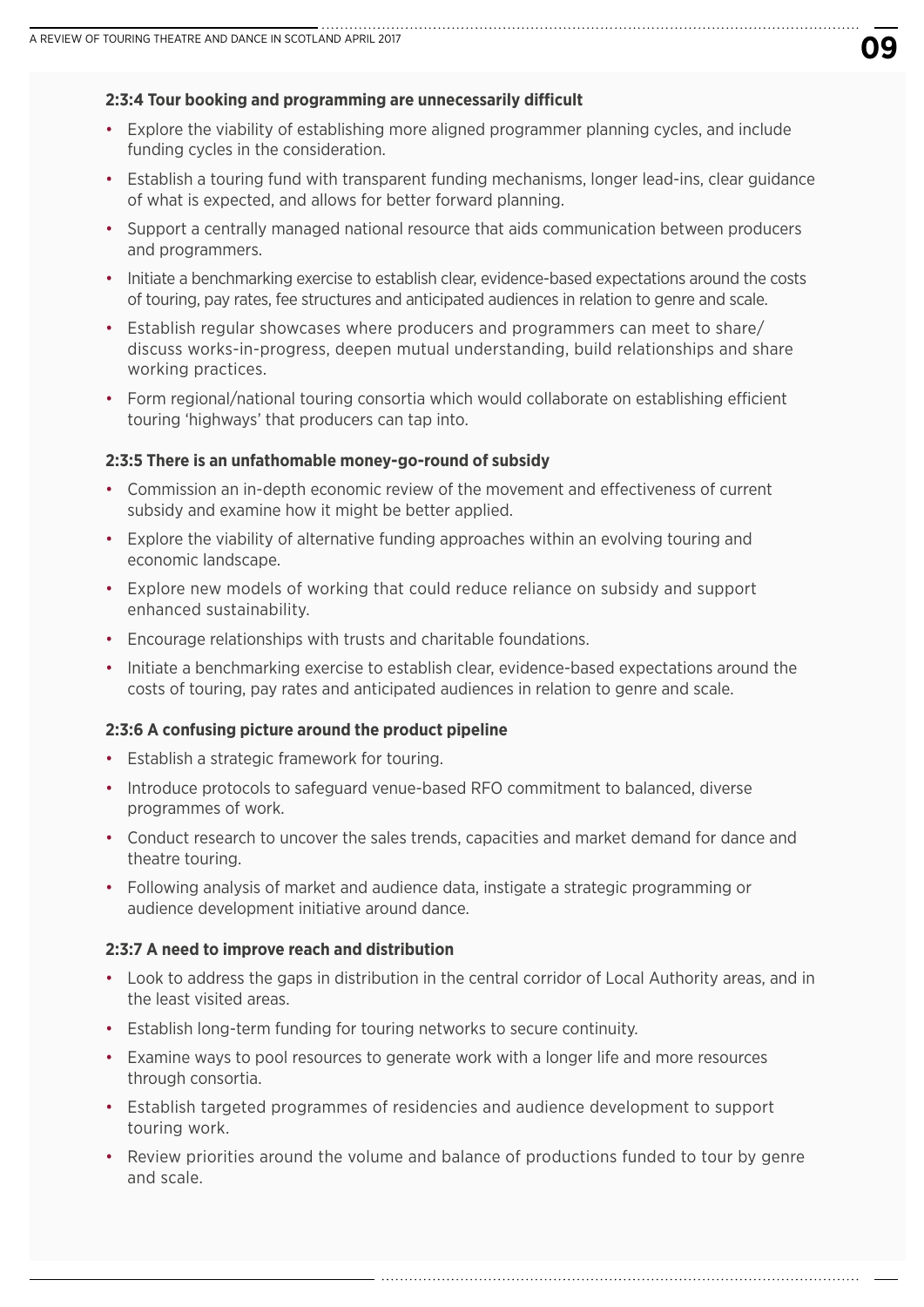#### **2:3:8 Audiences do not sit at the heart**

- Develop systems to gather and share audience demographic data.
- Develop alternative touring and funding models designed to support strategic audience development partnerships.
- Trial and share innovative marketing and sustainable audience development approaches, which encourage repeat visits and longer stays, and include a focus on depth of engagement and local impact.
- Support the development of work that is locally or regionally situated, and has increased capacity to resonate with audiences and communities.
- Develop training for producers to inform the creation of audience-centric marketing collateral.

#### **2:3:9 Creative Scotland data could be streamlined**

- Creative Scotland continue to measure against benchmarks established in Strand One of this research project.
- Monitoring forms are reviewed to ensure a standardisation of answers, with appropriate guidelines for reporting.
- Open Project monitoring forms and RFO monitoring forms be aligned to collect comparable data. Explore online reporting options to make collation and reporting easier.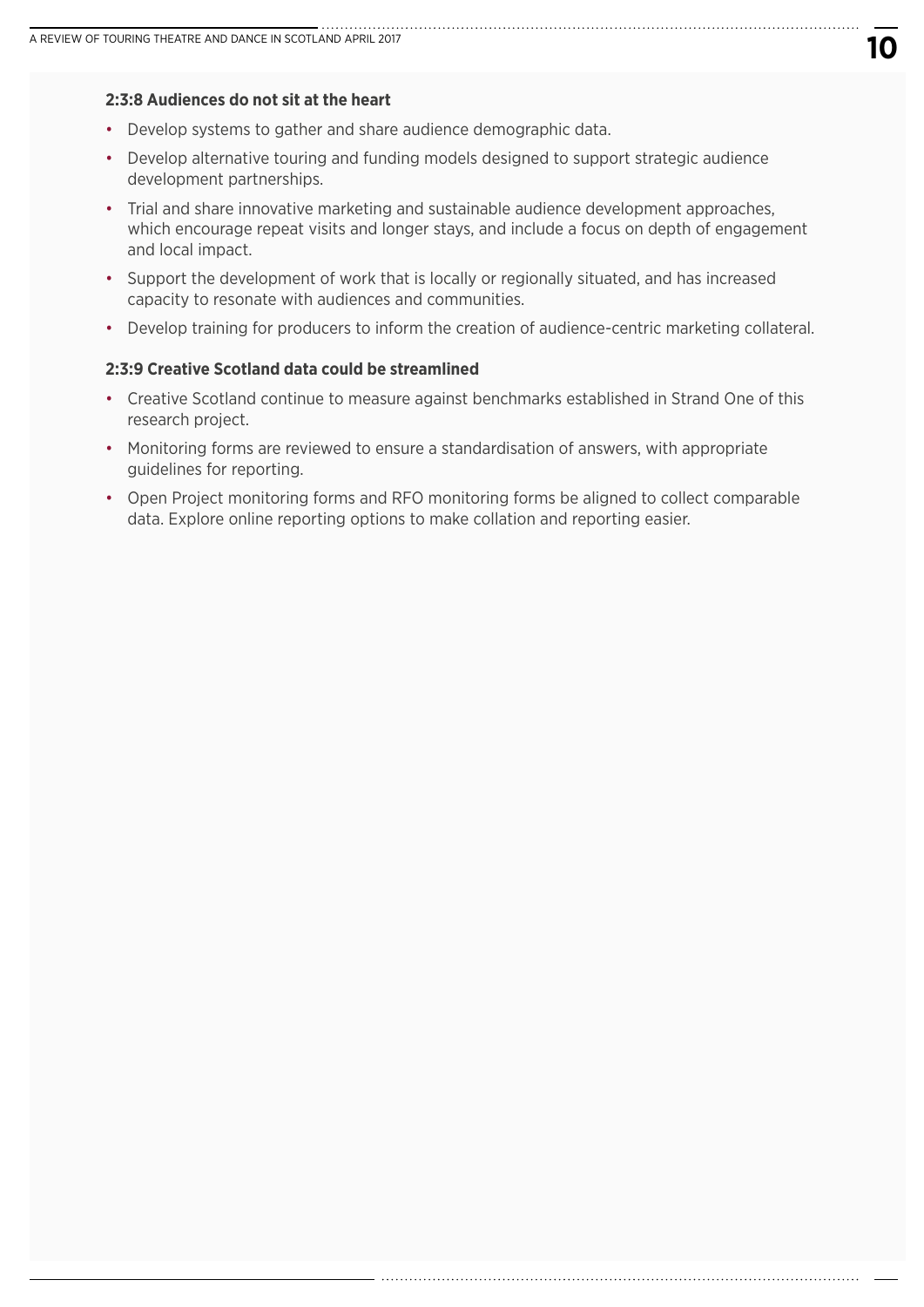# Integrated Findings

This review has brought to the surface a wealth of contradictory and intersecting viewpoints that paint a detailed and complex picture. This section presents the most significant, overarching themes and issues raised. It includes a number of tables that compare the relevant findings from the qualitative research study with, where possible, the results of the data analysis and sector survey in order to make meaningful comparisons between the two and identify gaps in knowledge which may need to be addressed.

# **3:1 Strategic Overview**

#### **3:1:2 Sector is not aligned around a shared vision**

The touring dance and theatre sector in Scotland does not appear to have a clear vision, strategic priorities or explicit success criteria with which to unify and galvanise everyone around a deeply held shared purpose. This is compounded by the absence of a specific touring strategy or fund from Creative Scotland which currently supports touring work through two main programmes: Regularly Funded Organisations, which includes both touring companies and venues; and Open Project Funding which is open to all projects across any art form, including touring theatre and dance.

#### **3:1:3 The need for strategic priorities**

Following on from the above, focus group participants believed the sector would benefit from a clear set of strategic priorities aligned to ring-fenced funding for touring. The priorities they would like to see are:

- Fresh, brave thinking to navigate the changes they believe the sector needs to undergo.
- Sector alignment around a shared vision.
- Establish strategic funding priorities and mechanisms everyone can subscribe to.
- Create a transparent funding mechanism that supports the best chance of a successful application.
- Do less, better.
- Greater industry dialogue and exchange.
- A centrally managed approach to showcasing work.
- Support deeper, more sustained audience engagement.
- Working better together.
- Investment in marketing and audience development.
- A centrally managed resource for tour booking.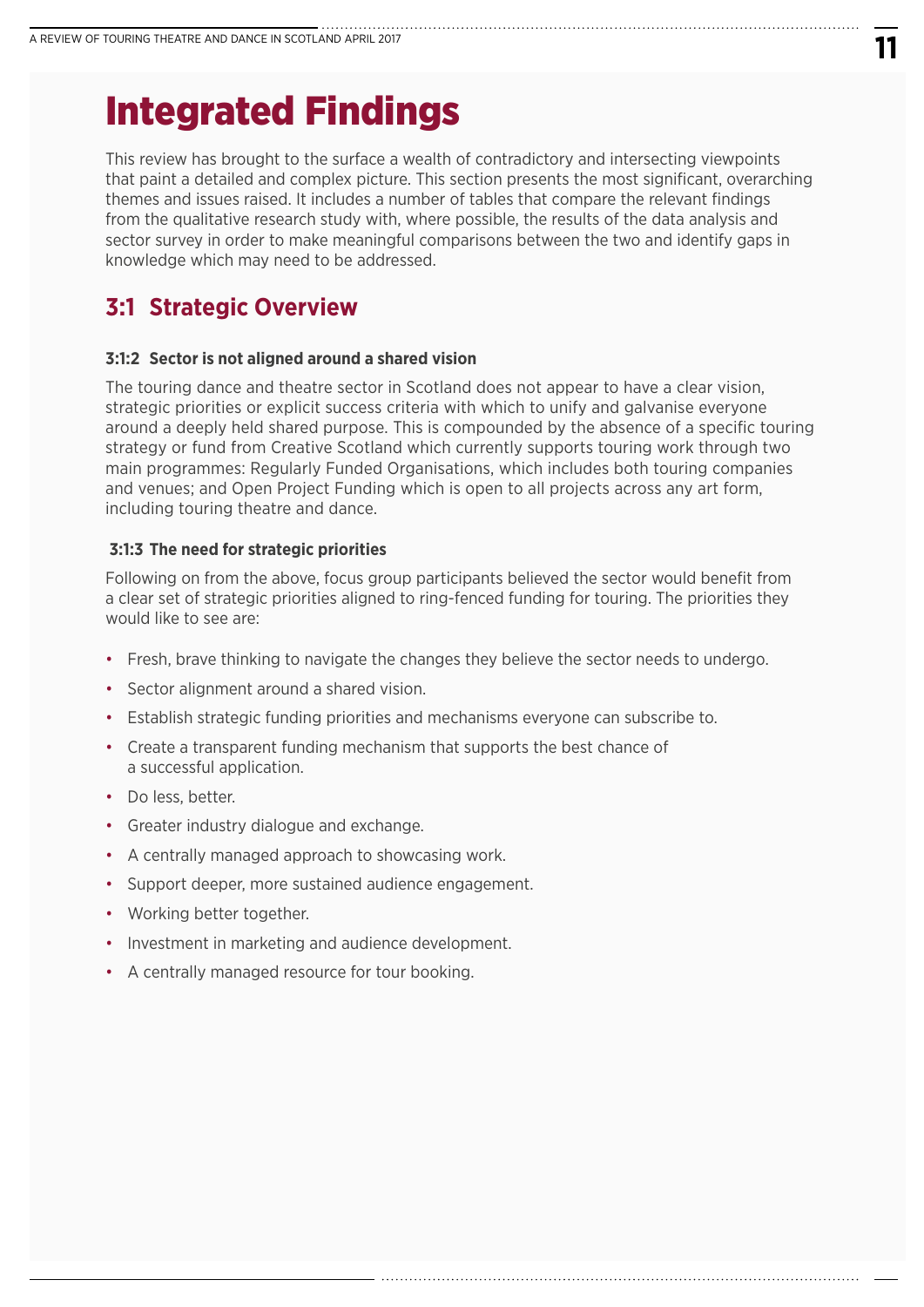#### **3:1:4 Developing sector-wide criteria for success**

There is no clear sector-wide understanding of what a successful touring theatre and dance sector looks like. Programmers and producers believe there is need for clear success criteria that everyone can work to, criteria that aren't wholly predicated on income and audience numbers. The following is a distillation of the key points made when asked to suggest success criteria for the sector:

- There would be a clear sector-wide understanding of what a successful touring theatre and dance sector looks like and the steps needed to develop touring ready work.
- Audiences across Scotland would have year-round access to a range of high quality work of different genres and at different scales.
- The touring theatre and dance sector would be relevant to audiences and seek to engage them beyond the stage.
- The touring theatre and dance sector would be efficient, sustainable and thriving.
- The touring theatre and dance sector would be powered by astute audience and marketplace data.

# **3:2 Funding for Touring in Scotland**

Touring theatre and dance in Scotland is heavily reliant on public subsidy primarily through Creative Scotland and Local Authorities. Public subsidy allows companies to develop work which does not have a commercial emphasis; develop new work; and tour work widely reaching a broad range of audiences. Both the production and the promotion side of the sector are subsidised with the majority of venues and promoters receiving support from either Local Authority or Creative Scotland or both and most producers supported by Creative Scotland Open Project Funding or Regular Funding.

#### **Where do funds come from?**

In the survey of producers and promoters in Scotland (Data Strand 2) respondents stated that their touring programme was supported by the following sources:

- 55% received Creative Scotland Regular Funding.
- 16% received other funding from Creative Scotland.
- 58% received funding from a Local Authority / Cultural Trust.
- 19% received private sponsorship.
- 3% received funding from an academic institution.
- 19% stated other types of funding including Awards for All, British Council, Co-Producers, Arts and Business Scotland, SEPA, Friends of Scottish Opera, Crowdfunding, Box Office, Trusts and Foundations, AYAN, Scottish Government MPA Funding, Edinburgh Science Festival and NPN Munich/ACE.

This suggests that public support plays a central role in the support of touring. However, organisations are working to diversify their income and other sources play an important role.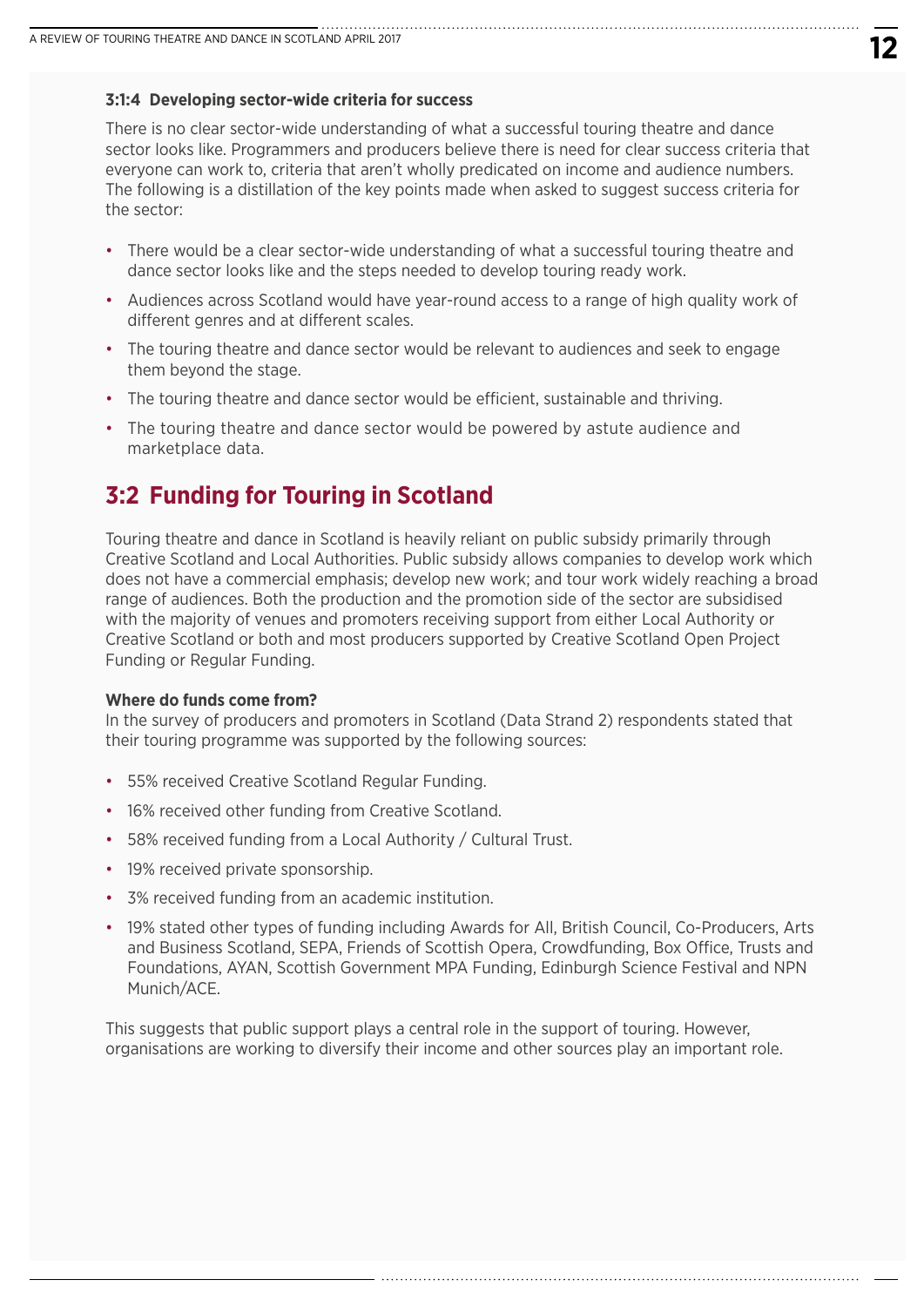#### **3:2:1 Creative Scotland support for touring**

Creative Scotland has two main programmes which support theatre and dance touring: Regular Funding which supports organisations include both touring companies and venues; and Open Project Funding which is open to projects across any art form including touring theatre and dance.

Both funding programmes support projects that will meet the ambitions of Creative Scotland's 10-year plan.

We want Scotland to be a country where:

- Excellence and experimentation across the arts, screen and creative industries is recognised and valued.
- Everyone can access and enjoy artistic and creative experiences.
- Places and quality of life are transformed through imagination, ambition and an understanding of the potential of creativity.
- Ideas are brought to life by a diverse, skilled and connected leadership and workforce.
- Scotland is a distinctive creative nation connected to the world.

**Source:** Unlocking Potential Embracing Ambition: **[Creative Scotland 10-Year Plan 2014-2024](http://www.creativescotland.com/resources/our-publications/plans-and-strategy-documents/strategic-plans/creative-scotland-10-year-plan-unlocking-potential-embracing-ambition)**

Creative Scotland's Regular Funding application guidance 2015-18 refers to touring companies under Balancing the Portfolio, where size and type of companies will be taken into consideration. In 2015/16, 33 RFOs toured theatre or dance work and many more RFOs play a vital role in the venue circuit.

The **[Open Project Fund](www.creativescotland.com/funding/funding-programmes/open-project-funding)**, which was launched in late 2014 helps artists *"explore, realise and develop their creative potential, widen access to their work, and enrich Scotland's reputation as a distinctive creative nation connected to the world".*

While both Open and Regular funds operate within Creative Scotland's 10 Year Plan and five ambitions, neither fund clearly sets out strategic priorities relating to touring work. This open, non-directive approach is relatively new and has evolved from far more structured funding arrangements.

Prior to the launch of the Open Fund in 2014 Creative Scotland had a structure of cross-art form funds for different purposes. This included **['Quality Production'](http://www.creativescotland.com/funding/archive/quality-production)** and **['Touring, Festivals and Arts](http://www.creativescotland.com/funding/archive/touring-festivals-and-arts-programming)  [Programming'](http://www.creativescotland.com/funding/archive/touring-festivals-and-arts-programming)** both of which supported touring work.

Creative Scotland's predecessor body, the Scottish Arts Council had a **[Theatre Touring Strategy](http://www.scottisharts.org.uk/1/information/publications/1004236.aspx)  [2006 - 2011](http://www.scottisharts.org.uk/1/information/publications/1004236.aspx)**, a clear working document which supported touring in Scotland through clear priorities and specific objectives.

The strategy had explicit aims to improve communication between all areas of the sector; to support producers; to support promoters and venues; and to encourage a larger number and broader range of people to attend and participate in touring theatre.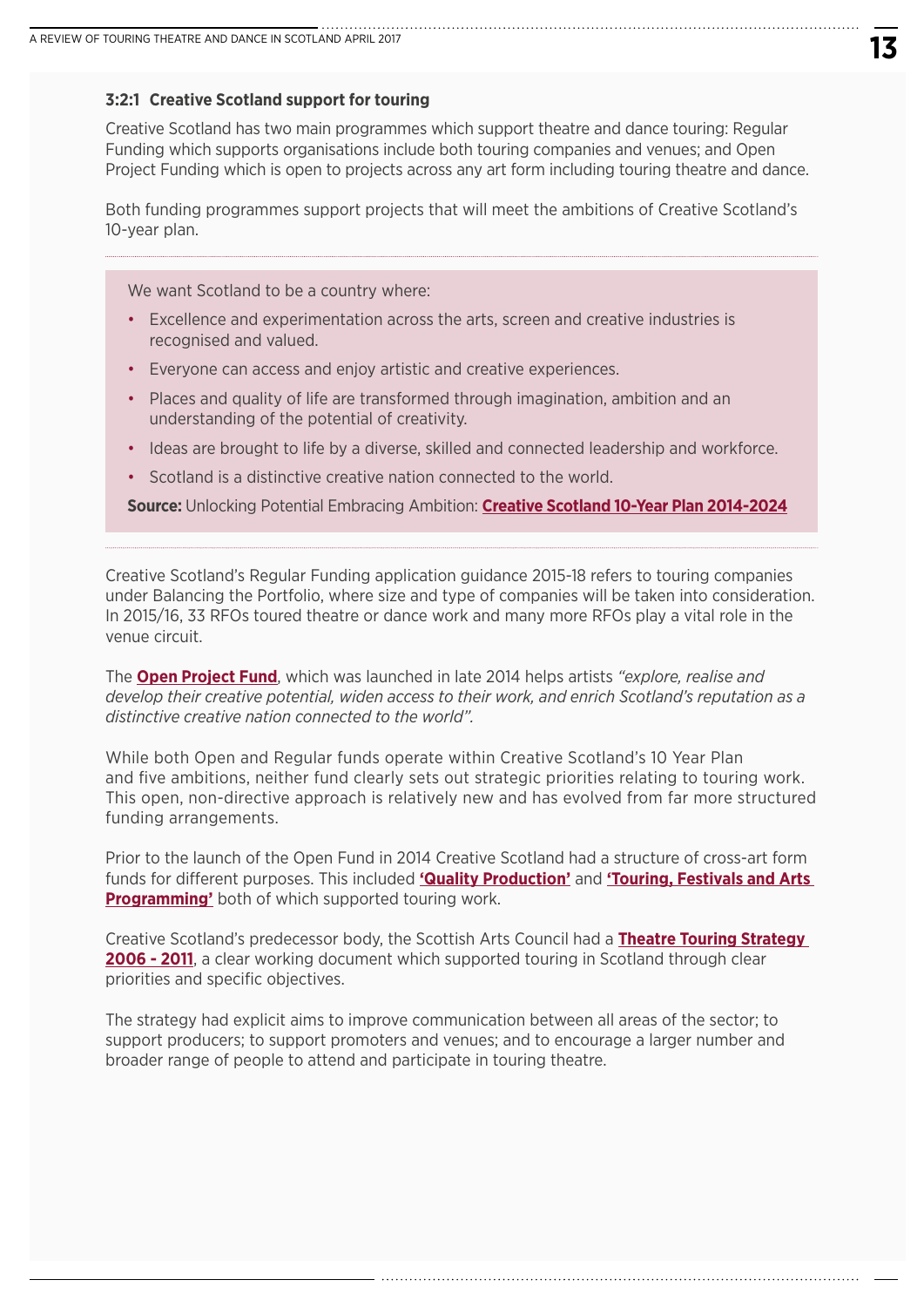One of its stated purposes was to *"clarify Scottish Arts Council's thinking and priorities about touring to the sector"* and to *"act as a communication tool between the Scottish Arts Council and the sector"*.1

#### **3:2:3 Perceptions of Creative Scotland touring support**

The dominant view from programmers and producers is that funding for touring is not working. The Open Project Fund is regarded as the source of many of the issues they face and the effectiveness of the subsidy was called into question. The issues raised were diverse and complex.

- There is a perception by some that Creative Scotland prioritises high volume output and does not operate from an informed understanding of the costs around touring. Some producers feel pushed into cutting budgets down to the wire, impacting on ambition, production values, employment, pay, the capacity to tour, health and well-being.
- Programmers believe the Open Project Fund prioritises small-scale, riskier work over largerscale more mainstream companies, distorting the balance of supply and demand in terms of genre, scale, distribution and reach. This, combined with the absence of a strategic funding priority to ensure diverse programme, means touring may not be adequately meeting the actual needs and appetites of all of Scotland's audiences.
- The perceived front loading of Creative Scotland's investment into the creation of new and development work, some of which does not go on to tour, or tour extensively, is regarded by programmers and producers as a poor use of funding.
- The rolling fund has impacts on the system of co-ordination between programmer and producer, dislocating planning timelines and introducing a high degree of uncertainty into the system as programmers and producers await the outcomes of the funding decision. Some focus group participants commented that previous deadline-based funding programmes were more efficient.
- As a project fund, companies are less able to embark on long-term planning, partnership building, collaboration and progression.
- As an open fund, producers feel disadvantaged by the absence of clear touring priorities. In addition, the perceived lack of transparency and dialogue around Creative Scotland's decision making process makes producers feel unsupported and unable to submit applications that afford them the best chance of success.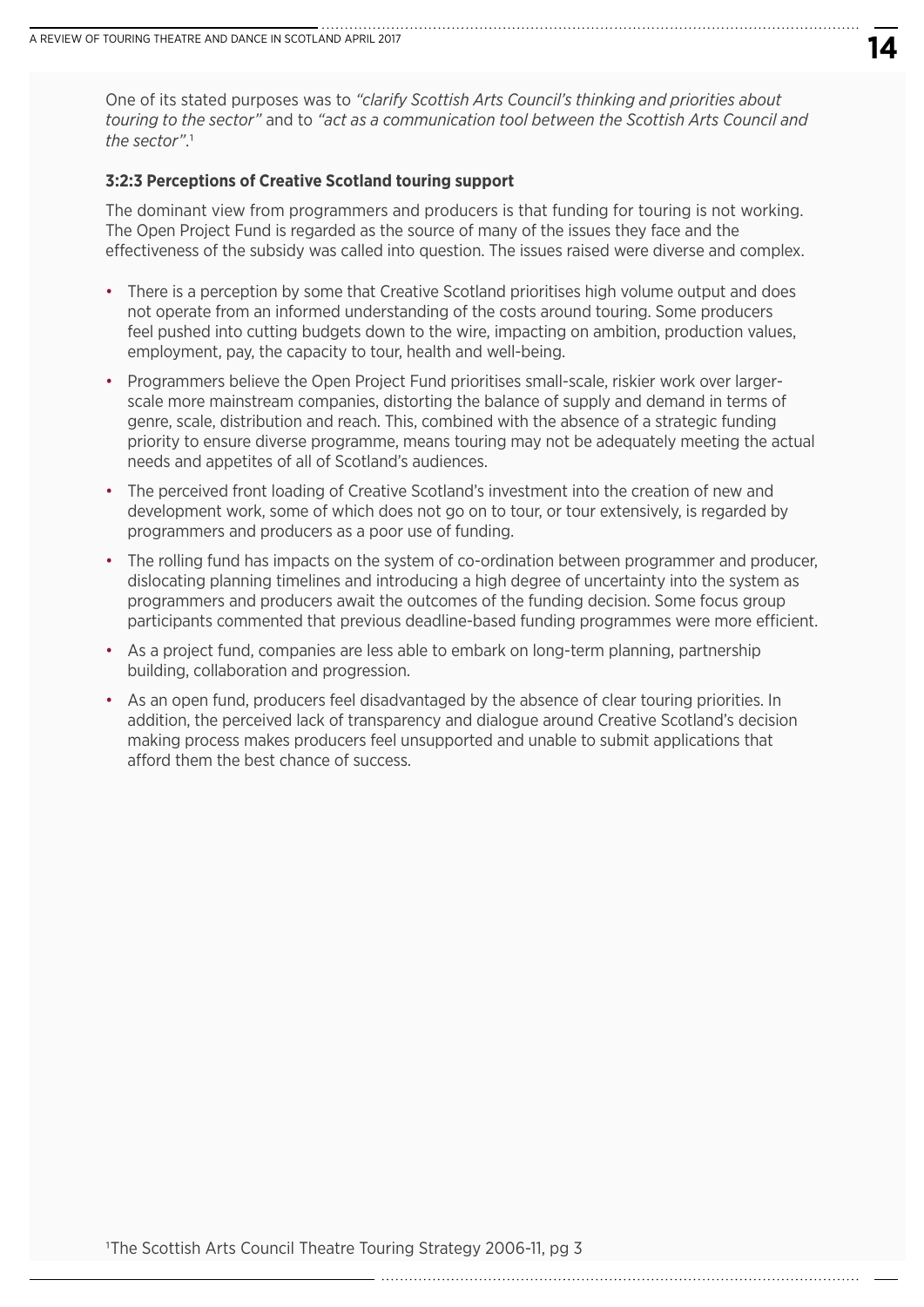#### **3:2:4 Creative Scotland project funding for touring**

The Open Project Fund was introduced during the year 2014/15 and was fully operational for the full year 2015/16. Figure 1 below presents the data on number and total amount awarded to touring theatre and dance from 2012/13 to 2015/16. The table indicates that while there has been variation there is no overall decline in funding over this period despite the change in funding structures.

| Year               | <b>Number</b><br>of awards | <b>Total awarded</b> | <b>Average</b><br>(mean) | <b>Project funding route*</b>  |
|--------------------|----------------------------|----------------------|--------------------------|--------------------------------|
| 2012/13            | 27                         | £1,097,208           | £40,637                  | QP and TFAP                    |
| 2013/14            | 39                         | £1,739,660           | £44,607                  | QP and TFAP                    |
| 2014/15            | 32                         | £1,403,192           | £43,850                  | QP and TFAP, OPF from Nov 2014 |
| 2015/16            | 38                         | £1,732,630           | £45,596                  | <b>OPF</b>                     |
| <b>Grand Total</b> | <b>136</b>                 | £5,972,690           | £43,917                  |                                |

#### **Fig 1: Creative Scotland project funding for touring**

**Source:** Creative Scotland funding data.

**Notes:** OPF was introduced in November 2014. Due to the changes in funding structure one deadline was delayed in this period into 2015/16 financial year. Which accounts for the low number of awards during this year.

\* QP – Quality Production; TFAP – Touring, Festivals and Arts Programming; OPF – Open Project Fund.

#### **3:2:5 The unfathomable money-go-round of subsidy**

The current funding system is regarded by focus group participants as overly complex, seemingly un-strategic and opaque. Evolving deal making, multiple funding channels and the increased commercialisation of the relationship between producer and programmers obscures the picture of how funding is working. Subsidy and cross-subsidy flow amongst and between numerous parties with no systemic understanding of its movement or efficacy.

- Producers believe venues funded to take touring work are not satisfactorily programming or investing in it because they don't believe it's the right work for their audiences.
- Producers that are being subsidised to tour, are increasingly bearing the brunt of the risk, squeezed from both sides (funders and programmers), and operating in increased precarity.
- The financial model of programmers supporting a diverse programme of work by internally subsidising risk is in decline. Programmers are increasingly required to financially break even on productions so they are unable, even with Creative Scotland funding, to underwrite any financial risks in the programme. The subsequent rise in a more commercial approach to programming is regarded variously as pernicious, pragmatic and 'the future'.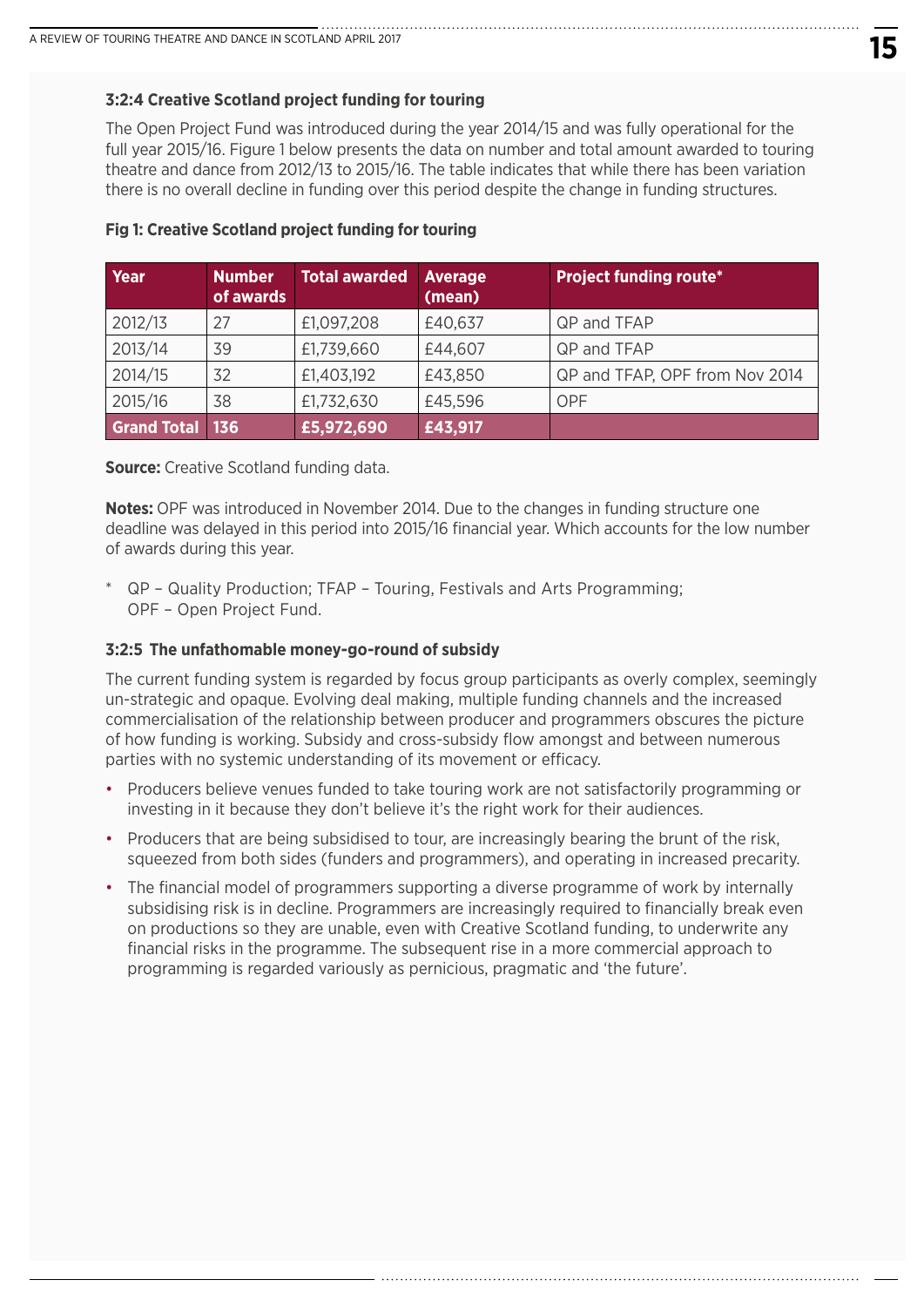#### **3:2:6 The role of public funding in the financial model for touring**

The analysis of Creative Scotland funding data revealed that on average applicants were awarded 59% of total project costs - highlighting the central role Creative Scotland funding plays in the touring ecosystem. However, comparing average project costs with average amount awarded there is a clear indication that funding is not keeping pace with the rising project costs.

Figure 2 below details the average amount awarded compared to the average project costs for each year, broken down by theatre and dance.

For theatre, the average projected costs increased by 34% from £60,728 in 2012/13 to £81,406 in 2014/15. However, they reduced slightly in 2015/16 to £73,845. During this period, average award size has remained relatively static between £40k and £45k and has not kept pace with the increase in projected costs. While it is not possible from top line budgets to determine the reasons for project cost variance, taking into account that inflationary and cost pressures have not reduced over this time the lowering of projected costs in 2015/16 may be indicative of applicants reducing the size and reach of tours in response to the perceived funding available. For dance the data appears to show a steadier relationship between funding and project costs, both growing year on year and dance applications on average receiving more support than theatre. However, given the far smaller number of dance awards (around 10 a year) it is not possible to draw robust conclusions on trends from the data.





#### **3:2:7 Alternative funding models**

The centrality of the role of public funding is a key characteristic of the sector and a strong view was put forward by one participant that an over-reliance on funding inhibits an entrepreneurial mindset and creates an expectation that risk must be wholly supported through subsidy. This leads to a distortion in the market-place where too much work is being supported that cannot attract audiences.

A number of possibilities for other models of working that move away from reliance on public funding were suggested in the focus groups. These include:

• opportunities for subsidised and commercial theatre to work together, with models based on return on investment, and further exploitation of successful work,

- opportunities to explore financial models such as loans and borrowing,
- consortium working models,
- increased support from charitable trusts.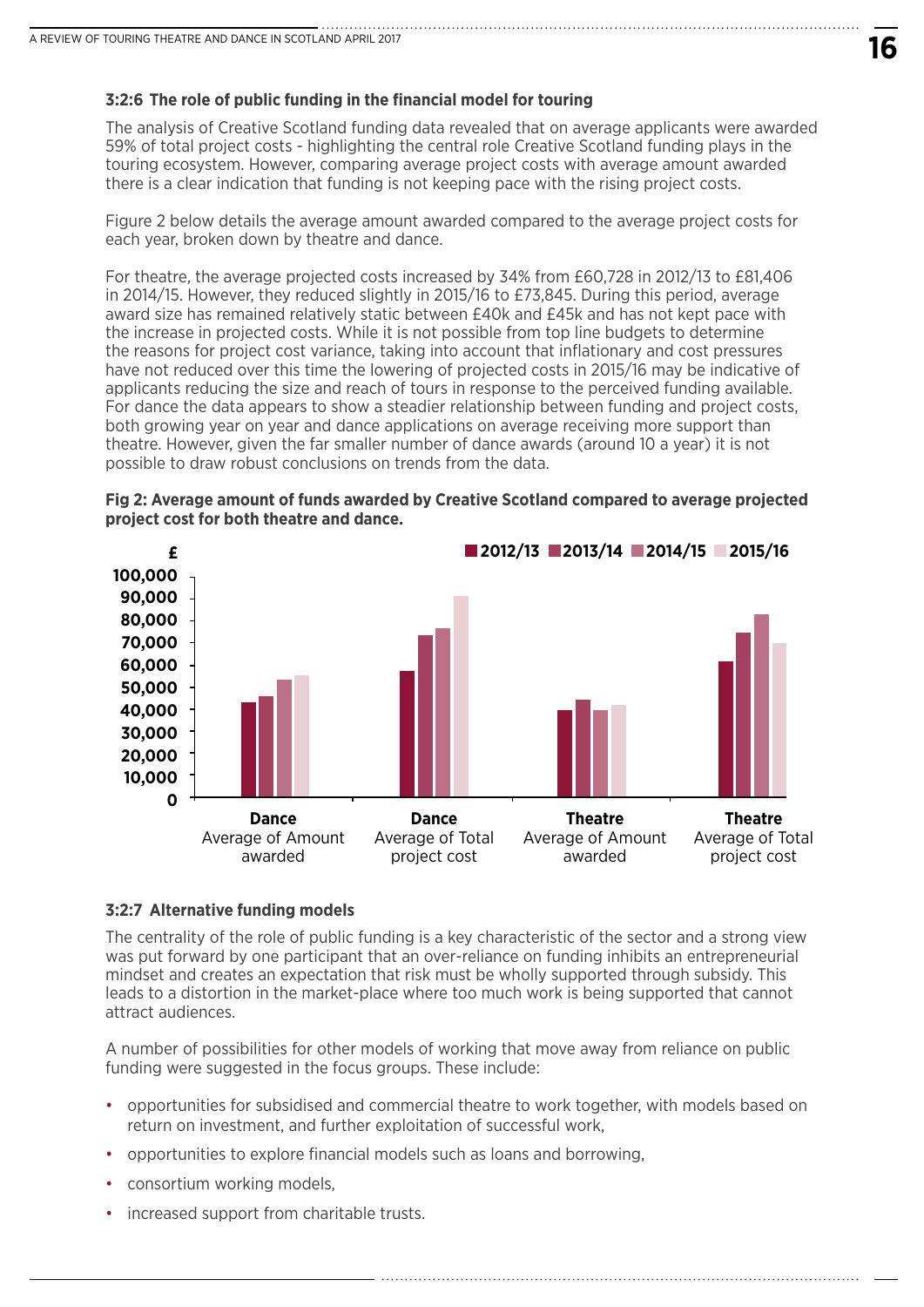**Commercial and subsidised working together:** For theatre, there seems to be scope for more commercially supported work and funding models based on return on investment, with opportunities for subsidised and commercial theatre to work together, similar to successful West End transfers. There is no published evidence of these models being tested in Scotland, outside of anecdotal accounts from The National Theatre of Scotland.

In his Commercial Theatre Report, 2012, John Stalker examined commercial ways of funding theatre touring in Scotland, recommending an Investment Club model to deliver a ladder of opportunity to encourage investors, and encouragement of the creation of an EIS (Enterprise Investment Scheme) based investment fund in Scotland. There have been no published reports on any outcomes of his recommendations.

In Graham Devlin and Alan Dix's report Theatre Touring in the 21st Century – An Exploration of New Financial Models, 2015, they suggested different financial models for supporting touring including:

- loans to support cash flow,
- an agency investing for profit and re-investment,
- borrowing from endowments or reserves where repayment is guaranteed,
- the use of Theatre Tax Relief

Claiming **[Theatre Tax Relief](https://www.gov.uk/hmrc-internal-manuals/theatre-tax-relief)** is coming into more common practice in Scotland, but at time of writing there has not been any analysis of its impact.

**Consortium working:** This allows for wide collaborative working between organisations, not just between artistic directors and programmers choosing and discussing work, but right through their organisations' marketing and technical departments. Collectively they:

- have buying and commissioning power with pooled financial resources,
- share benefits through cost sharing,
- amplify marketing and audience development activities across their network.

Denmark's Touring Network consortium has enough funding to offer full recovery fees to producers which in turn enables them to book sustainable tours, described by one UK participant as the *"most secure tour we've ever done"*.

**Charitable Trusts funding touring consortia:** Looking across the UK at how tours are supported, there are opportunities to source additional external funds to address lack of provision or access to arts activity. Where there is a lack of local provision a case can be made to charitable trusts to address this deprivation. The Farnham Maltings Greenhouse Programme and Battersea Arts Centre's Collaborative Touring Network both receive substantial support from trusts.

#### **3:2:8 The picture across the UK**

All four of the UK's arts funding bodies support performance to tour, in order to reach audiences and spread opportunities to see work. In Northern Ireland, Scotland, Wales and England, support is available through long-term organisational funds or short project funds on a tour-by-tour basis.

Arts Council England and Arts Council Wales also have separate, ring-fenced touring funds that provide clear priorities and objectives for touring work. Arts Council Wales' touring fund is focused exclusively on getting large scale work to travel to all areas of Wales. Arts Council England's Strategic Touring Fund has a range of priorities including geographic reach, access, and relationship building. This supports bringing great art and culture to everyone, particularly those outside London or who haven't taken part before. Touring that does not fully meet these criteria can be supported through the ACE open fund Grants for the Arts.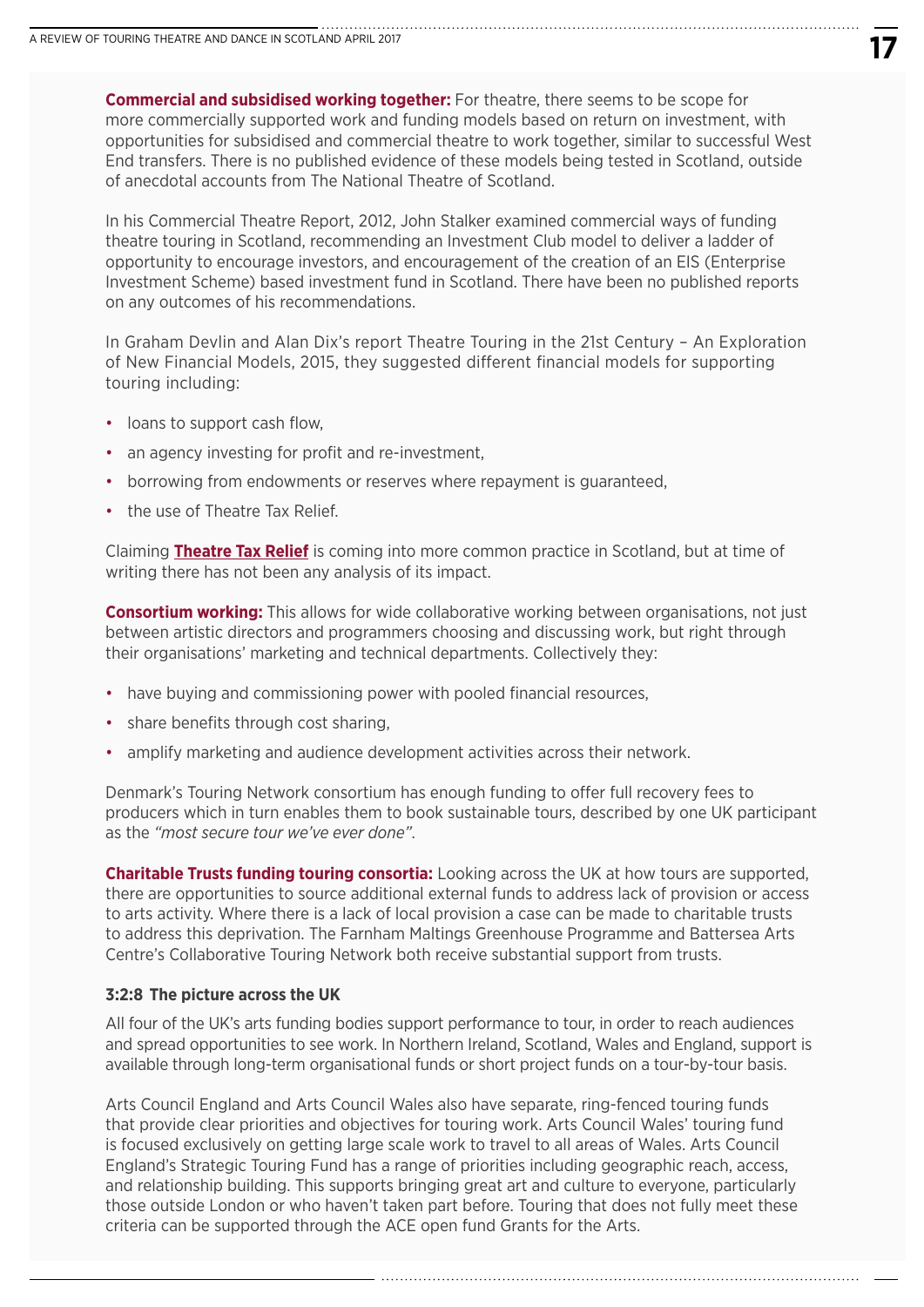#### **3:2:9 Data and Survey Analysis - Funding for touring in Scotland**

Below is a summary of key findings from the focus groups and corresponding analysis from the data and survey results.

| <b>Industry Perspective</b>                                                                                   | <b>Data Analysis and Survey Results</b>                                                                                                                                                                                                                                                                                                                                                           |
|---------------------------------------------------------------------------------------------------------------|---------------------------------------------------------------------------------------------------------------------------------------------------------------------------------------------------------------------------------------------------------------------------------------------------------------------------------------------------------------------------------------------------|
| <b>The Open Project Fund is</b><br>oversubscribed.                                                            | Creative Scotland received 1,857 eligible applications to Open Project Funding<br>between 1 April 2015 and 31 March 2016 and made 567 awards. <sup>2</sup> The overall<br>success rates was 31%. The success rate for over £15k (the route for the majority<br>of touring applications) was 43%.                                                                                                  |
|                                                                                                               | In the same period the success rate for touring theatre applications was 49%.                                                                                                                                                                                                                                                                                                                     |
| <b>Creative Scotland</b><br>prioritises high volume, low                                                      | Across all art forms, 2015/16 Open Project Funds supported 567 projects with<br>an average award of £20,660 <sup>3</sup> . The average award for touring projects in the<br>same year was £45,596.                                                                                                                                                                                                |
| value awards.                                                                                                 | The number of awards and average amount awarded has remained around the<br>same level during this period and has not seen any significant variance with the<br>introduction of the Open Project Fund.                                                                                                                                                                                             |
| <b>Creative Scotland does not</b>                                                                             | Average projected costs increased from £60,728 in 2012/13 to £81,406 in<br>2014/15. However they reduced in 2015/16 to £73,845.                                                                                                                                                                                                                                                                   |
| operate from an informed<br>understanding of the rising<br>costs around touring.                              | During this period average award size has remained relatively static and<br>not kept pace with the increase in projected costs. Taking into account that<br>inflationary and cost pressures have not reduced over this time the lowering of<br>projected costs in 2015/16 may be indicative of applicants reducing the size and<br>reach of tours in response to the perceived funding available. |
|                                                                                                               | Of the 133 project grants where data is available between 2012-2016:                                                                                                                                                                                                                                                                                                                              |
| <b>Companies feel pressurised</b><br>into cutting their budgets<br>to unsustainable levels.                   | • 79 (59%) of applications received 100% of what they requested.<br>• 98 (74%) received at least 90% of the amount requested.<br>• 26 (20%) received between 71% and 89% of the amount requested.<br>• 9 (7%) received less than 70% of their requested amount                                                                                                                                    |
|                                                                                                               | Overall 93% of the amount requested was awarded across all years 2012/13 to<br>2015/16. £6,395,201 was requested by successful applicants, and £5,972,690 awarded.                                                                                                                                                                                                                                |
| <b>Some companies ask</b><br>for more than they need<br>in expectation of the<br>above. Conversely, some      | There is little variation between the projected costs and reported final costs<br>through End of Project Monitoring Forms so it is not possible to deduce if this is<br>the case.                                                                                                                                                                                                                 |
| companies have asked<br>for less than they need to<br>increase their chances of<br>obtaining funding.         | There was a drop-in success rates for applications in 2014/15, to 34%, which<br>may have induced caution in subsequent applications for 2015/16 to show<br>reduced projected project costs.                                                                                                                                                                                                       |
| The perceived low level<br>of funding provided has                                                            | 64% of productions reported in the sector survey had a cast of 4 or less.                                                                                                                                                                                                                                                                                                                         |
| negative impacts in relation<br>to ambition, production<br>values, employment, pay,<br>health and well-being. | The length of tours is changing. Between 2012 - 2016 the average number of<br>performances over a tour have dropped from approx. 25 to 13 for theatre, whilst<br>dance has increased from approx. 11 to 19. (although the number of shows for<br>dance are so low that it is more difficult to conclusively identify trends).                                                                     |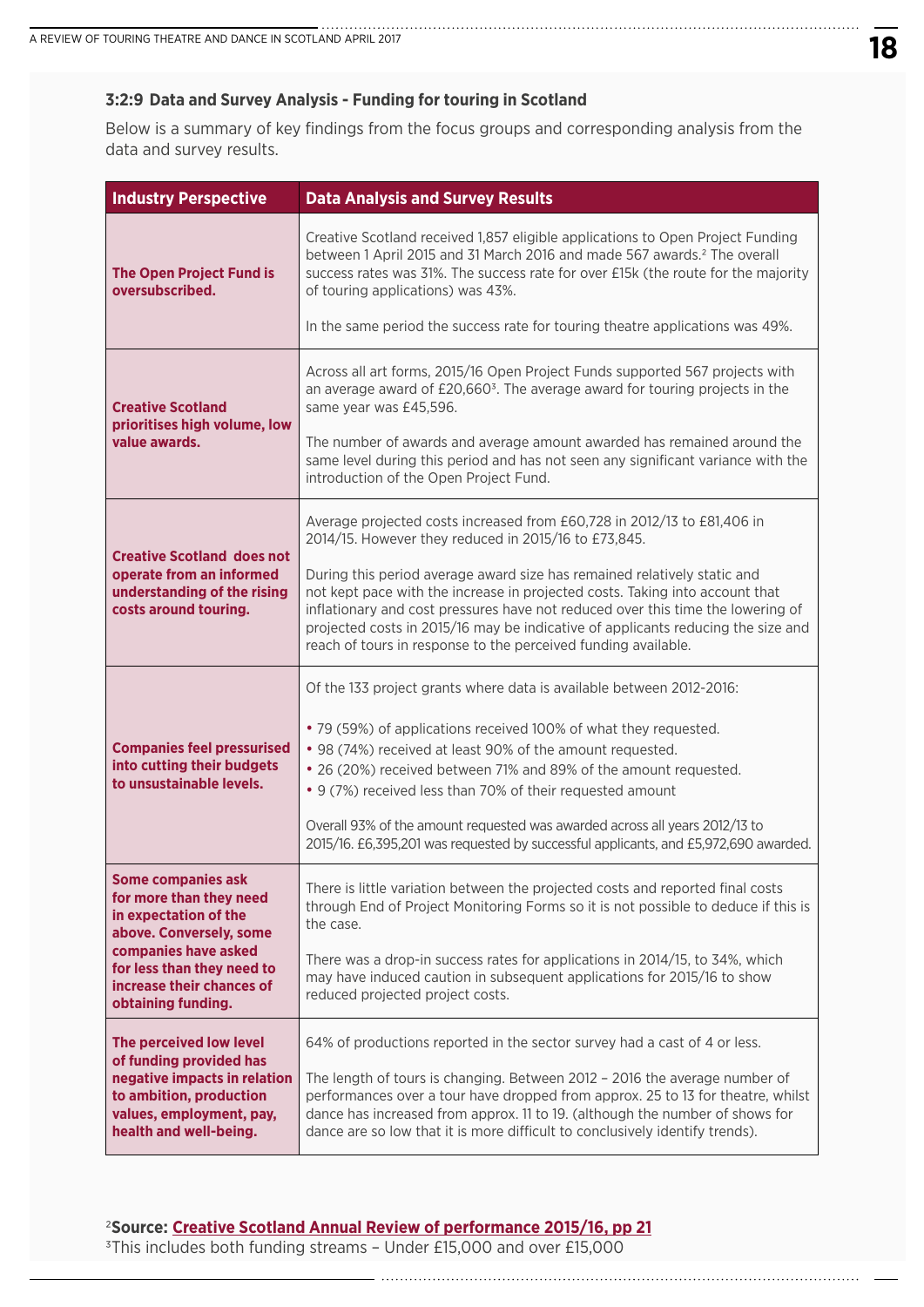| There is a frontloading of<br>investment in developing<br>work which may not go on<br>to tour or tour extensively. | Combining both theatre and dance data suggests that tours are relatively short<br>averaging 17.3 performances overall and has seen a decline over the years from<br>22.3 in 2012/13 to 15 in 2015/16 (it is worth noting that these tour length figures<br>are positively skewed across all years by long run productions in the Edinburgh<br>Fringe and school tours.) |
|--------------------------------------------------------------------------------------------------------------------|-------------------------------------------------------------------------------------------------------------------------------------------------------------------------------------------------------------------------------------------------------------------------------------------------------------------------------------------------------------------------|
| <b>Companies do not receive</b><br>repeat funding to continue<br>their work.                                       | 103 companies were supported to tour 2012-2016 through Open Project Funds<br>and its predecessor funds.                                                                                                                                                                                                                                                                 |
| Not enough is invested in<br>giving successful work a<br>second life to reach more<br>audiences.                   | Of those, 22 received funding to tour more than once (21%). This indicates<br>companies are not being supported regularly. In addition, the vast majority of<br>work supported was 'new work' accounting for 75% of theatre productions and<br>94% of dance productions supported.                                                                                      |
| <b>Touring has become</b><br>focused on the short-term<br>at the expense of long-term<br>planning and development. | 76% of productions performed only once per venue visit.<br>Average performances per tour is in decline.                                                                                                                                                                                                                                                                 |

#### **Key Data Findings:**

- Overall, the Open Project Fund is oversubscribed, with approximately a third of applications receiving funding. However, total funding awarded to dance and theatre touring since the introduction of the open fund has not decreased.
- While Project funds awarded have increased slightly over time, they have not kept pace with increasing projected project costs, which means that Creative Scotland are funding proportionately less. This data set does not tell us how companies are finding funds elsewhere to support their work, as final project costs continue to rise.
- While 59% of successful applications received what they requested, a significant minority are receiving less, though of these the vast majority get at least 90% of what they requested. The feedback through the focus groups suggests that applicants are attempting to second guess the application system either by requesting more than they require, scaling back or requesting less in the hope that this will be more successful.
- It is not possible to fully gauge whether companies are asking for more or for less than they need. Applicants almost always present a balanced budget in application and the final project costs submitted through End of Project monitoring forms (EOPMs) show little variance from the original projected budgets. Some reported that they had to resubmit applications with reduced budgets before achieving success and while analysis has shown evidence of applicants re-applying it has not been possible to fully interrogate the budgets.
- The number of performances in an average tour is dropping, and the number in the cast is usually less than four, suggesting a lowering of opportunities at scale and corresponding employment opportunities.
- The data suggests that companies do not receive repeat funding to tour, just 21% of producers were funded to tour more than once by project funds between 2012 - 2016. Although some may have gone on to become a Regularly Funded Organisation, and others may have reconfigured under a new name.
- This data suggests a significant number of first time tours and new companies, along with the one night nature of the tours, indicate that they don't have the time to spend in venues beyond the busy fit-up, performance and get-out schedule.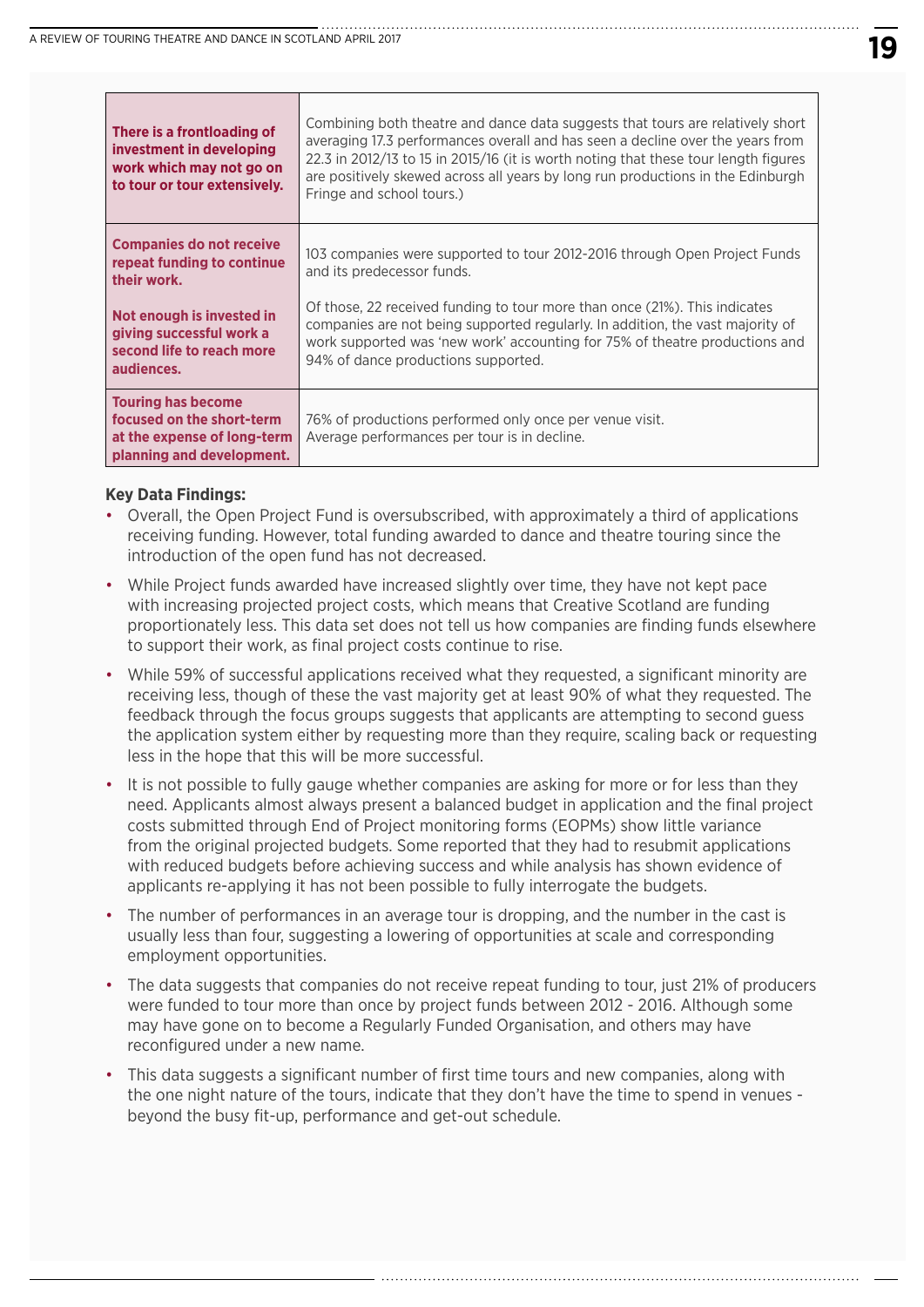# **Product**

#### **3:3:1 Programmers unable to strike a balance in an imbalanced sector**

Programmers are finding it increasingly challenging to maintain a diverse and balanced programme. They believe Creative Scotland has an implicit funding priority to support lower cost, small scale and riskier work, dance in particular, at the expense of middle-scale mainstream touring which they believe there is unmet demand for. According to the programmers, the scarcity of middle scale work limits their capacity to internally subside risk because of its negative impact on box office income.

An alternative view put forward is that programmers are not sufficiently supporting risk in favour of a more commercial approach to programming. The lack of a funding strategy to ensure diverse programming was considered a contributory factor.

#### **3:3:2 Dance divides opinion**

The subject of dance touring proved contentious during the qualitative research sessions with programmers.

On the one hand, the view of some programmers is that there is too much dance product being supported for the available market and the proliferation of new, relatively inexperienced companies being supported by Creative Scotland has resulted in work that is not of a sufficiently high standard.

On the other hand, there was frustration from some dance producers that programmers can operate from a poor understanding of the form, lack knowledge around how to develop audiences for dance and are unwilling to book more than one or two dance events per season/year. Impacts include reduced capacity for dance touring, unrealised audience development, and dance programming that does not represent the breadth of dance that is being produced in Scotland.

Creative Scotland regard dance as a burgeoning sector which is attracting increasing interest internationally, and across Scotland in schools and community spaces. As such it is an art form that has an important role to play in helping to extend reach and engagement to a broad audience demographic. Whilst the national picture of venue programming remains relatively irregular and unevenly distributed.

Throughout the four years of analysis a total of 34 dance productions were supported to tour, averaging less than 10 per year. This is less than the number of theatre productions, 102, averaging 25 per year. This means that dance productions constitute 25% of the total number of dance/theatre productions (136) supported to tour.

The data relating to project funding indicates that the average number of performances has declined over the last four years for 'all productions' and 'theatre'. However, the number of dance performances have increased, though within a less consistent picture. With far fewer productions per year than theatre it is more difficult to identify trends, although significantly, the number of average dance performances per production have nearly doubled between 2012/13 and 2015/16.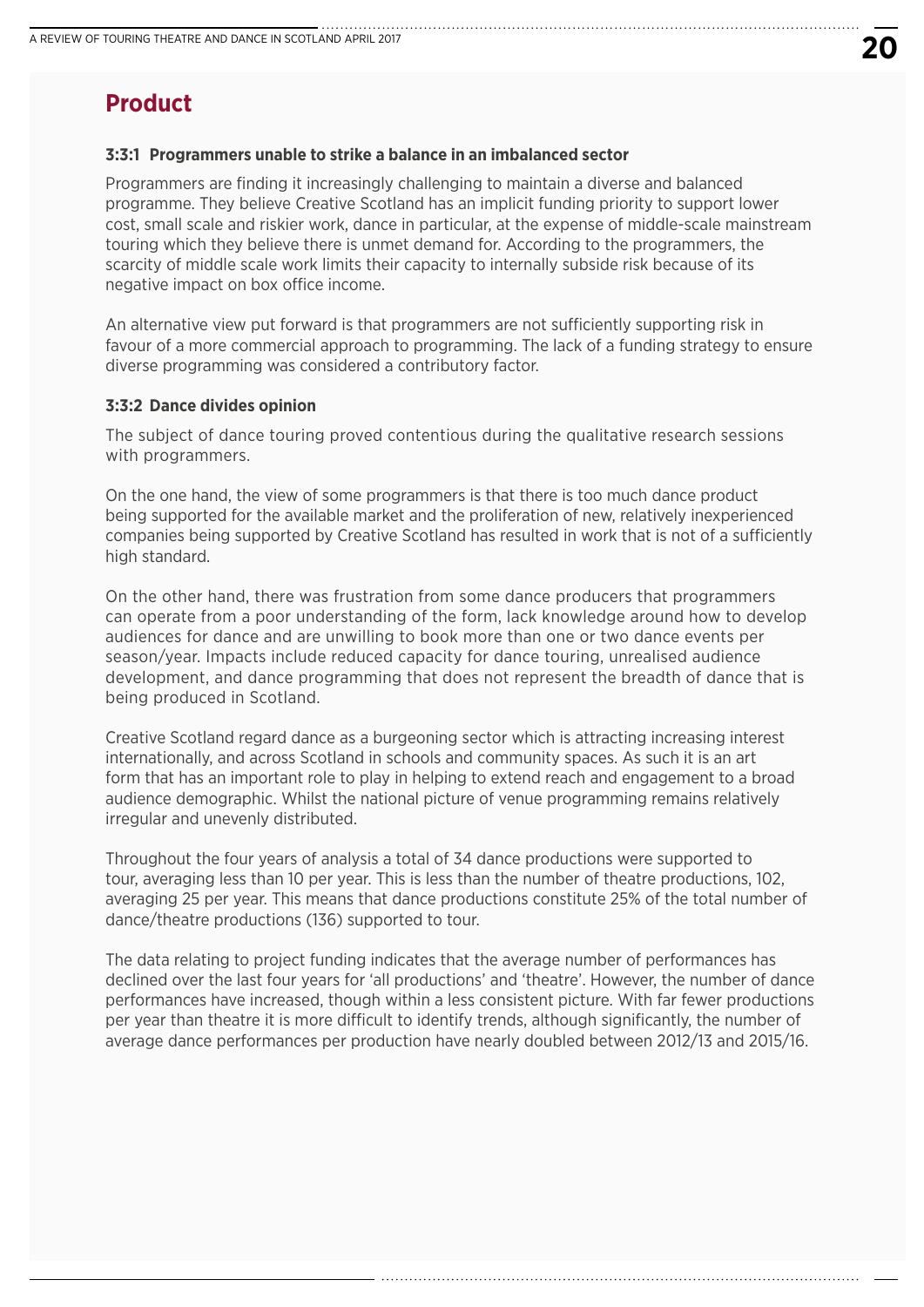

**Fig 3: Average number of performances per production by year 2012/13 – 2015/16**

**Source:** Strand One: Data analysis of Creative Scotland Funded touring 2012 – 2016.

The data picture for dance audience attendance is variable, and difficult to compare due to differing measures used.

Culture Republic's data for dance and ballet audiences 2012/13 – 2015/16 shows a different, still variable pattern for dance attendance with a decrease in 2015/16. This data is taken directly from venue box offices, and is not related solely to Creative Scotland funded work.

|                | <b>Bookers</b> | <b>Tickets</b> | <b>Revenue</b> | <b>Performances</b> | <b>Average</b><br><b>Number of</b><br><b>Tickets per</b><br><b>Performance</b> | <b>Average</b><br><b>Revenue per</b><br><b>Performance</b> |
|----------------|----------------|----------------|----------------|---------------------|--------------------------------------------------------------------------------|------------------------------------------------------------|
| <b>FY12/13</b> | 78,344         | 254,500        | £4,655,215     | 1,246               | 204                                                                            | £3,736                                                     |
| <b>FY13/14</b> | 64,915         | 214,856        | £3,706,916     | 1,300               | 165                                                                            | £2,851                                                     |
| <b>FY14/15</b> | 96,600         | 299,562        | £5,493,978     | 1,371               | 218                                                                            | £4,007                                                     |
| <b>FY15/16</b> | 83,486         | 259,652        | £5,408,925     | 1,250               | 208                                                                            | £4,327                                                     |

#### **Fig 4: Dance attendance in Scotland**

**Source:** Culture Republic 2016, Report for Creative Scotland.

The Scottish Household Survey 2015 (see Fig. 5) indicates an increase in both dance and theatre attendance over the last four years, with 34% of respondents stating they attended a theatre performance in 2015 and 12% attending a dance performance.

#### **Fig 5: Attendance at cultural events and visiting places of culture in the last 12 months**

| Adults                         | 2012 | 2013 | 2014 | 2015 |
|--------------------------------|------|------|------|------|
| Theatre - e.g. pantomime/play  |      |      |      |      |
| Dance show/event - inc. ballet |      |      |      |      |

**Source:** Scottish Household Survey, 2015, Scottish Government.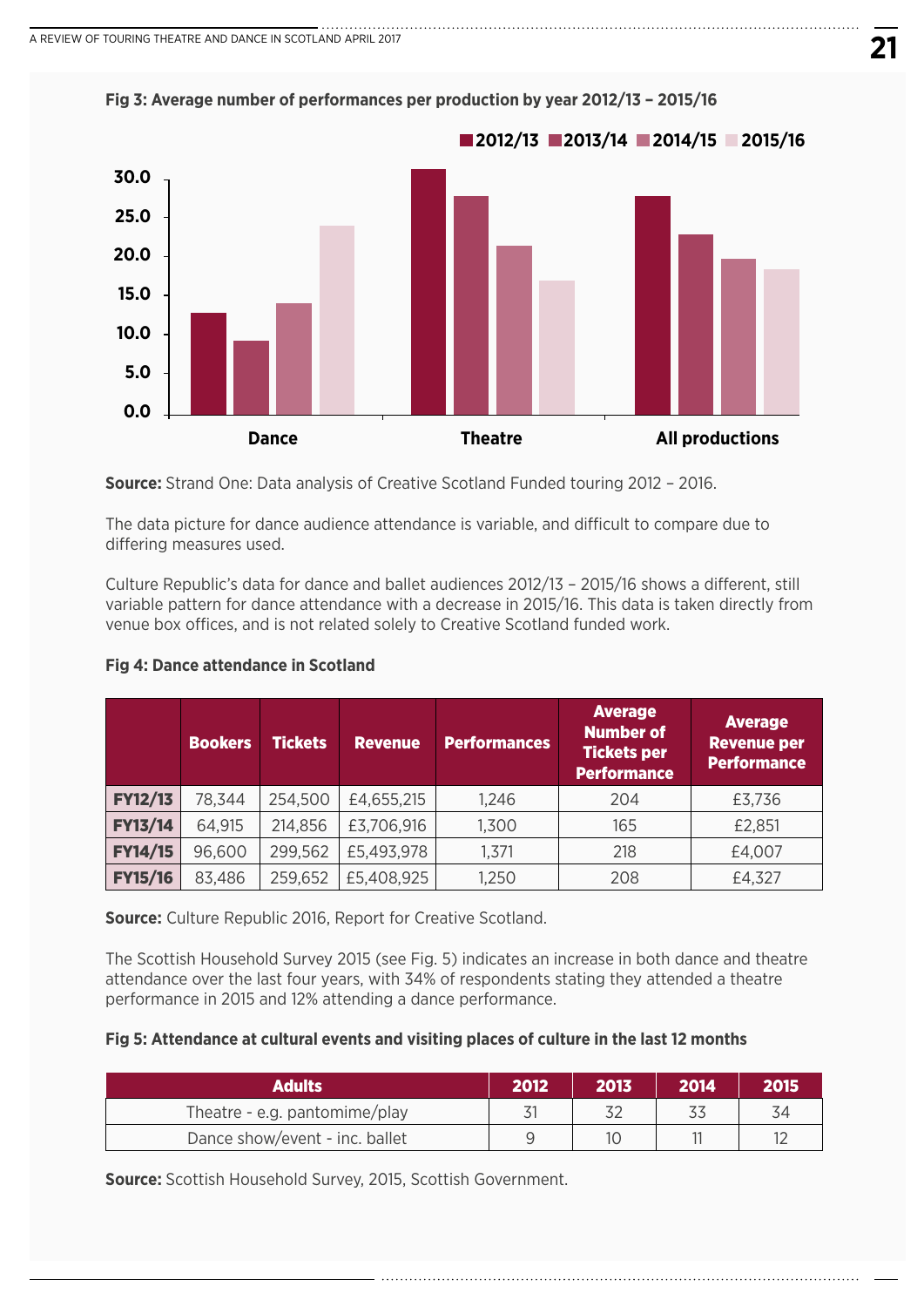#### **3:3:3 Examples of strategic support for dance touring**

UK Audiences for dance are being strategically targeted for development, with support from the strategic touring funds available from Arts Council Wales and Arts Council England.

**Wales Dance Consortium:** a development initiative to increase the quality of dance production and presentation in theatres and arts centres across Wales, with over 45 member theatres. They are currently engaged in an extensive, three-year period of development funded by the Arts Council of Wales, focusing on four elements Children and Families; International-Presenting Work from outside Wales; Marketing and Audience Development; and Dance Buddy: a programme that pairs up independent dance artists with a theatre or arts centre in co-mentoring partnership – the ultimate aim being an increase in the quantity and quality of Wales-made work available for audiences.

**The National Rural Touring Forum:** represents a number of mainly rural touring schemes and rural arts development agencies across the UK, that aim to help local people to promote high quality arts events and experiences in rural and other community venues. They have secured Strategic Touring Funds from Arts Council England to run the Rural Touring Dance Initiative which addresses the lack of dance programmed by their members by showcasing work, offering supported bursaries to pay performance fees and offering marketing and audience development support.

| <b>Industry Perspective</b>                                                                            | <b>Data Analysis and Survey Results</b>                                                                                                                                                                                                                                                                                                                                                                                                                                                                                                                                             |
|--------------------------------------------------------------------------------------------------------|-------------------------------------------------------------------------------------------------------------------------------------------------------------------------------------------------------------------------------------------------------------------------------------------------------------------------------------------------------------------------------------------------------------------------------------------------------------------------------------------------------------------------------------------------------------------------------------|
| <b>Small-scale, riskier work</b><br>is prioritised over larger-<br>scale more mainstream<br>companies. | The data from Creative Scotland on project funded productions, shows that<br>7% of productions were large scale, 48% were mid-scale and 42% small scale<br>between 2012 - 2016.<br>In that time, funded productions toured to a total of 420 unique venues, 41% of<br>which were micro scale (less than 100 seats).                                                                                                                                                                                                                                                                 |
| The majority of work that is<br>toured is new work.                                                    | New work accounts for the vast majority of work supported to tour in Scotland<br>through the project funds OPF, TFAP and QP 2012-2016. 75% of Theatre<br>productions and 94% of Dance productions were new work.<br>New work (for both theatre and dance) was the most common genre of work<br>cited by survey respondents when asked about their recent productions.<br>60% of those recent productions were new work. This is likely to be an under estimate<br>as much of the work tagged as 'other' (19% of the sample) is also new work.                                       |
| There is an over-supply<br>of small scale touring and<br>dance.                                        | This issue came through strongly in both the focus groups and the online survey.<br>64% of the productions cited by the survey respondents had a cast size of four or less.<br>Only 34 Dance productions were supported to tour between 2012 and 2016<br>averaging less than 10 per year.<br>Creative Scotland Funded productions, 2012-16, toured to a total of 420<br>unique venues, 41% of which were micro scale (less than 100 seats), which is<br>proportionately high when compared to small (14%) medium (15%), large (7%)<br>or unknown - outdoor or site specific. (23%). |
| There is an under-supply<br>of mainstream middle to<br>large-scale work.                               | This issue came through strongly in both the focus groups and the online survey.                                                                                                                                                                                                                                                                                                                                                                                                                                                                                                    |

#### **3:3:4 Data Analysis - Supply and Demand**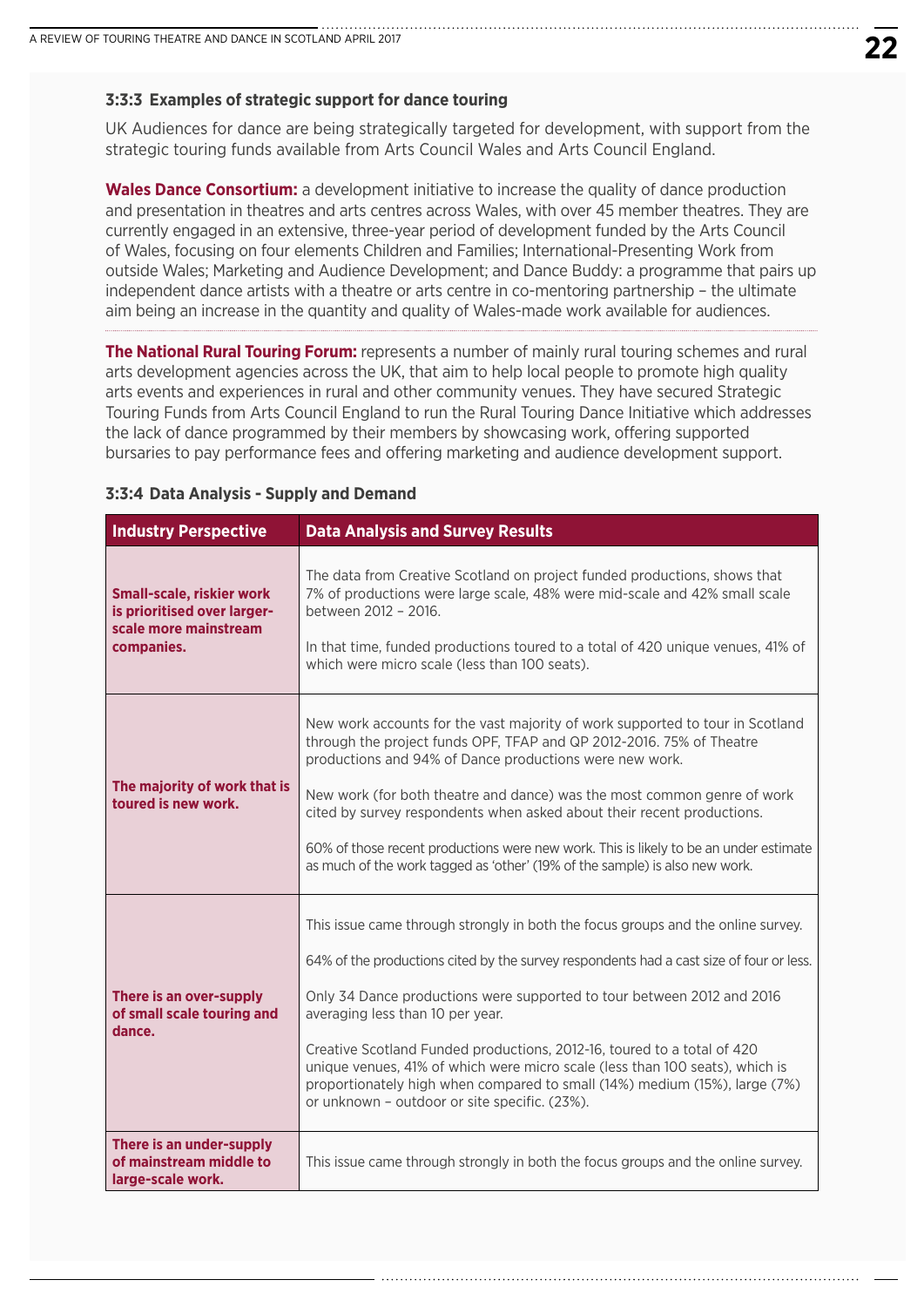#### **Key Data Findings**

- The data would seem to support the industry perspective that small-scale, new work is predominant as the vast majority of work supported is new work.
- A large proportion of venues toured into are micro venues (100 seats or less). This is particularly the case in more rural Local Authority areas. There is no current comprehensive data set on venue sizes and scales and many modern venues are adaptable to this scale of the production.
- The feedback from the larger and mid-scale venues through both the survey and the focus groups highlights a frustration in securing mid-scale work.
- There is a correlation of opinion between the focus groups and sector survey that supports the perception of an undersupply of mid/large scale work, but no qualitative data to support this view.
- We don't know if larger scale or mid-scale producers are applying for funding. Analysis of unsuccessful applications shows the average requests refused amount to less than the average amount awarded, which could suggest smaller scale projects. There is no clear evidence that large and mid-scale work is being specifically discriminated against. However, it is possible that producers feel discouraged from applying for this scale of work. Similarly, we have no data on whether any non-new work is applying.

## **The Touring Environment**

#### **3:4:1 The challenges of tour booking and programming**

• **Feast and famine:** there are two main touring windows created by the Edinburgh Fringe and Christmas Season which creates bottlenecks where companies are competing within a condensed period of time and prevents programmers from maintaining a consistent yearround programme of work.

#### **Fig 6: Calendar of start of tour dates for touring activity supported through project funds from 2012/13 through to 2015/16**



**2012/13 2013/14 2014/15 2015/16**

**Source:** Strand One: Data analysis of Creative Scotland Funded touring 2012 – 2016.

**• Challenges around scheduling:** the rolling nature of the Open Project Fund has disrupted planning timelines and introduced a high degree of uncertainty into the system as both programmers and producers await the outcome of the funding awards.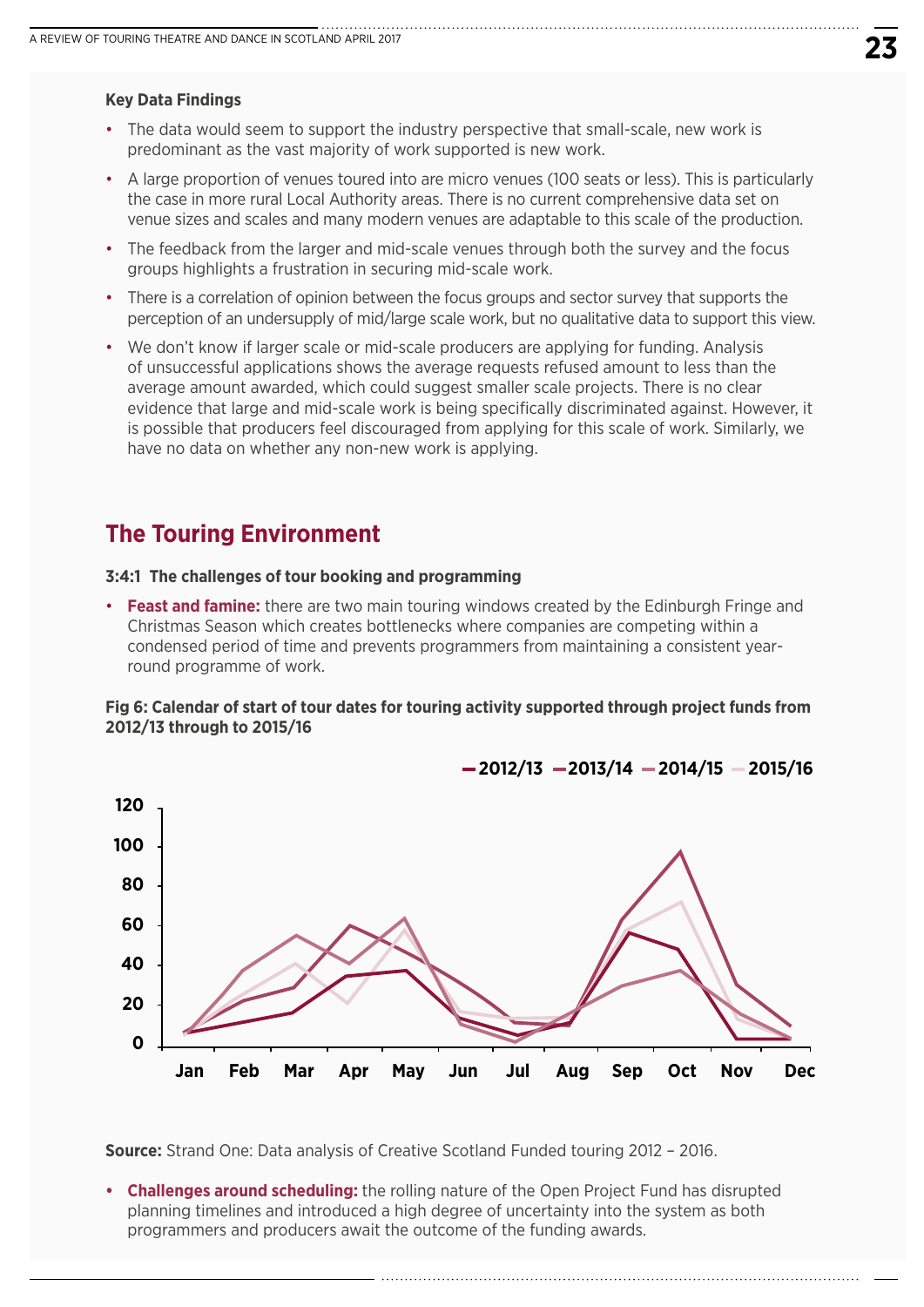- **Precarity of the verbal agreement:** the practice of 'penciling in', rather than bringing a degree of certainty and trust to the tour booking process is, where programmers are using it as a to serve their own purposes, achieving the opposite.
- **The revolving address book:** there is demand for a centrally managed, authoritative and up-to-date resource to streamline the tour booking and programming process in what is a complex and rapidly evolving sector.

#### **3:4:2 The increased commercialisation of the touring relationship in Scotland**

There has been a shift in the way tours are underwritten due to the increasing financial pressures programmers face and the concomitant need to negotiate tougher deals and recoup some of their costs through contras.

- **Shifts in deal making:** programmers are, through financial necessity, striking harder deals for work that is small-scale or risky. Described by producers as a rise in 'market forces', this shift is having a disproportionate effect on their ability to tour as they increasingly bear the financial brunt of the risk.
- **Internal subsidy at risk:** the financial model of programmers supporting a diverse programme by internally subsidising risk is vulnerable to increasing financial pressures and a balance of supply that favours 'riskier work'.
- **Local Authorities and Cultural Trusts:** on-going budget cuts and shifting priorities means producers are experiencing the sharp end of a more commercial mind-set and resistance to riskier work, which was described as an 'erosion of artistic integrity'. Between 2010/11 and 2014/15, overall spending by Local Authorities on "other cultural and heritage services" (which includes Archives, Arts Development and Support, Heritage and Theatres and Public Entertainment) had a 20% reduction4. This leaves the Cultural Trusts tasked with delivering provision with reduced budgets which affects their ability to programme work.
- **Programmers are charging for more:** programmers are increasingly charging for services, such as technical support and marketing contras, that used to be free. Whereas programmers regard this as a growing financial necessity, producers are unhappy about increasingly bearing the brunt of the costs.
- **Sector Survey results:** The industry survey highlighted who the sector feels are responsible for which costs and who normally pays for those costs.
	- Production Companies are largely seen as being responsible for provision and meeting costs of production development (materials, rehearsal time and space).
	- Audience development is more mixed picture with promoters taking more responsibility for the provision of audience development, marketing and accessibility costs and producing companies taking responsibility for the organisation and costs of workshops.
	- Production Staging is more of a shared responsibility with the get in and get out crews and technical being provided by both producer and promoter – however producers were more likely to be meeting the costs. Producer companies were almost always seen as responsible for the provision and costs of accommodation and transport.
	- There was significant variation between producers and promoters view of who took responsibility for the provision and costs of these core functions. With producers stating that they mostly provided and met the costs of all functions.

The data table below shows the divergence with regards who is perceived to meet costs for Accessibility and Workshops as well as Audience Development and Core Marketing.

4EKOS, Culture and Leisure Services in Scottish Local Authorities, February 2014, page 6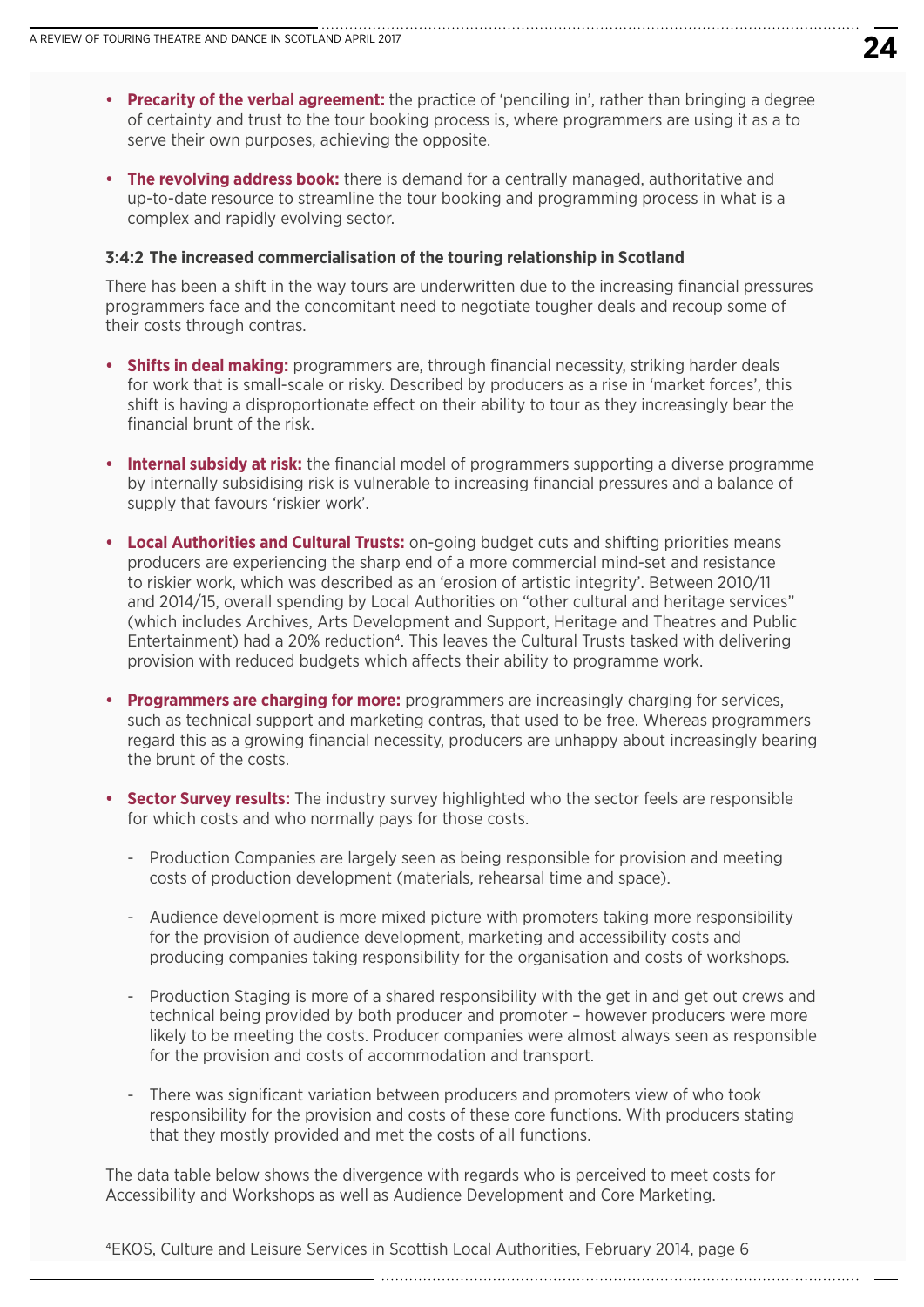#### **Fig 7: Sector survey responses**



| Generally in your experience who meets the costs of the following? % |               |          |               |  |  |
|----------------------------------------------------------------------|---------------|----------|---------------|--|--|
| Accessibility                                                        | Producer pays | Both pay | Promoter pays |  |  |
| Promoters                                                            | 25            | 25       | 50            |  |  |
| Producers                                                            | 57            | 36       |               |  |  |
| Workshops/post show                                                  | Producer pays | Both pay | Promoter pays |  |  |
| Promoters                                                            | 48            | 28       | 24            |  |  |
| Producers                                                            | 77            | 13       | 11            |  |  |
| Audience Development                                                 | Producer pays | Both pay | Promoter pays |  |  |
| Promoters                                                            | 12            | 8        | 81            |  |  |
| Producers                                                            | 43            | 38       | 19            |  |  |
| <b>Core Marketing</b>                                                | Producer pays | Both pay | Promoter pays |  |  |
| Promoters                                                            | 12            | 62       | 27            |  |  |
| Producers                                                            | 48            | 44       | 8             |  |  |

**Source:** Strand 2: Industry survey of producers and Promoters.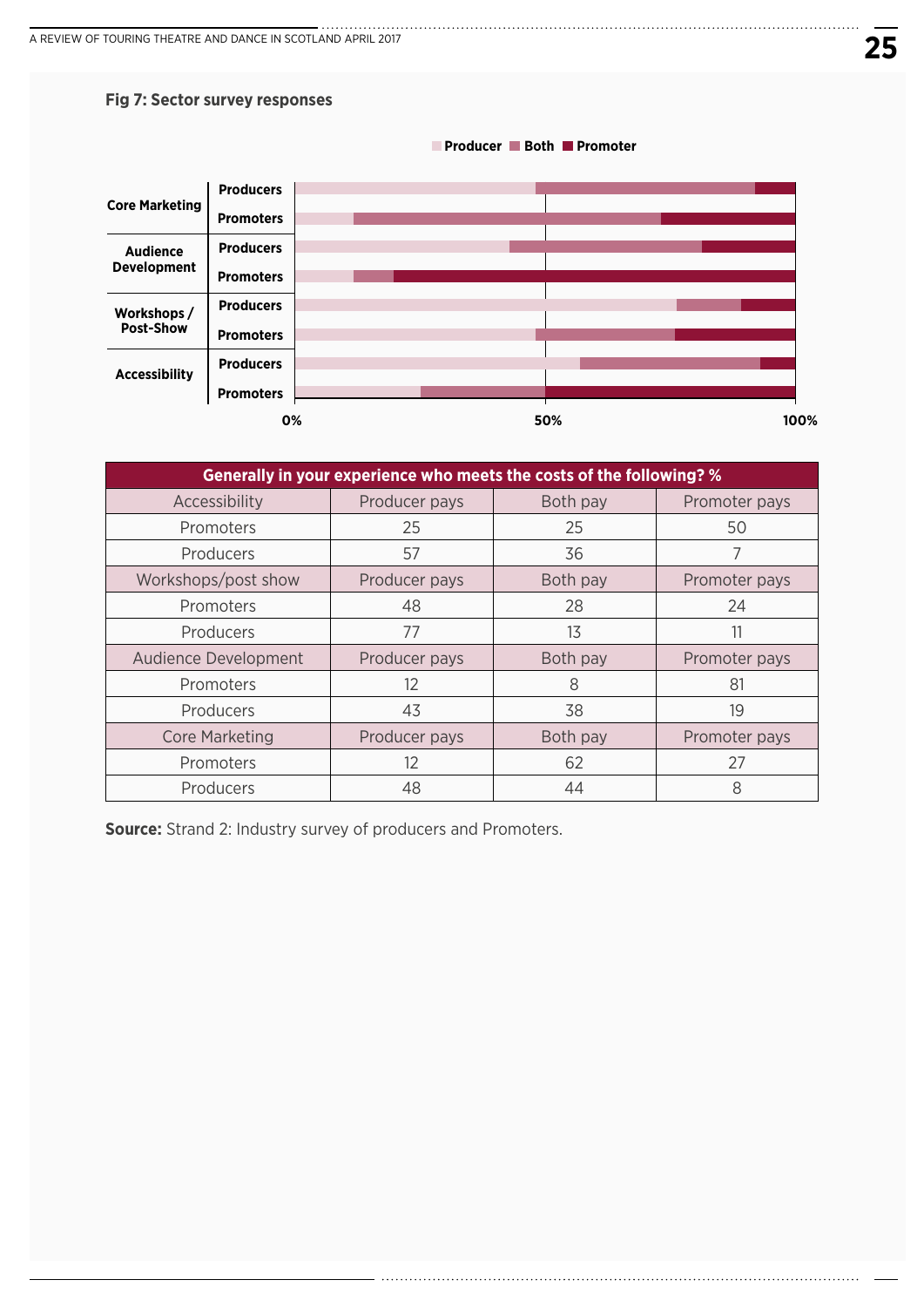#### **3:4:3 The dimensions of touring**

- **Length of tour:** producers believe that tours are getting shorter because lean funding, increased costs and deals that result in unreliable income can often mean they do not have the margins available to fund tour extensions. The length of tours has shortened by 40% between 2012 and 2016.
- **Distribution:** programmers believe there is a concentration of small-scale companies in the central belt producing new and riskier work, who do not tour widely. This was variously attributed to the perceived difficulties of the time, cost and distance involved in rural touring; a perception that rural touring is not prestigious enough; and a preference for making work over the sharing of it. Rural promoters believe this has contributed to the difficulties they encounter in attracting a varied programme to their area.
- **Concentration:** producers are frustrated at the rise of single night bookings, usually on a Thursday, Friday or Saturday night. This creates hidden costs around empty days, limiting the duration and reach of the tours and precluding the opportunity of word of mouth to build audiences.
- **Efficiency:** some producers were concerned that their tours have become less cost and carbon efficient. The disruption in timelines since the establishment of Open Project Funding, together with some programmers not honouring their pencil agreements, limits producers' ability to secure well-routed tours.

#### **3:4:4 A regional overview of Scottish touring**

Touring in Scotland is supported through local touring networks, through showcasing opportunities and into schools through the new Theatre in Schools Touring Initiative.

**Touring Networks:** Where they exist, there are excellent touring networks which support touring: Dumfries and Galloway Arts Festival in the South West, Borders Live in the South East, Rural Nations in the Outer Hebrides, North East Arts Touring (NEAT) in the North East, and the Touring Network across the Highlands and Islands. They have similar aims:

- to bring work to their locality and to audiences who wouldn't otherwise have access,
- co-ordinate touring across geographical areas,
- to support local promoters to book more adventurous and diverse programming, by paying some of the artist's fees through supported touring programmes, thus reducing the financial risk to local promoters who are often involved in the selection processes, or are offered a 'menu' of productions to choose from.

At least one producer survey respondent reported that the Touring Network system was ineffective and increased the difficulty of direct communication and reduced the number of rural venues booked.

Variations do exist across the networks in terms of fees paid to performers, the box office splits with local promoters, and differing timescales to book work.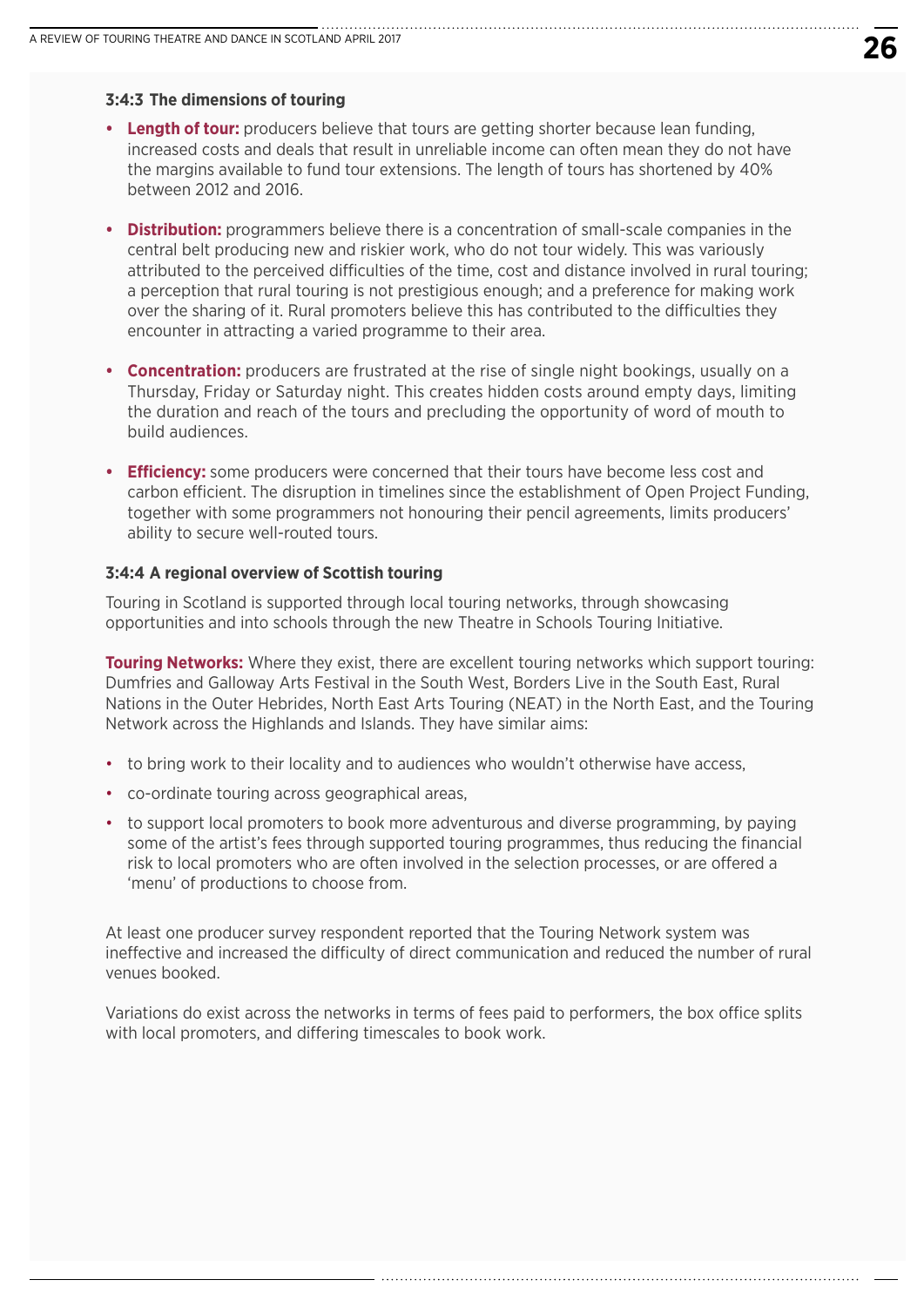**Gaps in network coverage:** Across the Central Belt (beyond Glasgow Arts Community touring) and in Fife, there are no formal support networks.

**Precarity:** There is a precariousness in the rural touring support structures. The Touring Network and NEAT both receive Regular Funding from Creative Scotland. However, others are supported through Open Project Funds, on a project-by-project basis so coordinators can discontinue the network at any time, leaving local promoters without support.

**Showcase opportunities:** The Federation of Scottish Theatre host an annual Emporium, which includes an early dialogue day for productions in the early stages of development, and a marketplace day for productions ready to tour. The Touring Network host a Spring Gathering, with selected productions given slots to perform excerpts, and other opportunities for wider promoter and producer networking. Festivals also offer an opportunity to show and showcase work in Scotland, particularly Edinburgh Festival Fringe, Imaginate, Manipulate, and Edinburgh International Festival.

**Theatre in Schools Touring:** Imaginate's Theatre in Schools Scotland supports and develops the provision of theatre in Scotland's schools, with the ultimate aim of ensuring that every child in Scotland receives - at their nursery or school - a minimum of one performing arts production per year as a core part of their education. This provides a touring opportunity for work for young people.

#### **3:4:5 Examples of alternative touring models**

As an alternative to one night stands or short runs, models of deeper local connection and engagement are in evidence in the UK and Australia,

**Companies in Residence:** Farnham Malting's Greenhouse, Battersea Arts Centre's Collaborative Touring Network and Creu Cymru's Dance Buddy all have elements of companies in residence. They create work with local audiences, and then tour it or spend time in a locality in the week leading up to performance, delivering workshops and skill sharing.

**Slow touring with local engagement:** Australia's call for slow touring and deeper engagement with local communities has led to some successful experiments in audience development. Spending time in a town and working with groups to explore the themes of the performance beforehand, really engaged the audience for Shiver. Whilst the tour was contemporary dance, the workshops were not exclusively so, focusing on the thematiCreative Scotland of the work, loss, to create authentic points of resonance between audience and art irrespective of form.

#### **3:4:6 National Theatre of Scotland (NTS) is operating independently of the touring sector**

Funded directly by the government and fulfilling a separate set of criteria to touring, programmers in particular believe NTS is operating more in competition with them than working alongside them to build audiences as part of an integrated approach.

#### **3:4:7 Insufficient training and progression routes**

Producers discussed the lack of good quality training provision for technical staff. Opportunities for progression are limited due to the declining number of small-scale companies able to afford technicians. Another view put forward was that NTS is 'hoovering up' the talent and 'fast-tracking' them to the mid-scale, meaning many young tech professionals are not cutting their teeth on small-scale and rural touring. From an artist perspective, theatres may be cautious about releasing staff time and resource to support artist development whilst a reliance on project-funding does not provide the continuity of resource to invest in professional development.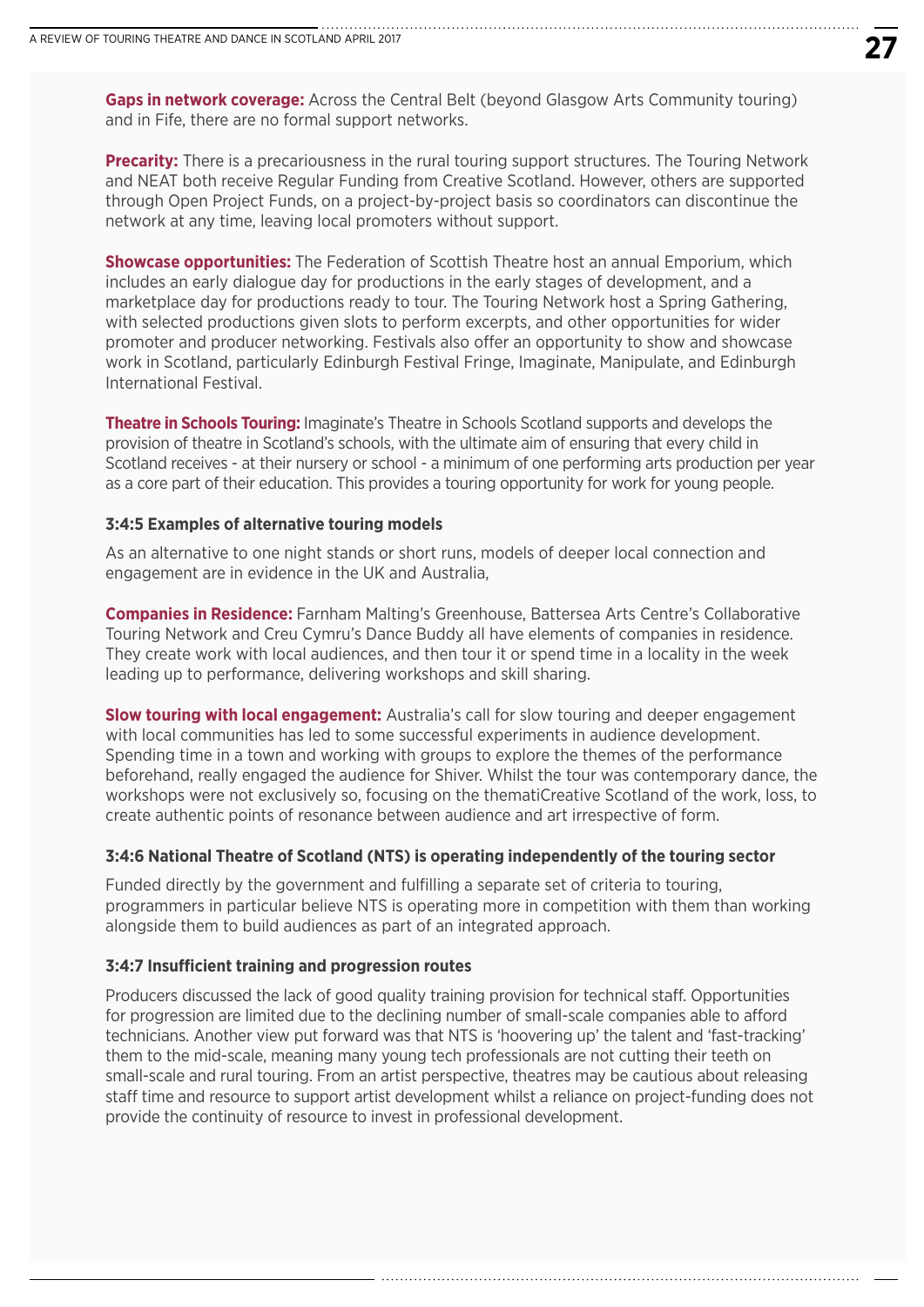| <b>Industry Perspective</b>                                                     | <b>Data Analysis and Survey Results</b>                                                                                                                                                                                                                                                                                                                                                                                                                                                                                                                                                                              |
|---------------------------------------------------------------------------------|----------------------------------------------------------------------------------------------------------------------------------------------------------------------------------------------------------------------------------------------------------------------------------------------------------------------------------------------------------------------------------------------------------------------------------------------------------------------------------------------------------------------------------------------------------------------------------------------------------------------|
| Tours are getting shorter.                                                      | Between 2012/13 and 2015/16 the number of performances per tour, when<br>looking at both theatre and dance combined, has decreased from an average of<br>25 to 13.                                                                                                                                                                                                                                                                                                                                                                                                                                                   |
| There is a concentration of<br>small scale companies in<br>the central belt.    | 60% of the producing theatre and dance companies who were project funded by<br>Creative Scotland to tour were based in Edinburgh (29%) or Glasgow (31%). This<br>broadly similar for both Dance (62% of grants) and Theatre (59% of grants).                                                                                                                                                                                                                                                                                                                                                                         |
| <b>These small companies do</b><br>not tour widely.                             | Productions project funded between 2012 - 2016 were performed in all of<br>Scotland's 32 Local Authorities.<br>Edinburgh, Glasgow and Highland are most provisioned, collectively accounting<br>for 29% of all venues, 30% of all productions and 43% of all performances.<br>The least visited areas for the most part sit close to Edinburgh and Glasgow<br>across the central belt - Clackmannanshire, East Ayrshire, East Dumbartonshire,<br>Midlothian, North Lanarkshire and West Dumbartonshire.<br>Some remote and island communities, such as Shetland, Islay and Kintyre,<br>receive very few productions. |
| There is a concentration of<br>bookings on Thu, Fri and<br><b>Sat evenings.</b> | 41% of the tours funded by Open Project Funds, between 2012 - 2016 started their<br>runs in venues on a Friday or Saturday night.<br>In 2015/16, tours by Regularly Funded Organisations showed that Saturday is the<br>most common performance day.<br>Where there was only one performance in a venue for those RFO tours, 50% of<br>performances were either on a Friday or Saturday night.                                                                                                                                                                                                                       |
| There is a rise in one night<br>stands.                                         | Around three quarters of all programming is one night only.<br>76% of all venues toured to by project funded productions hosted only one<br>performance per production. (average across all years).<br>70% of all venues toured to by Creative Scotland funded productions (OPF and<br>RFO) in 2015/16 hosted only one performance per production.                                                                                                                                                                                                                                                                   |
| <b>Tours are less cost and</b><br>carbon efficient.                             | There is no requirement currently for organisations to submit carbon footprint<br>data for project funded tours.                                                                                                                                                                                                                                                                                                                                                                                                                                                                                                     |

## **3:4:8 Data analysis – touring patterns and distribution**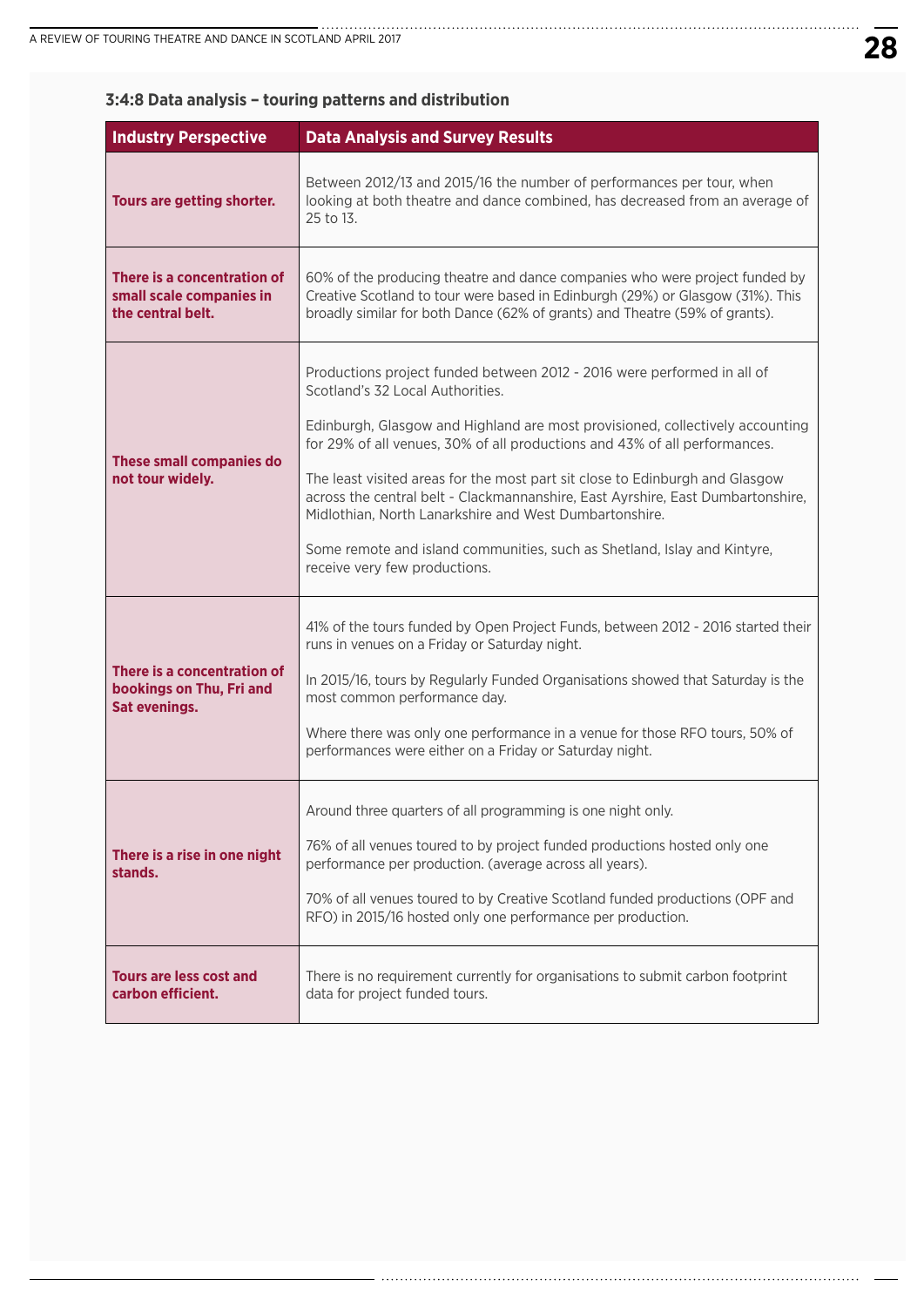#### **Key Data Findings**

- There is a concentration of producing companies in Edinburgh and Glasgow.
- While touring work has a wider reach beyond the cities, Glasgow and Edinburgh are still the most toured to areas. However, across the central corridor work is sticking to Glasgow and Edinburgh which suggests that companies do not tour widely close to home and highly populated suburban central belt areas are underserved.
- The Highlands and Islands are regular receivers of work, which suggests the active networks for promoters is supporting that circuit.
- Whilst there is no trend analysis to confirm a rise in one-night stands, the incidence of one night stands are high. Similarly, the nights of the week when performances happen are concentrated at weekends. 41% of tours started their run-in venues on a Friday or Saturday night. This combined with the fact that 76% of venues only hosted one performance per production indicates a strong weekend bias.
- There is no data on the cost and carbon efficiency of tours, but the funding structure and subsequent booking process does not allow companies to prioritise carbon efficiency. RFOs are asked to report their carbon data but this is not specifically for touring and there is no requirement (therefore incentive) to manage tours more efficiently.

## **3.5 Key Relationships**

#### **3:5:1 A sector operating at its limits is impacting on relationships**

- Producers and programmers are frustrated that they don't have the capacity to invest the time and resource needed to develop informed relationships.
- For programmers, the increasing demands made on the funding they receive, and the lack of time to keep abreast of the influx of new companies supported through the Open Project Fund, means they are not able to engage in as much meaningful dialogue as they would like. Some find themselves programming blind out of necessity.
- As project-funded companies, producers focus their resource on short-term tour booking rather than longer-term relationship building.
- As a result, producers and programmers acknowledged that they can find themselves operating from a limited understanding of each other's priorities, and that the exchanges between them are too often reduced to the transactional requirement of booking a slot and negotiating a deal.

#### **3:5:2 The perceived imbalance of power**

Producers believe that an over-supply of small-scale work has resulted in an appreciable shift in the balance of power to the programmers. In their experience, this has been evidenced by:

- an unwillingness to return calls or respond to emails,
- questionable practice around penciling in,
- interactions where programmers can increasingly determine the terms and drive down fees,
- a feeling that much of their contact with programmers is being reduced to a sales pitch rather than a meeting of equals.

These views were affirmed by some of the programmers during the focus groups. The impact on the producers is a sense of being de-valued and, in some cases, a profound loss of trust.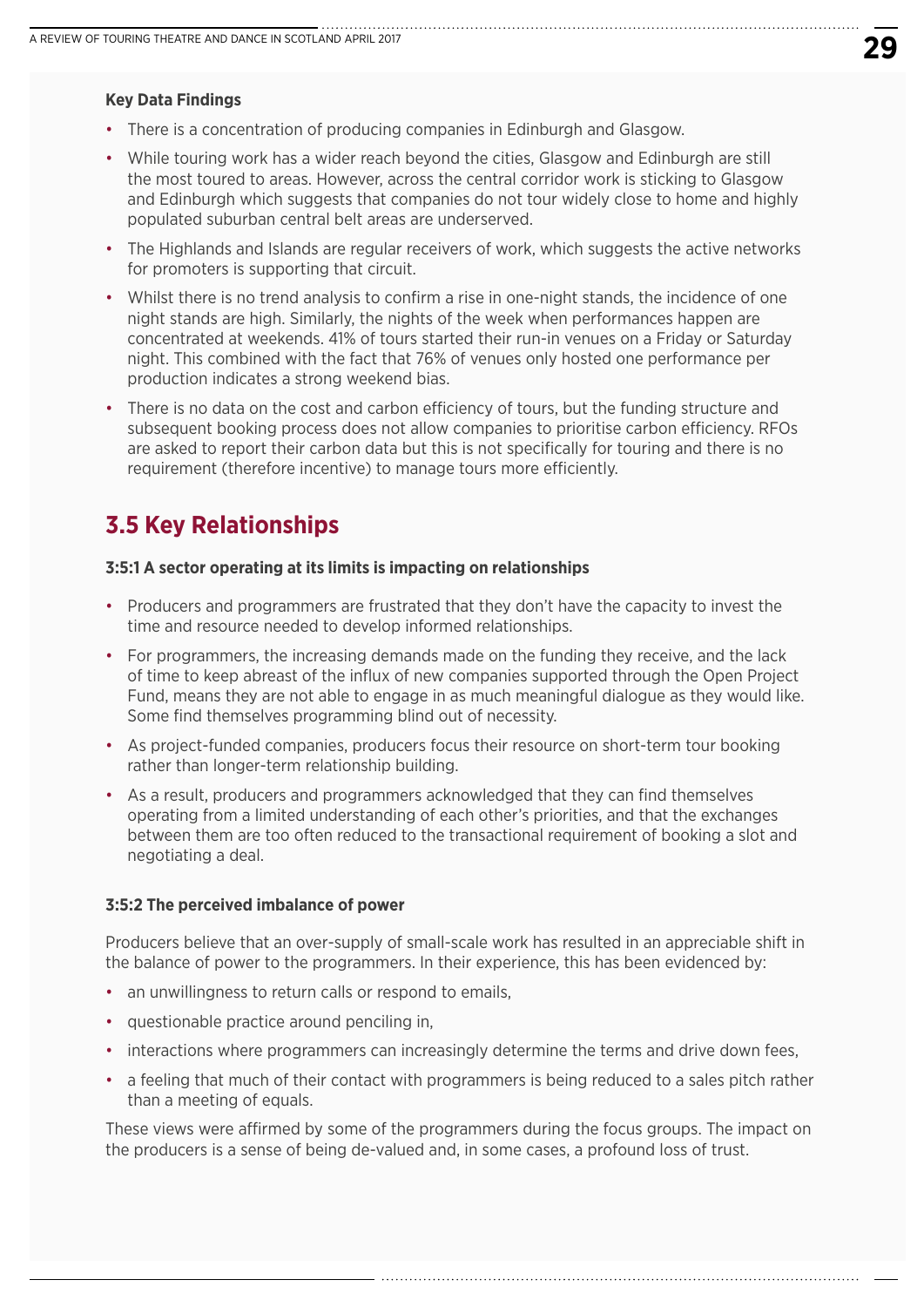#### **3:5:3 The mutual discomfort of negotiation**

Both programmers and producers have experienced a considerable degree of discomfort around negotiating the deal. For programmers this discomfort centres on:

- feeling guilty about the necessity of negotiating fees which, sometimes, are lower than the perceived worth of the work,
- the difficulty of negotiating when each party is operating from a limited understanding of each other's position,
- not having enough time to talk meaningfully about the work,
- having to field uninformed sales pitches.

#### **Producers feel that:**

- negotiation is not the informed conversation between equals they believe it ought to be.
- their role has been reduced to that of a sales person,
- they find themselves making sales pitches which they admit can be uninformed.

#### **3:5:4 Producer's relationship with Creative Scotland**

Some producers who took part in the research were unhappy with the nature of their relationship with Creative Scotland. Some felt unsupported in relation to their applications to the Open Project Fund; some reported feeling pressurised into reducing the amount of funding they ask for, to levels which they believe are unsustainable and some stated they had tried to work the system by over-budgeting or under-budgeting in their applications to achieve what they thought would be the best possible outcome. All of which indicates an erosion of trust and honesty.

## **3:6 Audiences**

#### **3:6:1 Audiences do not sit at the heart**

Whilst the overarching aspiration for everyone taking part in the qualitative research was to build audiences, in reality this is not translating into consistently high quality marketing and audience development practice within the sector.

#### **3:6:2 Venue tour marketing**

Programmers admitted that high volume programmes reduce their capacity to provide tailored marketing support across a diverse range of work, leading to marketing that can be generic. Venue marketers are too stretched to take an informed interest in every company visiting the venue, meaning they can operate from a shallow understanding of the work, particularly in relation to one-night visits of small-scale work. Tough decisions have to be made in relation to where spend is best allocated, meaning small-scale work can lose out. Programmers find that there is an expectation from some producers that, once they have supplied the core marketing collateral, all the marketing will be done for them, which is not always possible. In addition, budget and staff reductions at civic venues, together with a perceived de-skilling of marketing practice, dilutes the quality of marketing support for touring work.

Some producers are finding it hard to engage venues in collaborative marketing and believe their work is being de-prioritised in favour of companies with the potential to deliver better return on marketing investment. Incidences where the print and online digital marketing collateral they supplied have been left unused has undermined their confidence in the level of venue marketing support they receive. This perceived lack of investment in their visit has led to some companies questioning the programmer motives behind booking their work at all.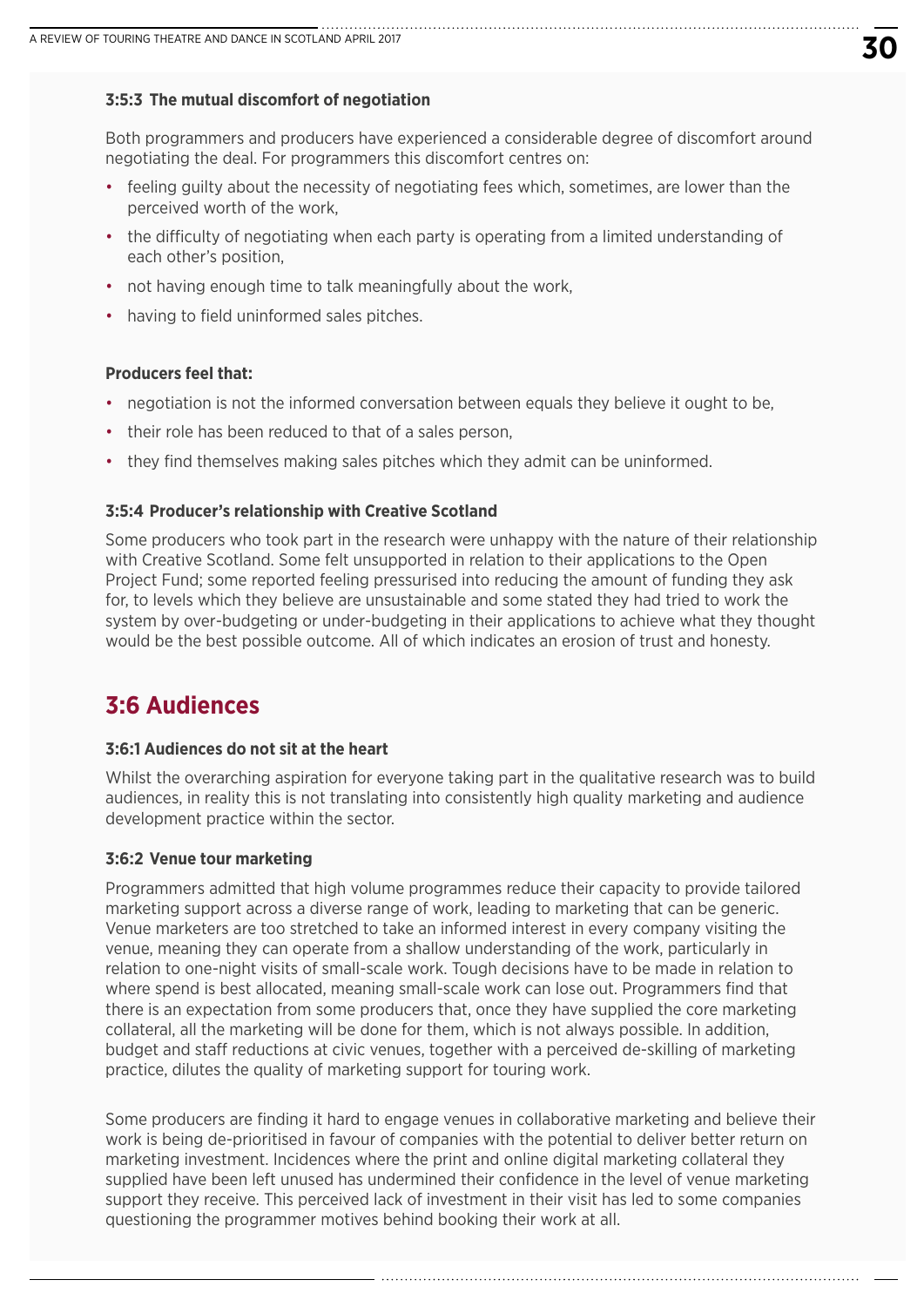#### **3:6:3 Marketing support from producers**

The quality and usefulness of the support different producers offer is determined by the degree of skill and resource they have. Copy can often be written from an artistic perspective which then has to be 'decoded' by the venue marketing departments into a language audiences can understand.

#### **3:6:4 Disagreements around sharing audience contact data**

Some producers would like to be able to develop relationships directly with audiences and are being met with strong resistance from programmers. Programmers and their marketing departments are unwilling to hand over audience contact data for reasons of data protection and their own perceived self interests.

#### **3:6:5 Good audience insight practice**

The Audience Agency have set up **[Show Stats](https://www.theaudienceagency.org/audience-finder/show-stats)**, a digital data tool, which promises to generate reports for touring companies on their audience demographic at venues in England. This will allow for shared language which will allow clearer marketing conversations between touring companies and venues and opportunities to address audience development gaps. It does not allude to email addresses or who 'owns' the data.

#### **3:6:6 Audience development and engagement in Scotland**

- A luxury rather than a necessity: producers find that audience development is not on the programmer's agenda unless there is additional resource to support it. This means some small and medium sized companies could find themselves financially exposed, whilst potential new audiences remain untapped.
- Operating from a shallow understanding of the audience and marketplace: programmers admitted they have limited knowledge about their potential audiences and communities. Some also questioned the validity and effectiveness of the audience data they have.
- Operating in silos: Not enough dialogue takes place between producers, programmers and marketing staff to inspire staff teams and develop a shared understanding around the work and audiences, an understanding which could inform more astute marketing and audience development activity.
- Programming as an audience development tool: programmers shared examples of programming around national theme days and events, and creating their own festivals or distinct programming themes within a season, as a means to attract and develop new audiences. Some have committed relationships with specific companies in order to build audiences over time. This was more evident with RFO venues than civic venues and rural promoters.
- One-night stands preclude word of mouth: producers pointed out the contradiction behind venues booking their work to attract audiences to a diverse programme, but then not investing in the opportunity to build audiences by booking them for a single night only.
- Support deeper, more sustained audience engagement: some suggested an increased focus around audience engagement (e.g. socially engaged, participatory, locally contextualised) to establish more meaningful relationships between audience, artists and programmers/ promoters, and to deepen the impact of the work and build new audiences.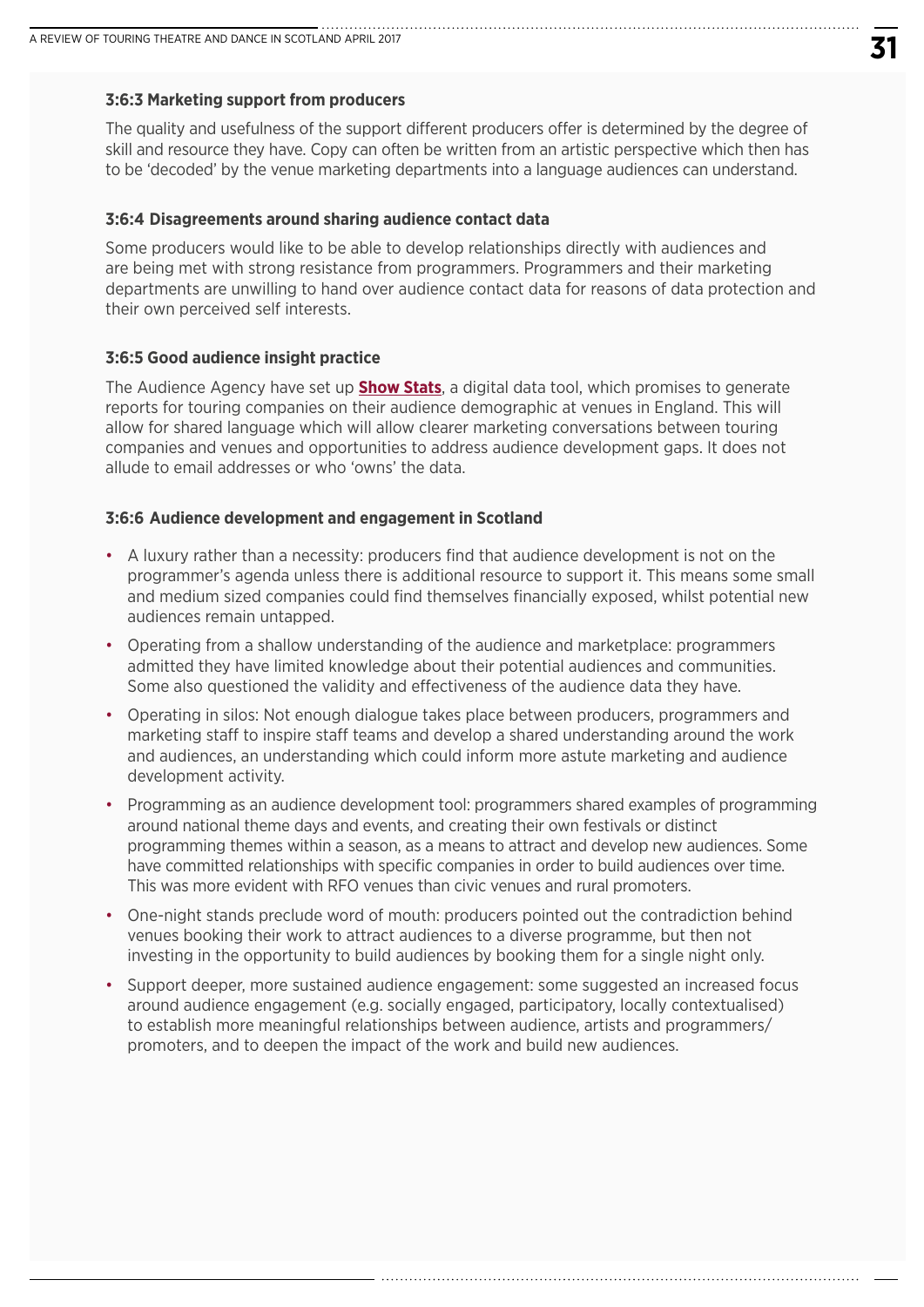#### **3:6:7 Alternative methods of audience development and engagement**

The literature review suggested alternative touring practices exist that are designed to slow down touring and/or develop creative and more sustained opportunities for deeper audience engagement at each venue in order to build meaningful connections and new audiences.

In the UK, Fevered Sleep's Future Play research project successfully explored longer runs for young audiences. Farnham Malting's Greenhouse project supports venues and artists to develop deeper relationships with audiences by having an artist in residence create work locally and then tour more widely. Creu Cmyru's Dance Buddy is an artist-in-residence and audience development scheme where choreographers are resident in a venue, and work with them to develop audiences and create new work.

In Australia, Danielle Micich's Western Australian tour of the contemporary dance work Shiver successfully delivered pre-production activity and audience engagement as a marketing tool to deliver larger, more interested audiences who had a deep connection with the work.

#### **3:6:8 Data analysis – key relationships and dance**

| <b>Industry Perspective</b>                                                      | <b>Data Analysis and Survey Results</b>                                                                                                                                                                                                                                                                                                                                                                                                                                                              |
|----------------------------------------------------------------------------------|------------------------------------------------------------------------------------------------------------------------------------------------------------------------------------------------------------------------------------------------------------------------------------------------------------------------------------------------------------------------------------------------------------------------------------------------------------------------------------------------------|
| There is unmet demand for<br>high quality mainstream<br>mid to large-scale work. | 7% of project funded 2012-2016 work toured to large-scale venues.                                                                                                                                                                                                                                                                                                                                                                                                                                    |
| There is a limited market<br>for dance.                                          | This issue came through strongly in both the focus groups and the online survey.<br>The data for dance audiences is inconsistent:<br>According to the Scottish Household Survey 2015, the market is increasing, with<br>attendance at theatre up to 34% in 2015 from 31% in 2012, and dance up to 12%<br>in 2015 from 9%.<br>According to box office data from Culture Republic, dance attendance fell<br>slightly in 2015/16.<br>Meanwhile the number of dance performances per tour is increasing. |
| The market cannot support<br>programmes that include<br>more new and risky work. | Whilst this issue came through strongly in both the focus groups and the online<br>survey, there is no data evidence available in relation to this.                                                                                                                                                                                                                                                                                                                                                  |

#### **Key Data Findings**

- There is a clear demand from programmers for mainstream mid and large-scale work which is not being met through work produced in Scotland. It is more common for project funded work to tour to small and micro venues for short runs.
- It's unclear whether the market for dance is improving. The data reports that the number of performances per dance tour have been increasing in recent years, but audience attendance data is inconsistent.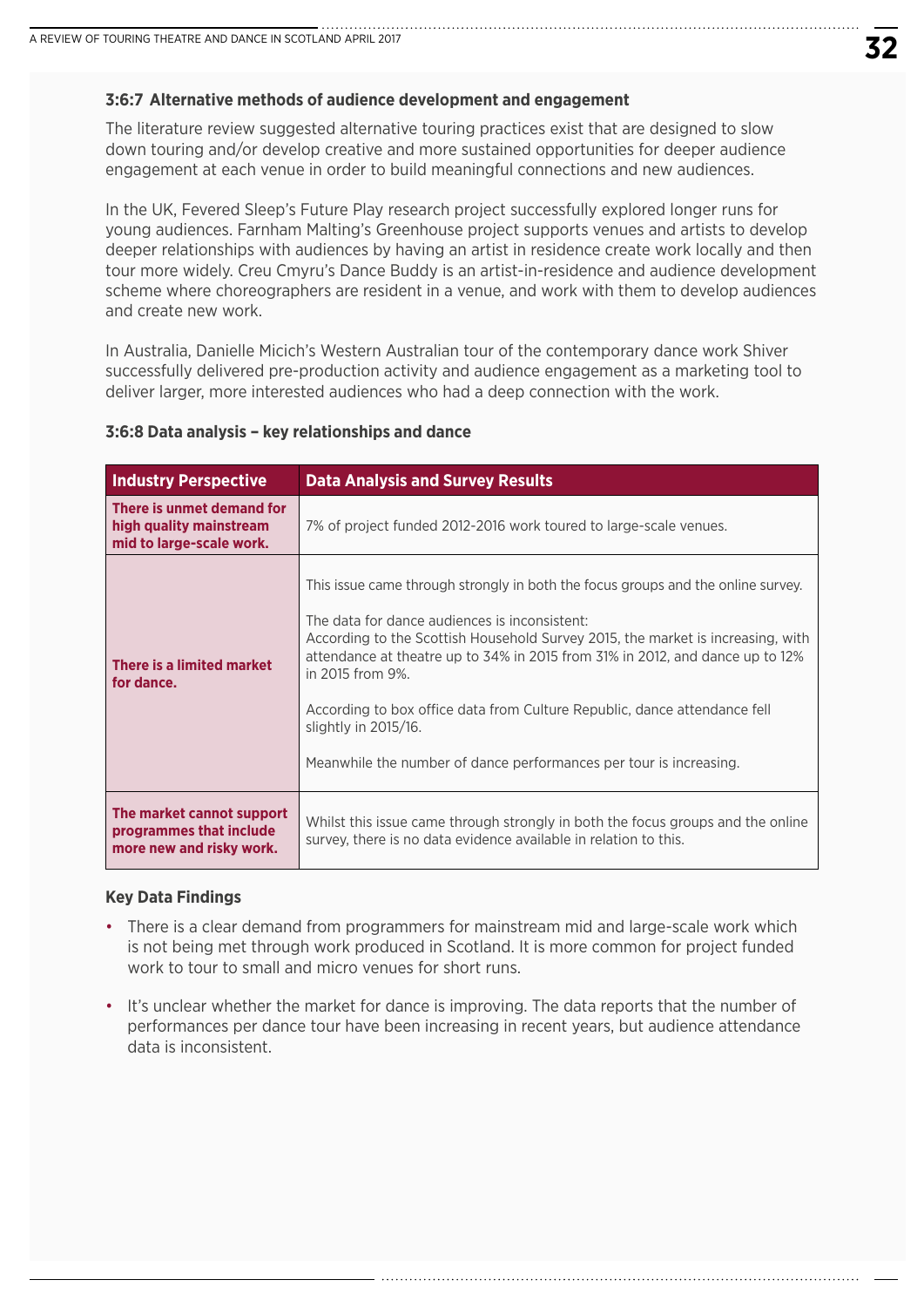# Conclusions and Recommendations

The review has surfaced many complex and inter-related issues regarding touring theatre and dance in Scotland. There is no quick fix or single-approach solution. As the recommendations section in the Qualitative Research report (Strand 3) states:

 *"Given the inevitability of continued reduced funding, rising costs, rapidly evolving cultural behaviour, shifts in the priorities and practices of civic venues, and the need to secure optimal carbon efficiency, there needs to be a comprehensive sector-wide review on how to build a more resilient touring ecosystem.* 

 *The answer may not lie in throwing more money at the problem. It certainly cannot be solved by a reactive, incremental approach. What is required is brave, disruptive thinking to re-imagine how touring theatre and dance can survive and thrive in an increasingly challenging environment."*

This section does not attempt to unilaterally solve the issues. Rather, it offers a distillation of the key issues with associated recommendations to further thinking, prompt discussion and inform action.

| 4:1 The Need For A Strategic Focus For Touring |                                                                                                                                                                                                                                                                                                                                                                                                                                                                                                                                                                                                                                                                                                                                                                                                                                                                                                            |
|------------------------------------------------|------------------------------------------------------------------------------------------------------------------------------------------------------------------------------------------------------------------------------------------------------------------------------------------------------------------------------------------------------------------------------------------------------------------------------------------------------------------------------------------------------------------------------------------------------------------------------------------------------------------------------------------------------------------------------------------------------------------------------------------------------------------------------------------------------------------------------------------------------------------------------------------------------------|
| <b>Context</b>                                 | Touring does not currently benefit from the advantages that come with a<br>shared vision, strategic priorities and clear criteria for success. Bringing dance<br>and theatre touring into Open Project Funding and its non-artform specific<br>predecessors has resulted in the loss of the strategic focus that was evident in<br>the SAC Theatre Touring Strategy 2006-11. There is no sector space to discuss<br>what success in touring looks like and to share practice.                                                                                                                                                                                                                                                                                                                                                                                                                              |
| <b>Recommendations</b>                         | The sector and Creative Scotland work together to articulate a shared vision<br>for touring that galvanises everyone around shared purpose, priorities and a<br>common language.<br>Establish a strategic framework for touring.<br>Establish a touring fund driven by a renewed vision and clear strategic<br>priorities around artistic quality, audience development, reach, balance of<br>genre and scale, depth of engagement, efficiency, sustainability, continuity and<br>progression.<br>Introduce protocols to safeguard RFO commitment to a balanced, diverse<br>programme of work.<br>Seek ways to align national, RFO and project funded companies around the<br>shared goal of developing audiences for Scottish work in a way that is mutually<br>beneficial and advances the touring infrastructure.<br>Ensure proven high quality work is given an extended life to reach more audiences. |
| <b>Supporting Information</b>                  | Strand 4:<br>Section 4.2.1, Scottish Arts Council Theatre Touring Strategy<br>Section 3.2, Arts Council England, Strategic Touring Fund.                                                                                                                                                                                                                                                                                                                                                                                                                                                                                                                                                                                                                                                                                                                                                                   |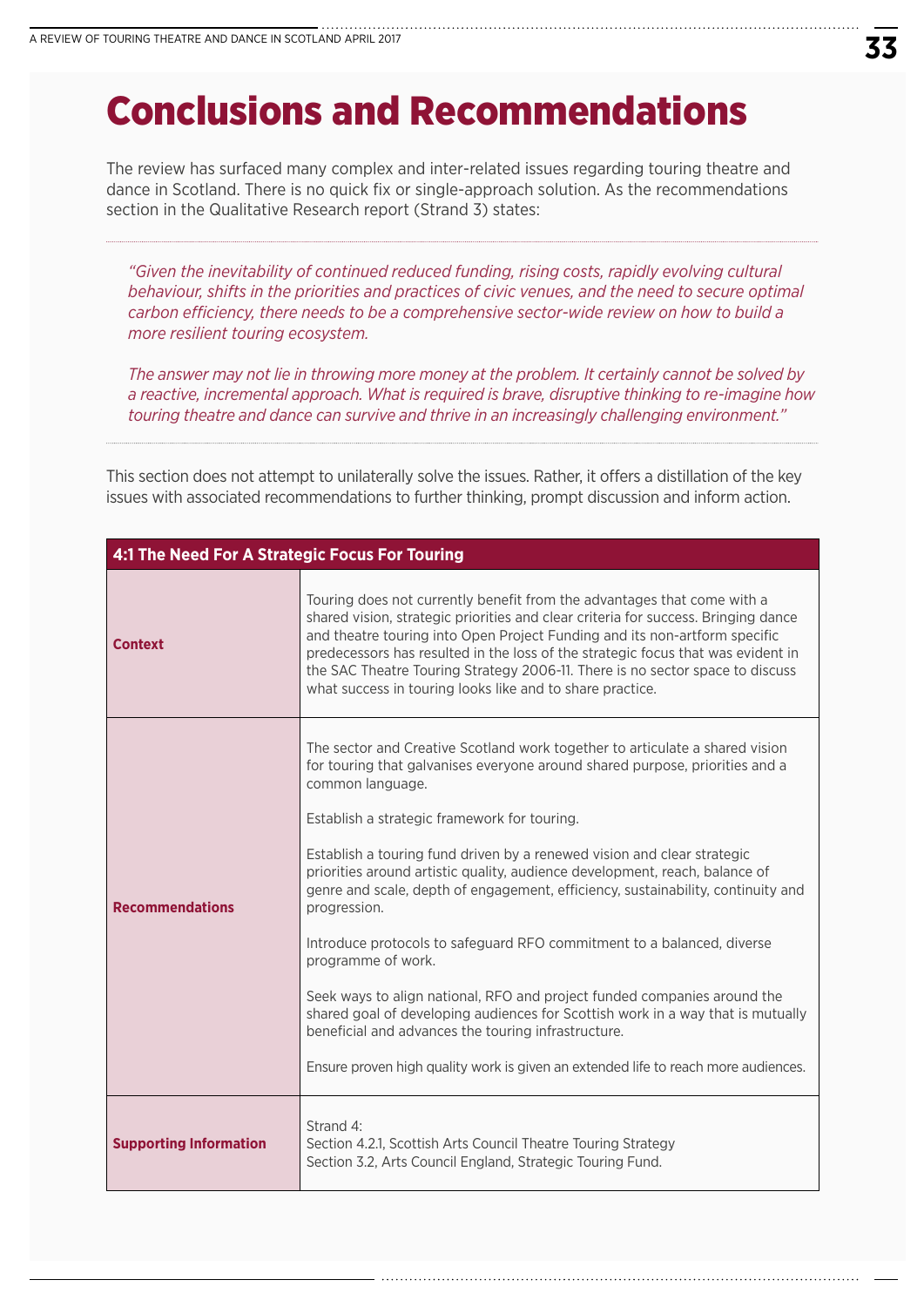|                               | 4:2 An Active Sector in Need of Sustained Support                                                                                                                                                                                                                                                                     |
|-------------------------------|-----------------------------------------------------------------------------------------------------------------------------------------------------------------------------------------------------------------------------------------------------------------------------------------------------------------------|
|                               | Whilst touring in Scotland is very active, deep-rooted issues exist which prevent<br>it from flourishing.                                                                                                                                                                                                             |
|                               | Producers find that project funding supports short-term activity at the expense<br>of long-term development.                                                                                                                                                                                                          |
|                               | The low incidence of repeat funding inhibits artistic development, progression<br>and continuity.                                                                                                                                                                                                                     |
| <b>Context</b>                | Funding has not increased in line with costs and cast sizes are small. Companies<br>which are not getting what they asked for have to cut their cloth to fit which<br>may result in a thwarting of artistic ambition.                                                                                                 |
|                               | Financially squeezed producers are sending out shorter tours, which are<br>small in scale.                                                                                                                                                                                                                            |
|                               | Similarly, venues and promoters are experiencing increasing budget pressures,<br>are seen as becoming increasingly risk-averse and are programming fewer<br>performances.                                                                                                                                             |
|                               | These factors combined are impacting on continuity of provision, strategic<br>relationship building and sustained audience development.                                                                                                                                                                               |
|                               | Longer-term funding agreements for touring companies.                                                                                                                                                                                                                                                                 |
| <b>Recommendations</b>        | A dedicated funding stream designed to support creative partnerships (producer<br>and programmer), and/or specific initiatives to underwrite the risk,<br>over a fixed term period to encourage longer-term planning, continuity of provision,<br>strategic relationship building and sustained audience development. |
| <b>Supporting Information</b> | Strand 4:<br>Section 5.2: Strategically Supported Touring Initiatives.                                                                                                                                                                                                                                                |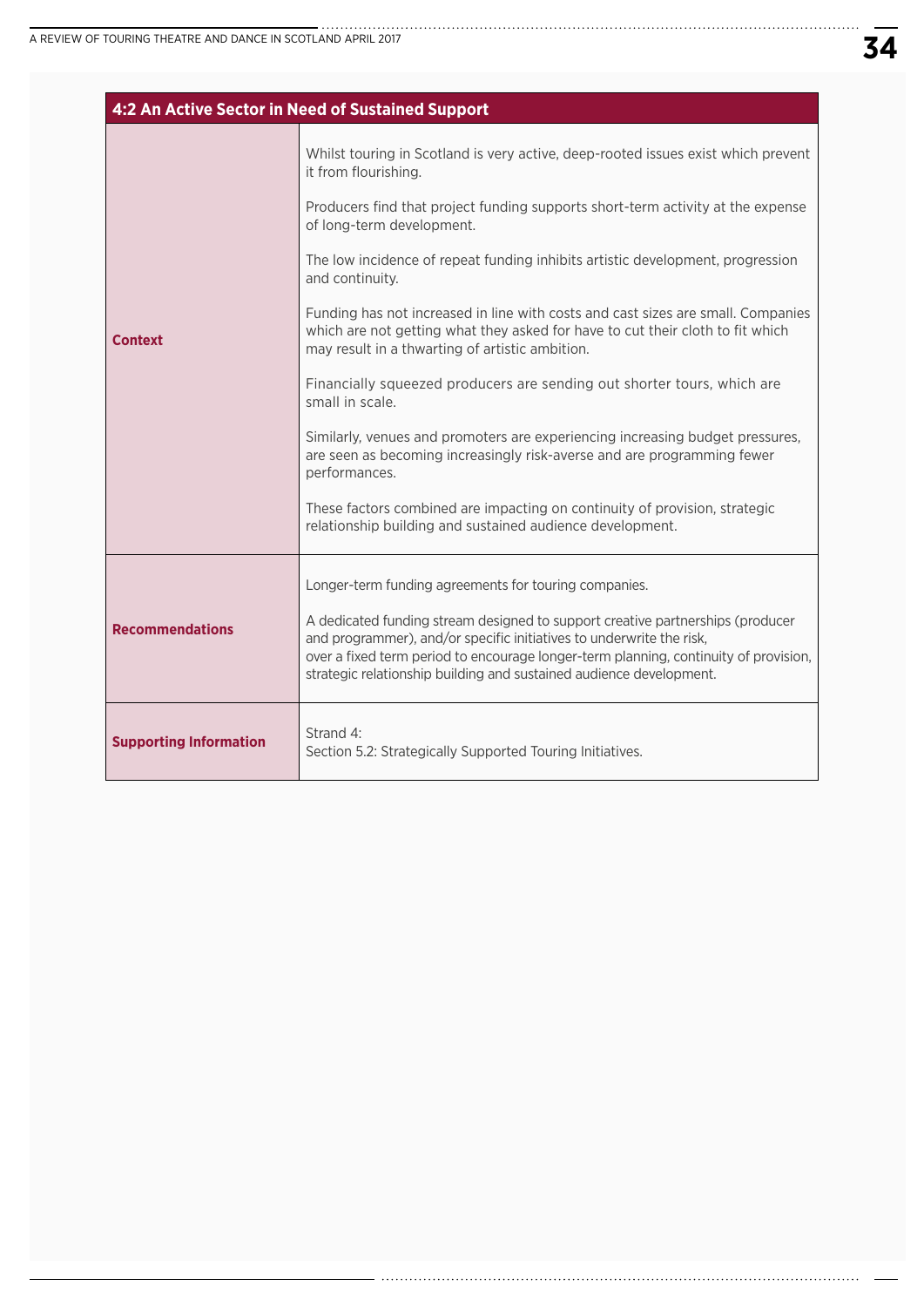|                               | <b>4:3 Deteriorating Professional Relationships</b>                                                                                                                                                                                                                                                                                                                                                                                                                                                                                                                                                                                                                                                                                                                                                                                                                                                                                                                                                                                                                                                                                         |  |
|-------------------------------|---------------------------------------------------------------------------------------------------------------------------------------------------------------------------------------------------------------------------------------------------------------------------------------------------------------------------------------------------------------------------------------------------------------------------------------------------------------------------------------------------------------------------------------------------------------------------------------------------------------------------------------------------------------------------------------------------------------------------------------------------------------------------------------------------------------------------------------------------------------------------------------------------------------------------------------------------------------------------------------------------------------------------------------------------------------------------------------------------------------------------------------------|--|
| <b>Context</b>                | There is compelling qualitative evidence that professional relationships within the<br>sector are in a state of decline.<br>Producers and programmers believe that the prevailing culture of doing 'more<br>for less' or 'more for the same' reduces the capacity for relationships to flourish.<br>Instead, they have experienced frustration, guilt and discomfort in their relations<br>with each other and described scenarios where there has been a lack of honesty<br>and mutual understanding. An absence of professional courtesies such as<br>returning calls and honouring 'pencils', have given rise to claims of programmer<br>power-play, leaving some producers feeling de-valued and unsupported.<br>Programmers and producers question how Creative Scotland makes its funding<br>decisions, possibly as a result of the opacity of the decision-making process<br>and absence of transparent priorities. In addition, some producers questioned<br>Creative Scotland's understanding of the true costs of touring and attribute issues<br>around pay, health and well-being to being chronically under-resourced to tour. |  |
| <b>Recommendations</b>        | Create opportunities for dialogue and exchange to address the limited<br>understanding of each other's priorities and invite more openness and sharing of<br>different programming systems.<br>Establish regular seasonal showcases of new work to develop programmers'<br>knowledge of the creative marketplace, seed constructive conversations between<br>them and artists about the right product for their venues, and where producers,<br>promoters and marketers can meet to share/discuss works-in-progress, deepen<br>mutual understanding and build relationships.<br>Establish clear priorities and guidelines in relation to the different stages of<br>developing a tour (R&D, Development, Production) which allows for better forward<br>planning between producers and programmers.<br>Consider working together as a sector to establish an accord around best, and most<br>ethical, practice.                                                                                                                                                                                                                             |  |
| <b>Supporting Information</b> | Strand 4:<br>Section 6.3: A variety of ways for companies to pitch work.                                                                                                                                                                                                                                                                                                                                                                                                                                                                                                                                                                                                                                                                                                                                                                                                                                                                                                                                                                                                                                                                    |  |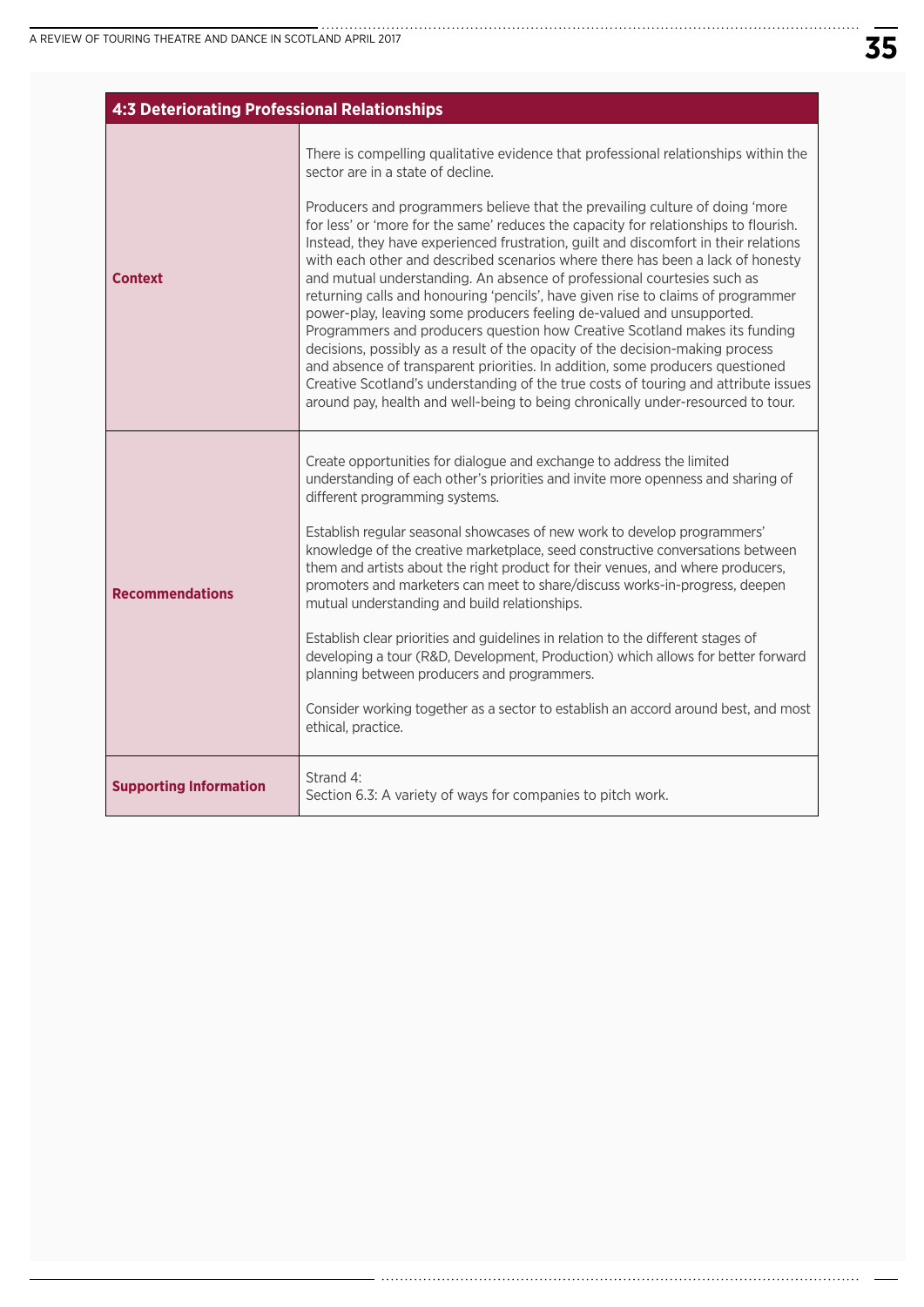|                               | 4:4 Tour Booking and Programming are Unnecessarily Difficult                                                                                                                                                                                                                                                |
|-------------------------------|-------------------------------------------------------------------------------------------------------------------------------------------------------------------------------------------------------------------------------------------------------------------------------------------------------------|
| <b>Context</b>                | The rolling nature of the Open Project Fund is seen by some as disrupting what<br>convergence there was between funding announcements and deadlines for<br>programmers.                                                                                                                                     |
|                               | The touring networks and venue programmers all work to differing timescales<br>when planning. The deadlines for participation in touring programmes and cut off<br>points for venue programmes are all varied, making it difficult to coordinate tour<br>dates, or to be clear about when to approach whom. |
|                               | The uncertainties involved in securing funding through project funding presents<br>significant challenges tour booking and programming.                                                                                                                                                                     |
|                               | Touring costs and fee structures are a grey area which can make negotiating<br>deals challenging on both sides.                                                                                                                                                                                             |
|                               | Both producers and promoters appear to operate from a limited understanding<br>of each other's priorities which undermines their ability to speak a common<br>language and work towards shared objectives.                                                                                                  |
|                               | The current difficulties around tour booking may have resulted in inefficiencies<br>around the costs and carbon footprint of the tour route.                                                                                                                                                                |
| <b>Recommendations</b>        | Explore the viability of establishing more aligned programmer planning cycles, and<br>include funding cycles in the consideration.                                                                                                                                                                          |
|                               | Establish a touring fund with transparent funding mechanisms, longer lead-ins,<br>clear guidance of what is expected, and allows for better forward planning.                                                                                                                                               |
|                               | Support a centrally managed national resource (which could be Tourbook) that aids<br>communication between producers and programmers.                                                                                                                                                                       |
|                               | Initiate a benchmarking exercise to establish clear, evidence-based expectations<br>around the costs of touring, pay rates, fee structures and anticipated audiences in<br>relation to genre and scale.                                                                                                     |
|                               | Establish regular showcases where producers and programmers can meet to share/<br>discuss works-in-progress, deepen mutual understanding, build relationships and<br>share working practices.                                                                                                               |
|                               | Form regional/national touring consortia which would collaborate on<br>establishing efficient touring 'highways' that producers can tap into.                                                                                                                                                               |
| <b>Supporting Information</b> | Strand 4<br>Section 5.4: Methods venues use to approach programming<br>Section 6.3: A variety of ways for companies to pitch work<br>Section 6.5: Denmark's Touring Network<br>Section 4.1.1: The Touring Network / Tourbook<br>Section 5.1.2: House's tour-finder.org                                      |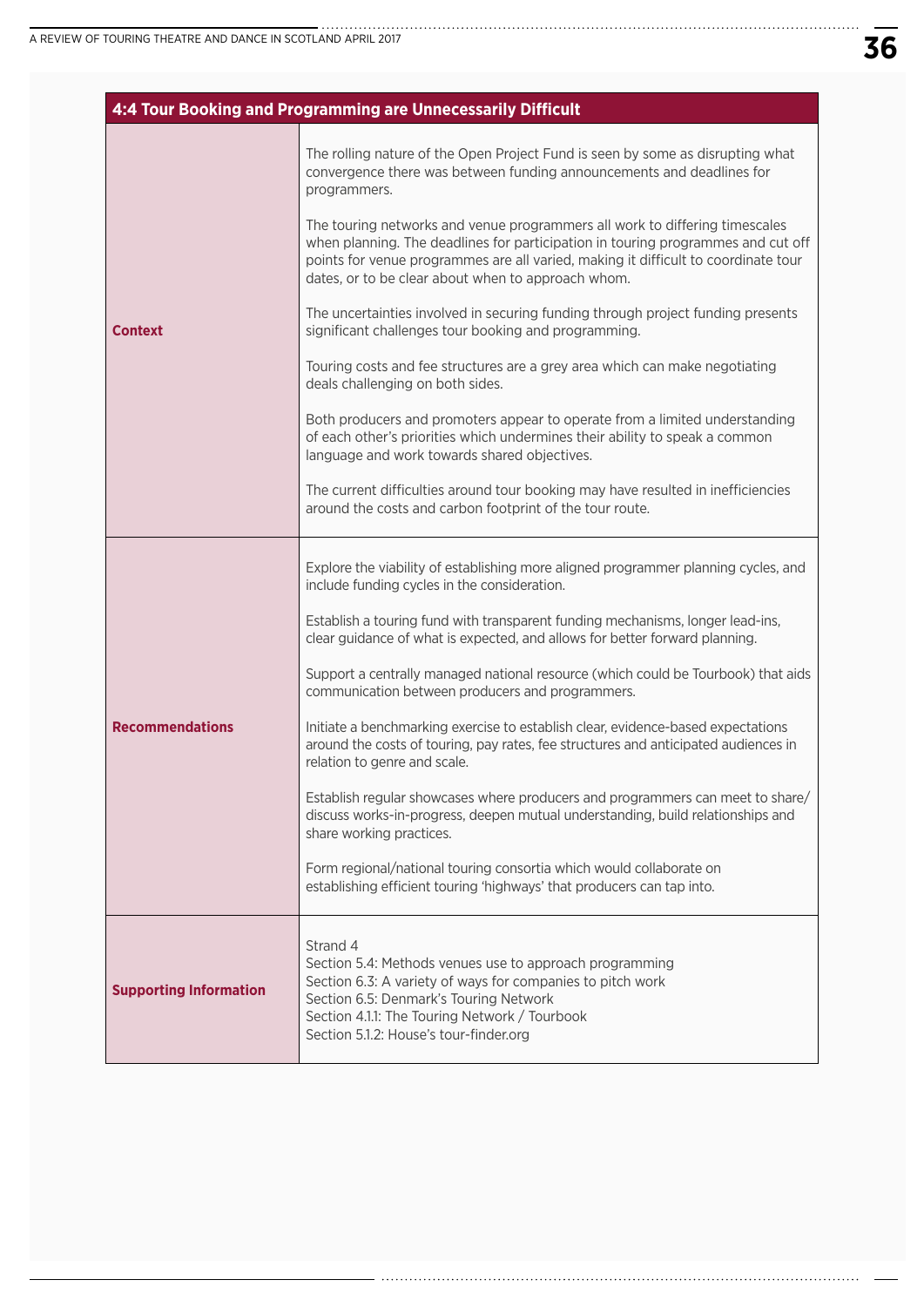| 4:5 There is an Unfathomable Money-Go-Round of Subsidy |                                                                                                                                                                                                                                                    |
|--------------------------------------------------------|----------------------------------------------------------------------------------------------------------------------------------------------------------------------------------------------------------------------------------------------------|
| <b>Context</b>                                         | The effectiveness of current subsidy for touring theatre and dance is unclear.<br>Subsidy and cross-subsidy flow amongst and between numerous parties with<br>no systemic understanding of its movement or efficacy.                               |
|                                                        | Despite programmers being in receipt of public funds and having a role of<br>supporting work which would not survive in a commercial environment, many<br>are moving away from internally subsiding risk and taking a more commercial<br>approach. |
|                                                        | Producers feel 'squeezed on both sides' with little increase funding in awards<br>over time, despite rising costs and shifting deal-making. This increases their<br>exposure to risk, reducing the margins required to support tour extensions.    |
|                                                        | At present, it is not possible to track the movement or efficacy of current subsidy.                                                                                                                                                               |
|                                                        | The results of recent reports into alternative financial models appear not to<br>have been acted on.                                                                                                                                               |
|                                                        | Commission an in-depth economic review of the movement and effectiveness                                                                                                                                                                           |
|                                                        | of current subsidy and examine how it might be better applied.                                                                                                                                                                                     |
|                                                        | Explore the viability of alternative funding approaches, such as full cost recovery<br>fees, to support risk within an evolving touring and economic landscape.                                                                                    |
| <b>Recommendations</b>                                 | Explore other models of working that could reduce reliance on subsidy and<br>support enhanced sustainability.                                                                                                                                      |
|                                                        | Encourage relationships with trusts and charitable foundations.                                                                                                                                                                                    |
|                                                        | Initiate a benchmarking exercise to establish clear, evidence-based expectations<br>around the costs of touring, pay rates and anticipated audiences in relation to<br>genre and scale.                                                            |
| <b>Supporting Information</b>                          | Strand 4:<br>Section 4.3: Are there other models of working?<br>Section 4.3.4: Charitable Trusts are funding touring consortia<br>Section 6.4: Dancenet, Sweden<br>Section 6.5: Denmark's Touring Network.                                         |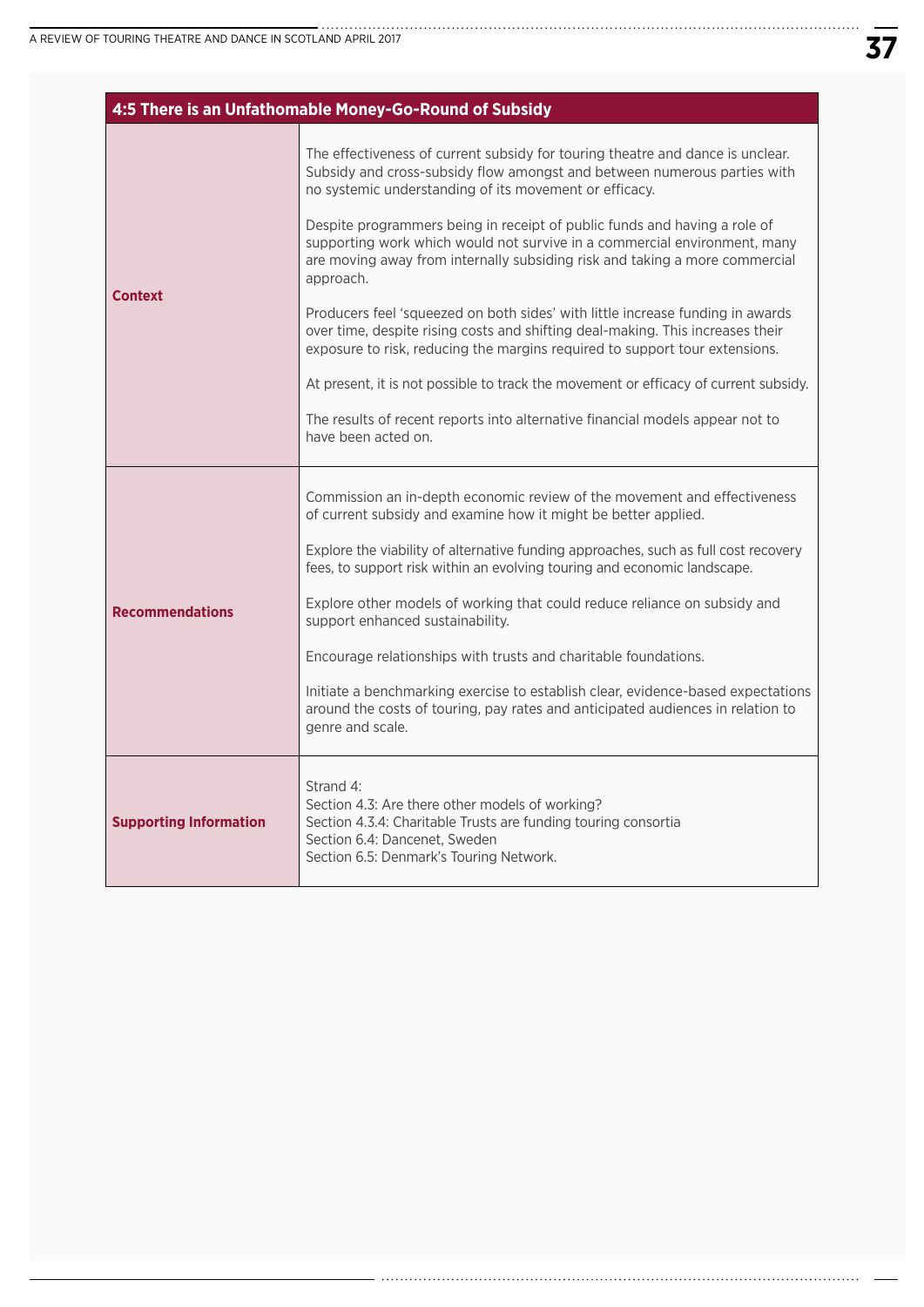|                               | 4:6 A Confusing Picture Around The Product Pipeline                                                                                                                                                                                                                                                                                                                                                                                                                                                                                                                                                                                                                                                                                                                                                                                                                                                                                                                                                                                                                                                                                                                                                                                                                                                                                                                                                                                                                                |
|-------------------------------|------------------------------------------------------------------------------------------------------------------------------------------------------------------------------------------------------------------------------------------------------------------------------------------------------------------------------------------------------------------------------------------------------------------------------------------------------------------------------------------------------------------------------------------------------------------------------------------------------------------------------------------------------------------------------------------------------------------------------------------------------------------------------------------------------------------------------------------------------------------------------------------------------------------------------------------------------------------------------------------------------------------------------------------------------------------------------------------------------------------------------------------------------------------------------------------------------------------------------------------------------------------------------------------------------------------------------------------------------------------------------------------------------------------------------------------------------------------------------------|
| <b>Context</b>                | Given the absence of strategic priorities for touring, the types of project-funded<br>work touring Scotland appear to be determined more by who successfully applies<br>to the Open Project Fund, touring and non-touring, than by careful consideration<br>in supporting a balanced touring ecosystem across genres and scales.<br>The available data upholds programmer views that the vast majority of work<br>supported is new, small-scale work, though it is not possible to determine<br>evidentially whether this can be regarded as an 'over-supply'. Neither can<br>it be determined whether there is, in reality, an 'under-supply' of mid-scale<br>and large-scale work relative to demand/capacity. The prevailing view from<br>programmers is that the current product pipeline is impairing their ability to<br>create balanced programmes.<br>There are significant differences of opinion around dance in relation to market-<br>demand and supply. The data shows that whilst the number of average<br>productions per year for theatre has been in steady decline, dance almost<br>doubled in the year 2014/15 to 2015/16 (although this still equates to less than<br>10 productions per year).<br>There are unresolved tensions between dance-makers who believe their work<br>is being de-prioritised by some programmers, and programmers who believe<br>there is an over-supply of dance, which can be of low quality, which the market<br>cannot support. |
|                               | The data around the market for dance is inconclusive, with a small data sample<br>to work from.                                                                                                                                                                                                                                                                                                                                                                                                                                                                                                                                                                                                                                                                                                                                                                                                                                                                                                                                                                                                                                                                                                                                                                                                                                                                                                                                                                                    |
| <b>Recommendations</b>        | Establish a strategic framework for touring.<br>Introduce protocols to safeguard RFO commitment to balanced, diverse<br>programmes of work.<br>Conduct research to uncover the current status of dance and theatre touring with<br>regards audiences, sales trends, capacities and market demand.<br>Following analysis of market and audience data, instigate a strategic programming<br>or audience development initiative around dance.                                                                                                                                                                                                                                                                                                                                                                                                                                                                                                                                                                                                                                                                                                                                                                                                                                                                                                                                                                                                                                         |
| <b>Supporting Information</b> | Strand 4:<br>Section 5.2.2: Wales Dance Consortium<br>Section 5.2.3: National Rural Touring Forum.                                                                                                                                                                                                                                                                                                                                                                                                                                                                                                                                                                                                                                                                                                                                                                                                                                                                                                                                                                                                                                                                                                                                                                                                                                                                                                                                                                                 |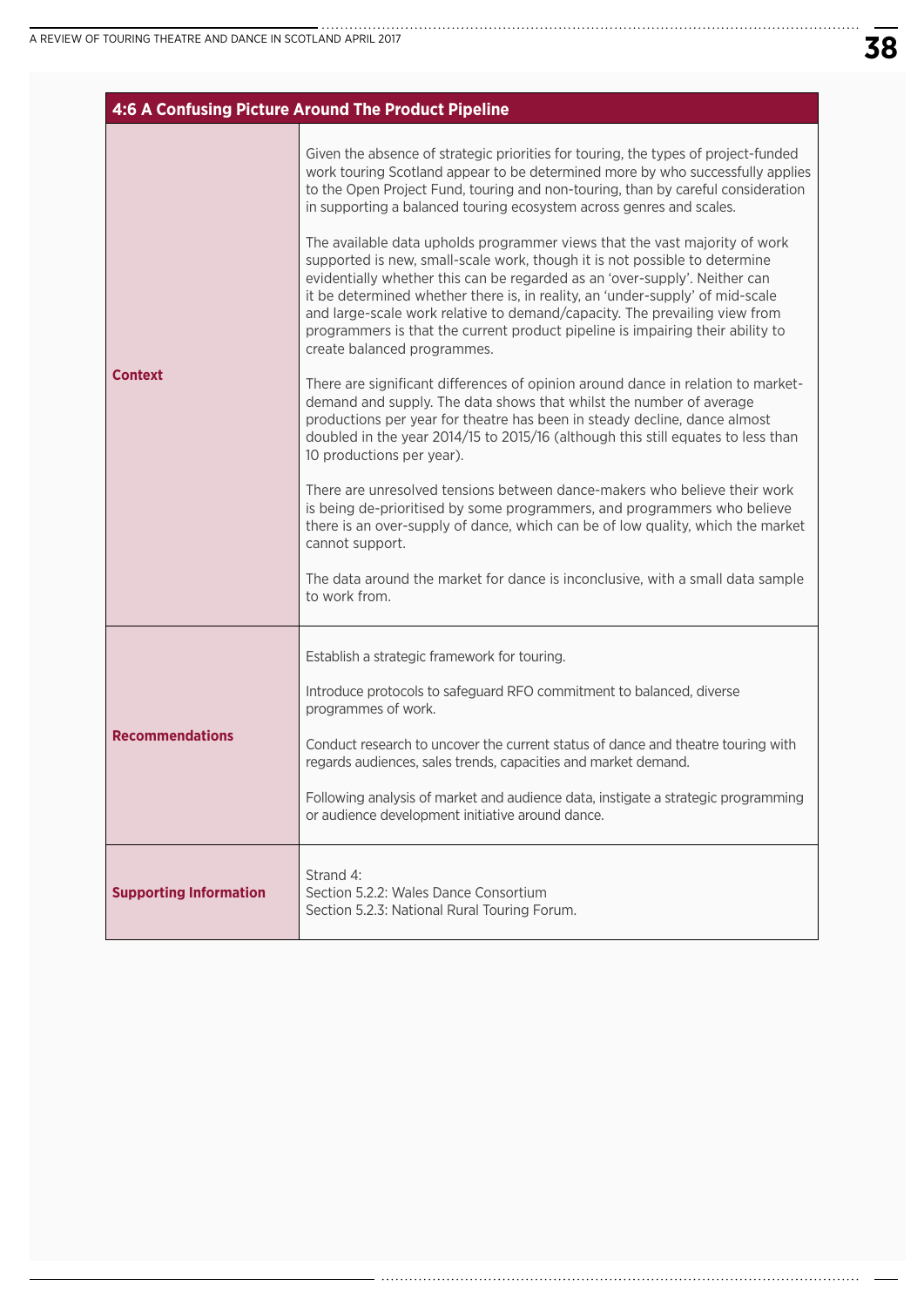| 4:7 A Need to Improve Reach and Distribution |                                                                                                                                                                                                                                                                                                                                                                                                                                                                               |
|----------------------------------------------|-------------------------------------------------------------------------------------------------------------------------------------------------------------------------------------------------------------------------------------------------------------------------------------------------------------------------------------------------------------------------------------------------------------------------------------------------------------------------------|
| <b>Context</b>                               | There is a high concentration of small-scale companies based in the urban<br>centres of Edinburgh and Glasgow which may not be representative of the<br>distribution of talent.                                                                                                                                                                                                                                                                                               |
|                                              | Postcode mapping and Local Authority analysis of the touring work supported<br>showed a high variance in areas toured to, with Highland, Edinburgh and<br>Glasgow receiving the most productions while suburban central belt areas<br>and some remote and island communities, such as Shetland, Islay and Kintyre,<br>receiving very few productions.                                                                                                                         |
|                                              | Across the central corridor work is more poorly shared across the Local<br>Authority areas and concentrated in Glasgow and Edinburgh, which suggests<br>that companies do not tour widely close to home.                                                                                                                                                                                                                                                                      |
|                                              | The majority of touring productions, over 60%, are new work. The touring<br>networks across the country support promoters to take risks and programme<br>these unknown pieces. The touring networks are a pivotal point of access in<br>joining up the touring circuit and sharing work with local promoters. Where<br>they are funded project to project they are at risk, as the networks can<br>withdraw at any point and leave the local volunteer promoters unsupported. |
|                                              | Tours are getting shorter and casts are small.                                                                                                                                                                                                                                                                                                                                                                                                                                |
|                                              | Look to address the gaps in distribution in the central corridor of Local Authority<br>areas, and in the least visited areas.                                                                                                                                                                                                                                                                                                                                                 |
|                                              | Establish long-term funding for touring networks to secure continuity.                                                                                                                                                                                                                                                                                                                                                                                                        |
| <b>Recommendations</b>                       | Examine ways to pool resources to generate work with a longer life and more<br>resources through consortia.                                                                                                                                                                                                                                                                                                                                                                   |
|                                              | Establish targeted programmes of residencies and audience development to<br>support touring work.                                                                                                                                                                                                                                                                                                                                                                             |
|                                              | Review priorities around the volume and balance of productions funded to tour by<br>genre and scale.                                                                                                                                                                                                                                                                                                                                                                          |
| <b>Supporting Information</b>                | Strand 4:<br>Section 5.1.1: Collaborative Touring Network<br>Section 5.1.2: House<br>Section 5.1.3: Dance Consortium<br>Section 5.2.1: Theatre Hullabaloo.                                                                                                                                                                                                                                                                                                                    |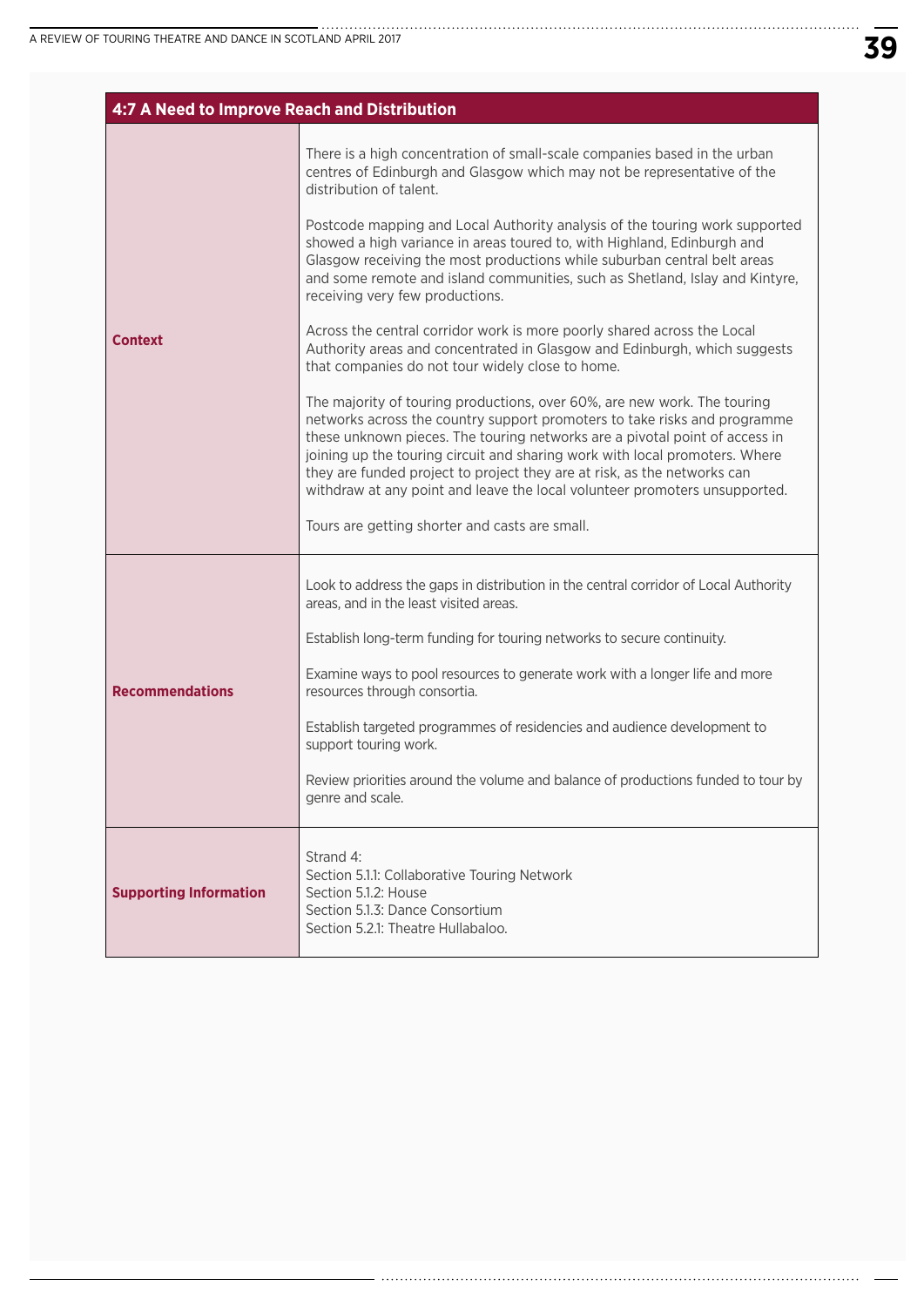| 4:8 Audiences do not sit at The Heart |                                                                                                                                                                                                                                                                                                                                                                                                                                                                                                                                                                                                                                                                                                                                                                                                                                                               |
|---------------------------------------|---------------------------------------------------------------------------------------------------------------------------------------------------------------------------------------------------------------------------------------------------------------------------------------------------------------------------------------------------------------------------------------------------------------------------------------------------------------------------------------------------------------------------------------------------------------------------------------------------------------------------------------------------------------------------------------------------------------------------------------------------------------------------------------------------------------------------------------------------------------|
| <b>Context</b>                        | The current touring ecosystem, shorter tours, the prevalence of one-night<br>stands, a high turnover of touring companies and a perceived under/over-<br>supply of product, presents a number of challenges in relation to attracting,<br>retaining and growing audiences.<br>High volume programmes and limited capacity mean venue marketing can<br>often be generic, with the marketing of one-night stands and riskier work de-<br>prioritised in favour of more commercially viable events.<br>Audience development, unless specifically funded, is rare, and programmers<br>admit they may operate from a limited understanding of their communities and<br>potential audiences.<br>Producer-supplied marketing collateral can often be more artistically driven<br>than audience focused.                                                              |
| <b>Recommendations</b>                | Develop systems to gather and share audience demographic data in order<br>for producers and programmers to develop a shared language and enable<br>collaborative, data-driven marketing. This will also deepen knowledge of<br>potential audiences for new work.<br>Develop alternative touring and funding models designed to support strategic<br>audience development partnerships.<br>Trial and share innovative marketing and sustainable audience development<br>approaches, which encourage repeat visits and longer stays, and include a focus<br>on depth of engagement and local impact.<br>Support the development of work that is locally or regionally situated, and has<br>increased capacity to resonate with audiences and communities.<br>Develop training for producers to inform the creation of audience-centric<br>marketing collateral. |
| <b>Supporting Information</b>         | Strand 4:<br>Section 5.5: Audience Agency's Show Stats<br>Section 6.2: Building an audience for dance<br>Section 5.1.1: Collaborative Touring Network<br>Section 5.1.2: House.                                                                                                                                                                                                                                                                                                                                                                                                                                                                                                                                                                                                                                                                                |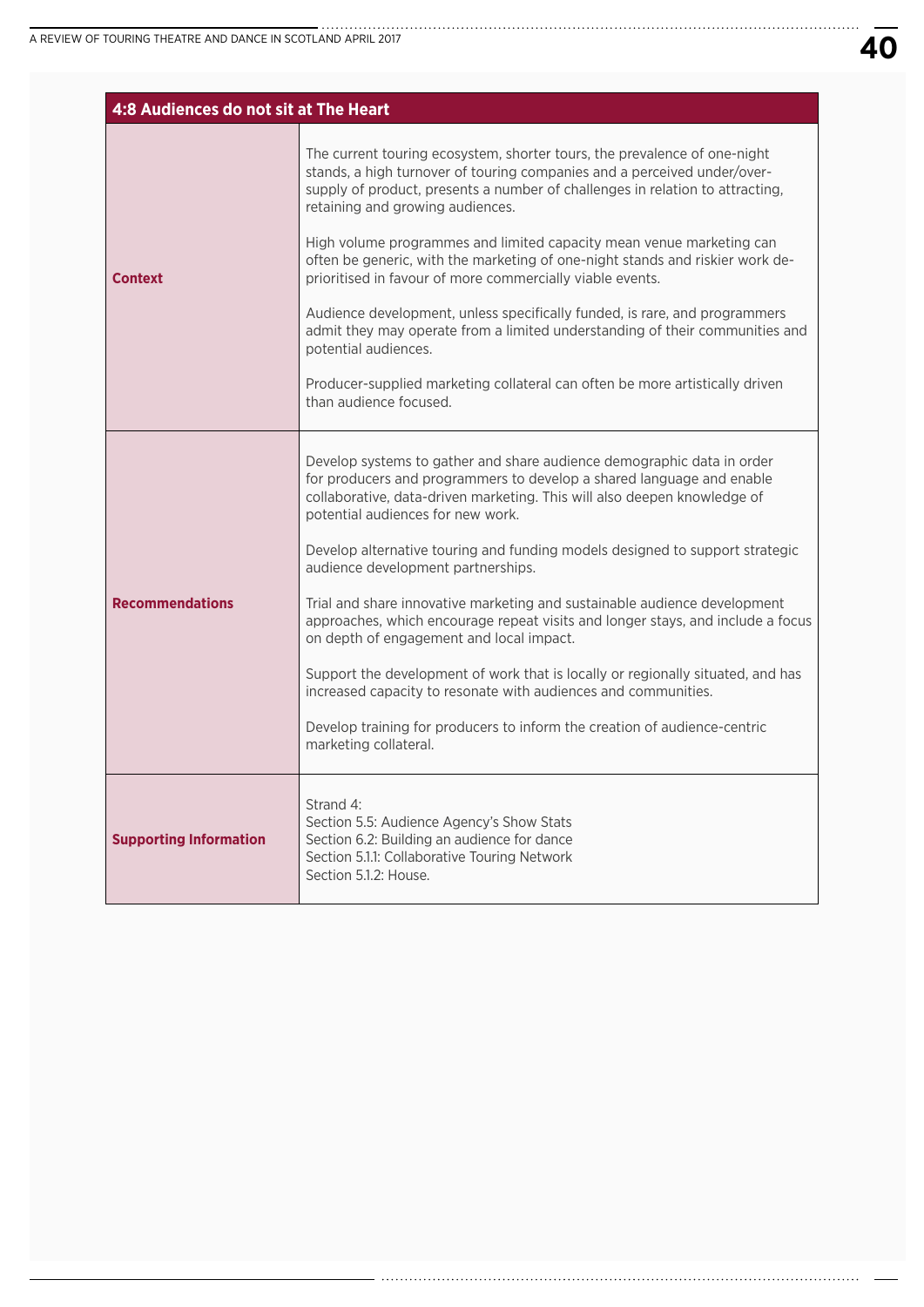| 4:9 Creative Scotland Data Collection could be Streamlined |                                                                                                                                                                                                                                                                                                                                                                                                                                    |
|------------------------------------------------------------|------------------------------------------------------------------------------------------------------------------------------------------------------------------------------------------------------------------------------------------------------------------------------------------------------------------------------------------------------------------------------------------------------------------------------------|
| <b>Context</b>                                             | This research demonstrates that Creative Scotland are listening to, and working<br>with the sector to identify issues.<br>This is the first time Creative Scotland has carried out a comprehensive<br>analysis of touring data, building an accurate picture of the scale and reach of<br>the work supported.<br>The sector interpreted and answered the survey questions in a variety of ways<br>which negated some data results. |
| <b>Recommendations</b>                                     | Creative Scotland continue to measure against benchmarks gathered in the<br>data reviews.<br>Monitoring forms are reviewed to ensure a standardisation of answers, with<br>appropriate guidelines for reporting.<br>Open Project monitoring forms and RFO monitoring forms be aligned to collect<br>comparable data.<br>Explore online reporting options to make collation and reporting easier.                                   |
| <b>Supporting Information</b>                              | Strand 2:<br>Sector Survey Results.                                                                                                                                                                                                                                                                                                                                                                                                |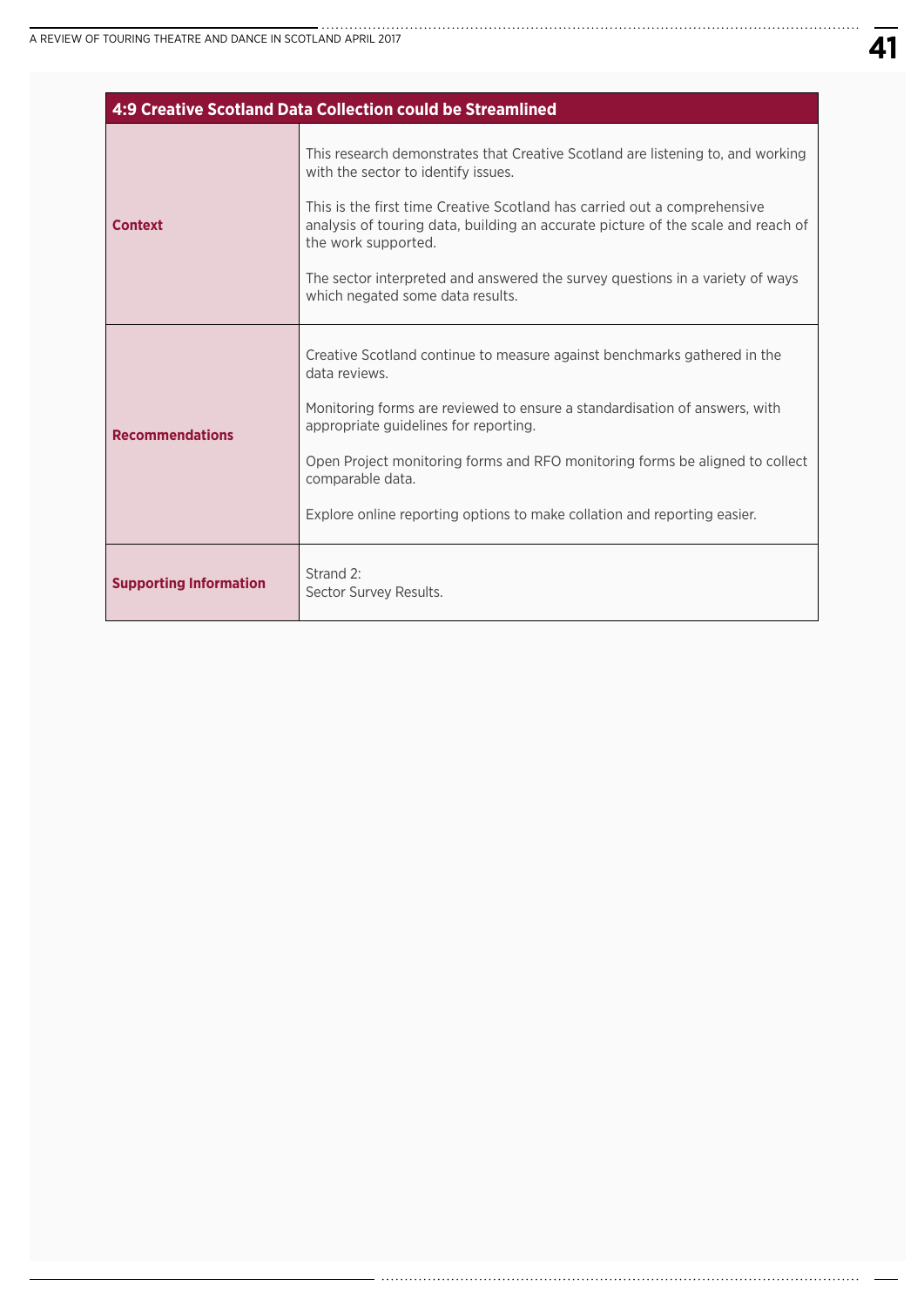# Key Findings from each Research Strand

# **5:1 Strand 1: Data Analysis of Creative Scotland Funded Touring 2012-2016**

## **5:1:1 Overview – key themes**

- Across all three sections there is a clear seasonality in the touring circuit with peaks in spring and autumn.
- The geographic spread across Local Authorities is uneven with the main cities of Edinburgh and Glasgow along with Highland receiving the most toured work. The suburban central belt areas are some of the least well served.
- There is a high number of one night stands where productions are only performing once at a venue. This is around 70 – 80% across the years and providers.

## **5:1:2 Section one: project funding 2012 - 2016**

#### **a) Profile**

- A total of 136 awards were made through Creative Scotland project funding to tour theatre or dance productions between 2012/13 and 2015/16. This included performances at 1,282 venues. Theatre productions accounted for 75% of all grants and 82% of all venue performances.
- New work accounts for the vast majority of activity supported through project funding, comprising 75% of theatre productions and 94% of dance productions.
- Productions aimed at adult audiences accounted for nearly 70% of theatre productions and 82% of dance productions.
- Creative Scotland supported a total of 103 companies to tour work in Scotland from 2012 2016. 22 organisations were funded more than once to tour work over the four year period.
- Producing companies are mainly based in the main cities. 60% of the grants were awarded to organisations based in Edinburgh (29%) or Glasgow (31%).

### **b) Funding**

- Creative Scotland awarded a total of 136 grants for touring work through project funding from 2012/13 to 2015/16 totalling over £5.9 million. 34 (25%) were dance productions and 102 (75%) were theatre productions.
- The number and value awarded increased from 2012/13 to 2013/14 and has remained largely stable since then. In 2015/16 (the first full year of the Open Project Fund) a total of 38 awards were made totalling £1.73 million.
- While the number of successful awards has varied the average grant size has remained relatively consistent at around £44,000 over the period. However, there is a high dispersal of award size ranging from £94,149 to only £1,500. Only seven awards received more than £70,000.
- 74% received at least 90% of the amount requested. In total 94% received at least 70% of the funds they requested. There is no clear pattern over time of amount awarded reducing compared to the amount requested.
- There is very little variance between the projected cost and the actual costs reported in the end of project monitoring forms.
- Dance consistently received higher average funding than theatre each year. Dance productions also had higher average projected costs at application stage. However, the number of dance productions is smaller and therefore trends are less conclusive.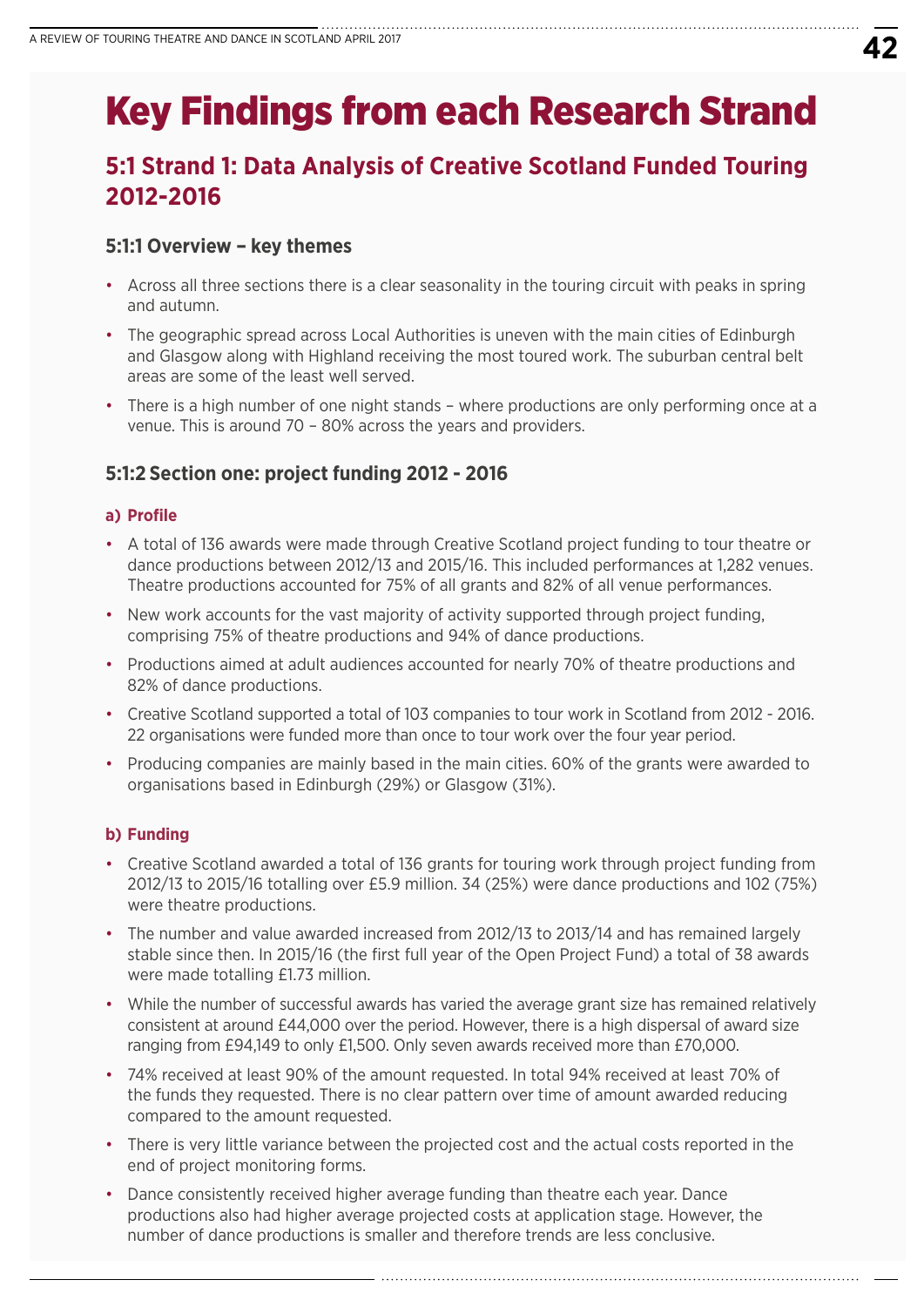- While average funding for dance has risen over the period, average award size for theatre has remained at the same level, despite projected costs increasing.
- Success rates ranged from 34% to 54% over the period. The success rate for 2015/16, the first full year of Open Project Funding (OPF), was 49%. This is higher than the OPF average success rate of around 30%.

#### **c) Reach**

- Only 25% of tours take place within a 16–25 day window with many tours spread out over longer periods of time.
- The average number of performances per production was 17.8. Shows for families and young people had a higher number of performances per production and theatre had a higher number of performances per production than dance.
- The average number of performances per production has declined for theatre over time from 25.2 in 2012/13 to 13.8 in 2015/16. There is a less consistent picture for dance.
- Productions toured to a total of 422 unique venues over the four year period, averaging 159 unique venues per year.
- 76% of runs at venues were 'one night stands' (performing only once per venue) This increases to 80% when looking only at shows with a focus on adult audiences. Only 6% of all venue runs had four or more performances of the same production.
- Productions were performed in all of Scotland's 32 Local Authorities. The most common Local Authority areas were Edinburgh, Glasgow and Highland, collectively accounting for 29% of all venues, 30% of all productions and 43% of all performances.
- Creative Scotland funded productions toured to a total of 420 unique venues. 41% of which were micro scale (less than 100 seats). However, larger venues take a lot more shows, with mid and large scale venues hosting 50% of all productions.
- There is a clear seasonal pattern to the touring circuit with peaks of activity in autumn and spring. This is consistent across all four years. 41% of tours also started in their venues on a Friday or Saturday night.

### **5:1:3 Section Two: touring by Regularly Funded Organisations (RFOs)**

#### **a) Profile**

- 33 organisations in receipt of Regular Funding toured theatre or dance work in Scotland during 2015/16, 22 were theatre companies, nine were dance and two were physical theatre. Collectively they toured to a total of 525 venues delivering a total of 1,752 individual performances.
- 75% of all venues toured to by RFOs were in Scotland. 25% were in the rest of the UK or international.

#### **c) Reach**

- The 33 RFOs toured productions to 394 venues in Scotland.
- 231 unique venues were visited, of which 176 only received one production.
- The average number of performances per venue was 2.7 across all venues.
- RFOs toured to 28 of Scotland's 32 Local Authorities (the exceptions are Midlothian, Shetland, Western Isles and West Dunbartonshire). The most common Local Authority areas were Edinburgh, Glasgow and Highland which collectively account for 57% of performances and 44% of venue visits.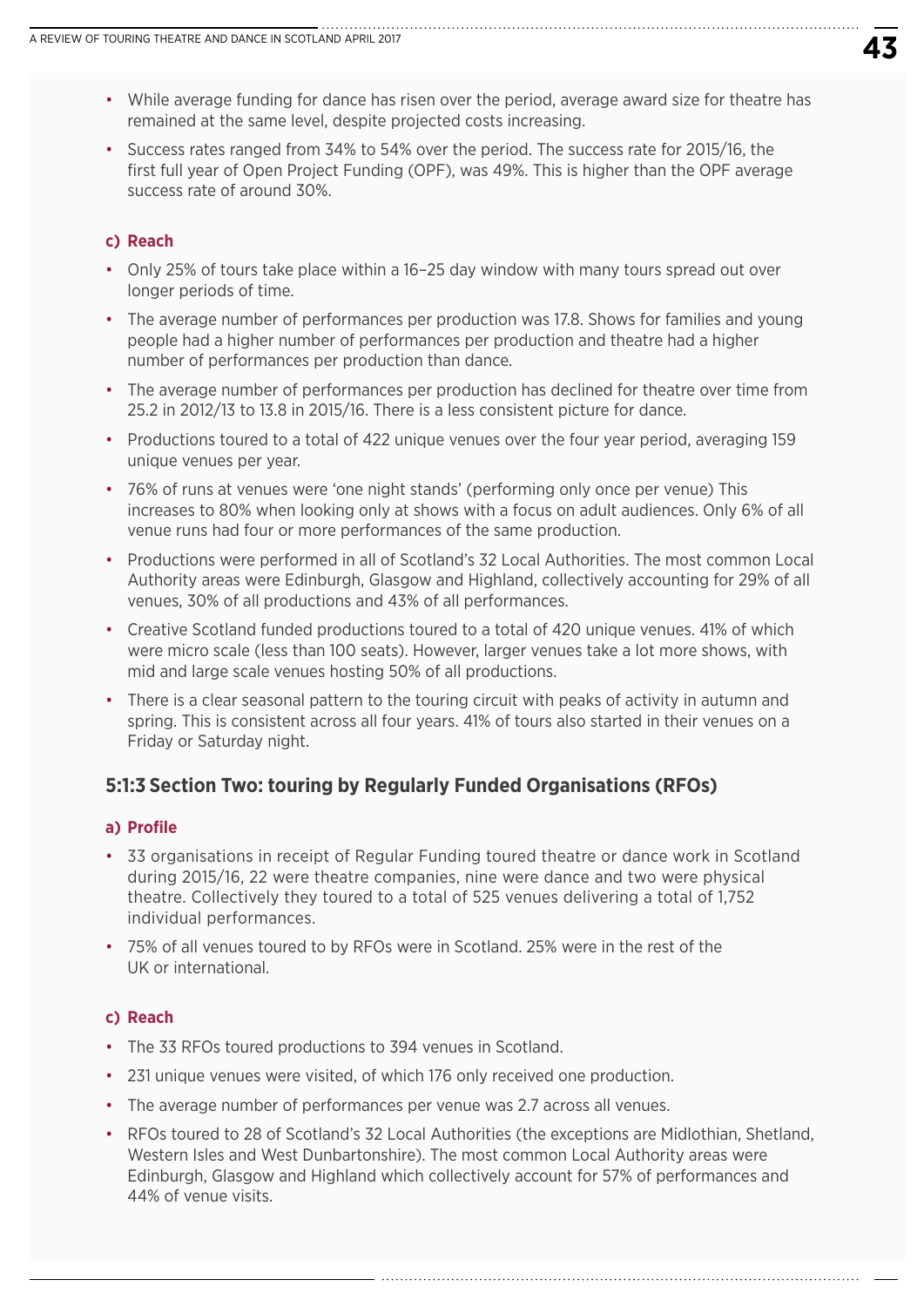- Average attendance at venue visits was 228, however this is still very positively skewed from the median average of 73 due to the wide variance across venues (this is with one outlier removed from the sample).
- The tour calendar for RFOs reveals spikes in activity in spring and autumn, and also that Friday and Saturday are the most common start days for runs at venues.
- The Edinburgh Festival Fringe has a high impact on venue and geographic data, skewing the number of performances in August and in Edinburgh.

## **5:1:4Section Three: overview of all touring in Scotland supported by Creative Scotland in 2015/16**

- 67 organisations were supported to tour theatre and dance work across Scotland in 2015/16. This includes 33 RFOs and 34 organisations supported through Open Project Funding. Comprising of 18 dance companies, 47 theatre companies and two physical theatre companies.
- Creative Scotland supported 66 theatre and dance companies to tour productions to 705 venues staging 1,481 performances. Open Fund projects account for 44% of all supported touring activity (by number of venues toured to) with the remaining 56% of activity delivered by RFOs.
- Overall, across both Open Project and RFO, 70% of runs at venues involved only one performance. A further 16% presented two performances and only 14% presented three or more performances. RFOs were more likely to do more performances per venue – this is, in part, explained by a higher number of long-run productions at Edinburgh Fringe venues.
- Touring productions toured to a total of 332 unique venues in 2015. RFOs reached 231 and Open Project funded productions reached 306, suggesting that they have a broader reach. A total of 688 venue visits were made by productions presenting a total of 1,465 performances.
- 10 venues hosted 10 or more productions. 240 venues only hosted one Creative Scotland funded production in 2015/16.
- Creative Scotland funded performances were supported to tour to 31 of Scotland's 32 Local Authorities during 2015/16.
- Highland venues hosted the highest number of productions, followed by Edinburgh and Glasgow, then Argyll and Bute, and Dumfries and Galloway. Four areas had only one production tour to a venue in their area during 2015/16 and a further four had only two.
- The calendar of tours shows a peak of activity in spring and autumn; this is in line with analysis of previous years.
- Saturday was most common day for performances with 28% of all runs in venues starting then. Collectively, the weekend nights of Friday and Saturday accounted for 46% of all start days of performances.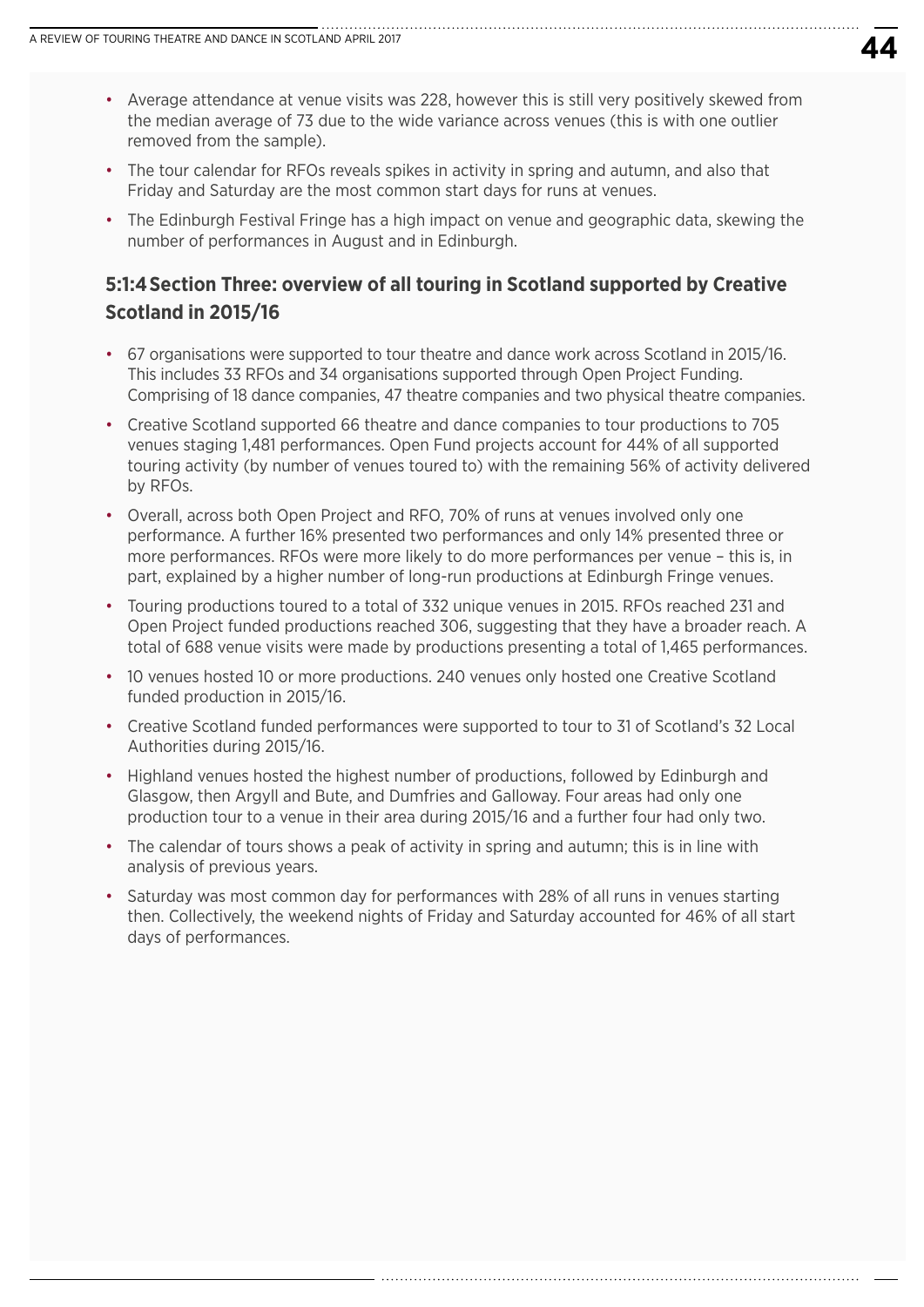# **5:2 Strand 2: Industry Survey of Producers and Promoters**

### **5:2:1 Productions**

- 74 organisations which produce work responded to the survey, including 59 which are exclusively producers and 15 operate as both producers and promoters.
- Production companies are most commonly based in Edinburgh or Glasgow 70% of the producing companies which responded to our survey were based in Edinburgh or Glasgow.
- The touring sector is dominated by small scale work 65% of the productions detailed by producers were small scale and 64% had a cast size of less than four.
- The majority of work being toured is 'new work' 60% of productions were new work (this is likely to be an underestimate as data for 35 productions is not available).
- 70% of productions detailed by respondents were theatre and 26% were dance with 4% 'other'.
- Two thirds of companies' 'most recent productions' and 40% of the second most recent took place in the current financial year (2016/17) suggesting a very active touring sector.

## **5:2:2 Venues and Promoters**

- 40 organisations which were venues or promoters responded to the survey, including 25 who are exclusively producers and 15 who were both producers and promoters.
- While the majority of work being produced is small in scale, only six (21%) of the main theatre spaces are small, 10 (34%) were mid-scale and 13 (45%) were large (500+) seats.
- Venues programme a wide range of arts genres, with work for children and young people featuring very highly across all venues. Larger venues had a far broader range of programming.
- Most venues had presented work from both Scottish and UK companies. 60% (15) of venues had presented international work.

## **5:2:3 Budget and costs**

- 56% of programmers stated they thought their programming budget had stayed around the same, while 22% stated it had increased and 22% that it had decreased.
- Production Companies are largely seen as responsible for provision and meeting costs of production development (materials, rehearsal time and space).
- Audience development is a more mixed picture with promoters taking more responsibility for provision of audience development, marketing and accessibility costs and producing companies taking responsibility for the organisation and costs of workshops.
- Production Staging is more of a shared responsibility with the get in and get out crews and technical being provided by both producer and promoter – however producers were more likely to be seen to be meeting the costs. Producer companies were almost always seen as responsible for the provision and costs of accommodation and transport.
- There is significant variation between producers' and promoters' views of who took responsibility for the provision and costs of these core functions. Producers stated that they mostly provided and met the costs of all functions.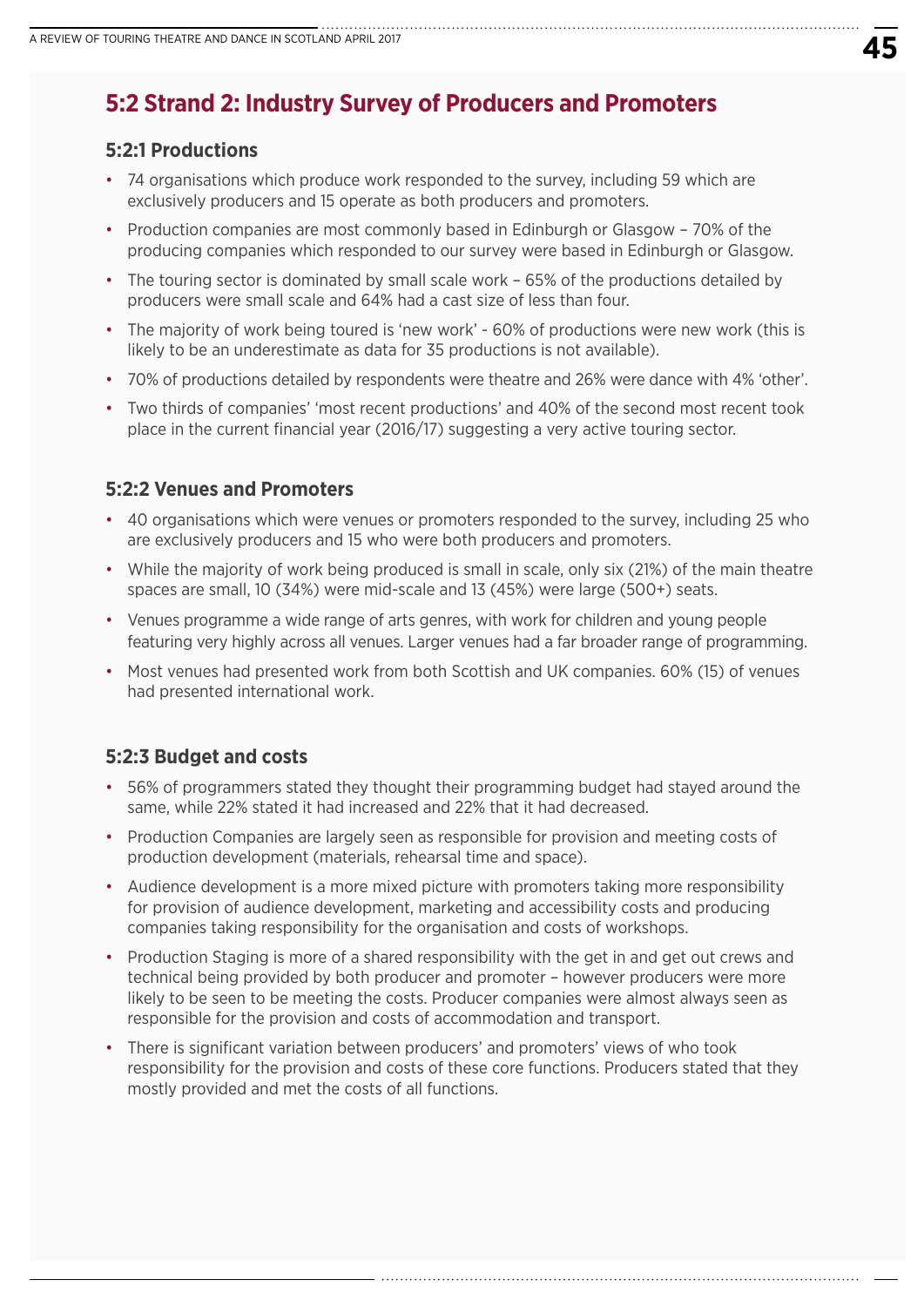## **5:2:4 Fees**

- The most common funding structures were 'upfront fee' (56% stating they experienced this most of the time or always) and 'Box Office split – company gets majority' (46% most of the time or always). 16 respondents stated that they had occasionally experienced arrangements of 'no fee to company'.
- 62% of all respondents had seen a change in fee structure. However there was a distinct split between promoters and producers with 68% of producers stating that they had seen a change compared with only 40% of promoters.
- The key changes experienced were lower fees and a move from fees to box office split.
- There is a strong feeling from producers that they are 'taking all the risk' and that payment structures are irregular and vary from one organisation to the next.
- The key issues highlighted by respondents in the final comments section include:
	- A reduction in fees meaning they can no longer sustain touring.
	- Frustrations around effectiveness of exacerbated by many performances being 'one night stands' and a lack of continuity in tours.
	- Venues report an oversupply of small scale and new work and an under supply of mid-scale work.
	- Venues are becoming more risk averse and there is a specific reluctance to programme dance.
	- Uneven distribution of supply across the year with peaks in spring and autumn.

## **5:3 Strand 3: Qualitative Research into Touring Theatre and Dance in Scotland**

#### **5:3:1 Audiences are at the heart**

Audiences are at the heart of everyone's organisational aspirations.

#### **5:3:2 Defining success**

The touring theatre and dance sector is largely perceived as 'hit and miss'. There is no clear sector-wide understanding of what a successful touring theatre and dance sector looks like. The following is a distillation of the key points made when asked to suggest success criteria for the sector:

- **a)** There would be a clear sector-wide understanding of what a successful touring theatre and dance sector looks like.
- **b)** Audiences across Scotland would have year-round access to a range of high quality work of different genres and at different scales.
- **c)** The touring theatre and dance sector would be relevant to audiences and seek to engage them beyond the stage.

- **d)** The touring theatre and dance sector would be efficient, sustainable and thriving.
- **e)** The touring theatre and dance sector would be powered by astute audience and marketplace data.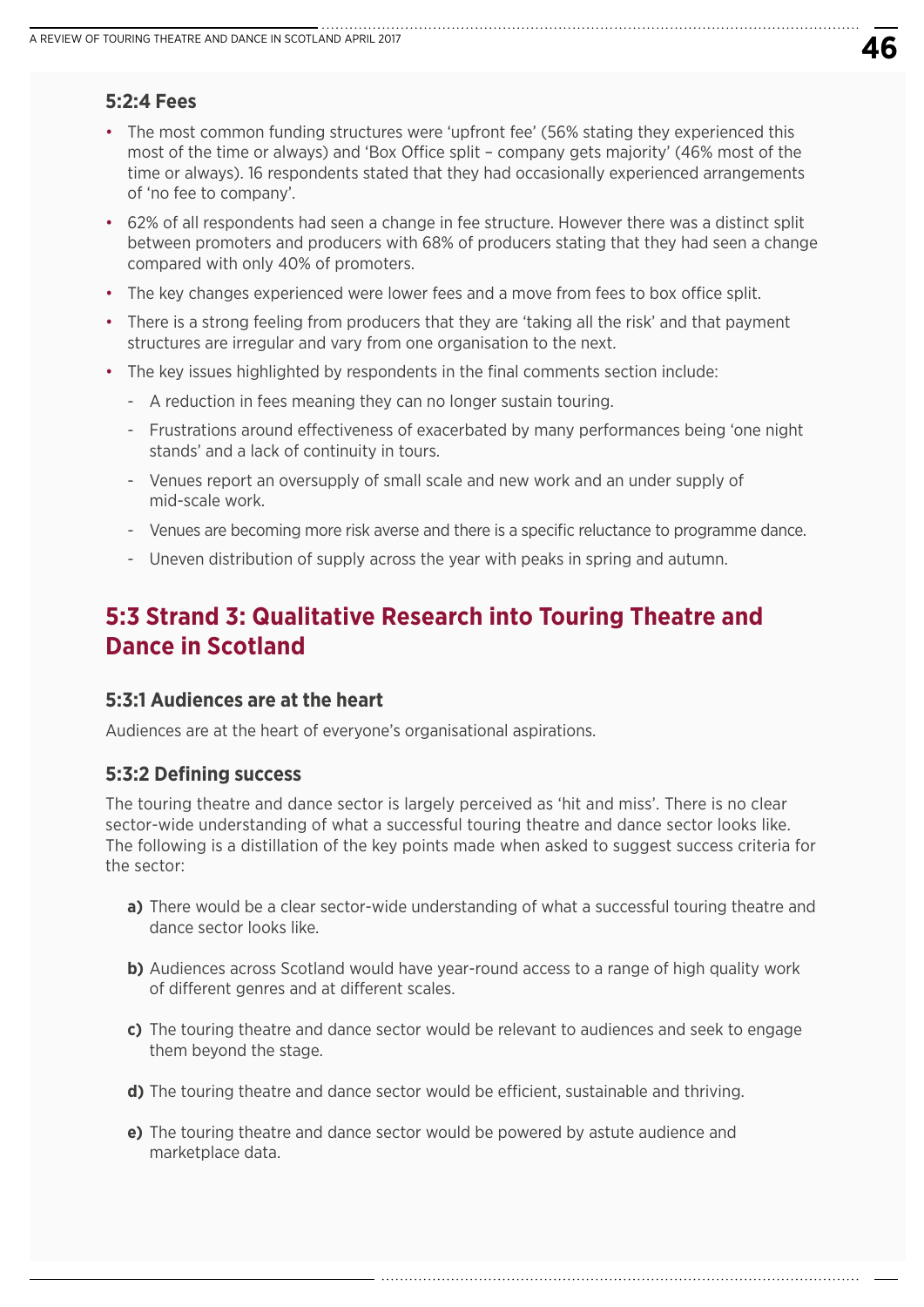### **5:3:3 Articulating the shift**

Participants identified a number of contextual shifts which they believe have impacted on the sector in Scotland over the past 10-15 years:

- **a)** Creative Scotland's funding priorities and the balance and distribution of touring. There is a perceived oversupply of small-scale edgier work, dance in particular, at the expense of middle-scale mainstream touring, which venues believe, there is unmet demand for. Many of these small companies are concentrated in the central belt and do not tour widely. Views were split about their public value and concerns were raised about the frontloading of investment in developing this new work whilst high quality proven work is rarely given a second life to reach more audiences.
- **b)** Creative Scotland's Open Project Fund is perceived to have negatively impacted on the touring ecosystem. Producers were critical of a perceived lack of strategic priorities around a very open, opaque and over-subscribed fund. In their view, Creative Scotland has an implicit priority based on volume, preferring to fund a high number of smaller applications over more costly ones. Producers feel under a huge amount of pressure to reduce the amount of funding they ask for, to levels which they consider unsustainable. They questioned whether Creative Scotland had a realistic understanding of, or are simply not acknowledging, the rising cost of touring and rates of pay. In response, some producers have submitted applications for less than they need upfront in order to increase their chances of obtaining the funding.

 Producers believe the amount of cost-cutting they've been asked to commit to is excessive and is one of the reasons behind shorter tours. In addition, low fees mean there are insufficient margins to support tour extensions. The rolling nature of the fund has disrupted the planning process between producers and programmers because of the dislocation of funding/programming deadlines and lack of certainty around whether funding will be awarded. As a project fund, touring has become focused on the short-term at the expense of long-term planning and relationship building.

- **c)** Declining guarantees and a shift to Box Office splits is undermining the sustainability of smaller-scale companies. Programmers are, through financial necessity, striking harder deals for work that is small-scale and/or risky. Regularly Funded Organisations (RFOs) were cited as the 'worst payers'. Described by producers as a rise in 'market forces', this shift is having a disproportionate effect on their ability to tour as they find themselves bearing the financial brunt of the risk. This, together with the rising costs of touring, creates challenges around the ambition, length and distribution of their tours.
- **d)** The increasingly unfathomable money-go-round of subsidy. The way touring is currently funded is regarded, variously, as overly complex, seemingly unstrategic and opaque. Subsidy and cross-subsidy flow among and between parties with no systemic understanding of is movement or efficacy.
- **e)** Local Authorities and Cultural Trusts are adopting an increasingly commercial approach to programming. The on-going Local Authority budget cuts and shifting priorities of Cultural Trusts means producers are experiencing the sharp end of a more commercial mind-set and a resistance to riskier work which was described as an 'erosion of artistic integrity'.
- **f)** The creation of a dependency culture: One view was put forward that there is an overreliance on funding due to a lack of an entrepreneurial mindset and an expectation that risk must be wholly supported through subsidy. This leads to a distortion in the market-place where too much work is being supported that cannot attract audiences.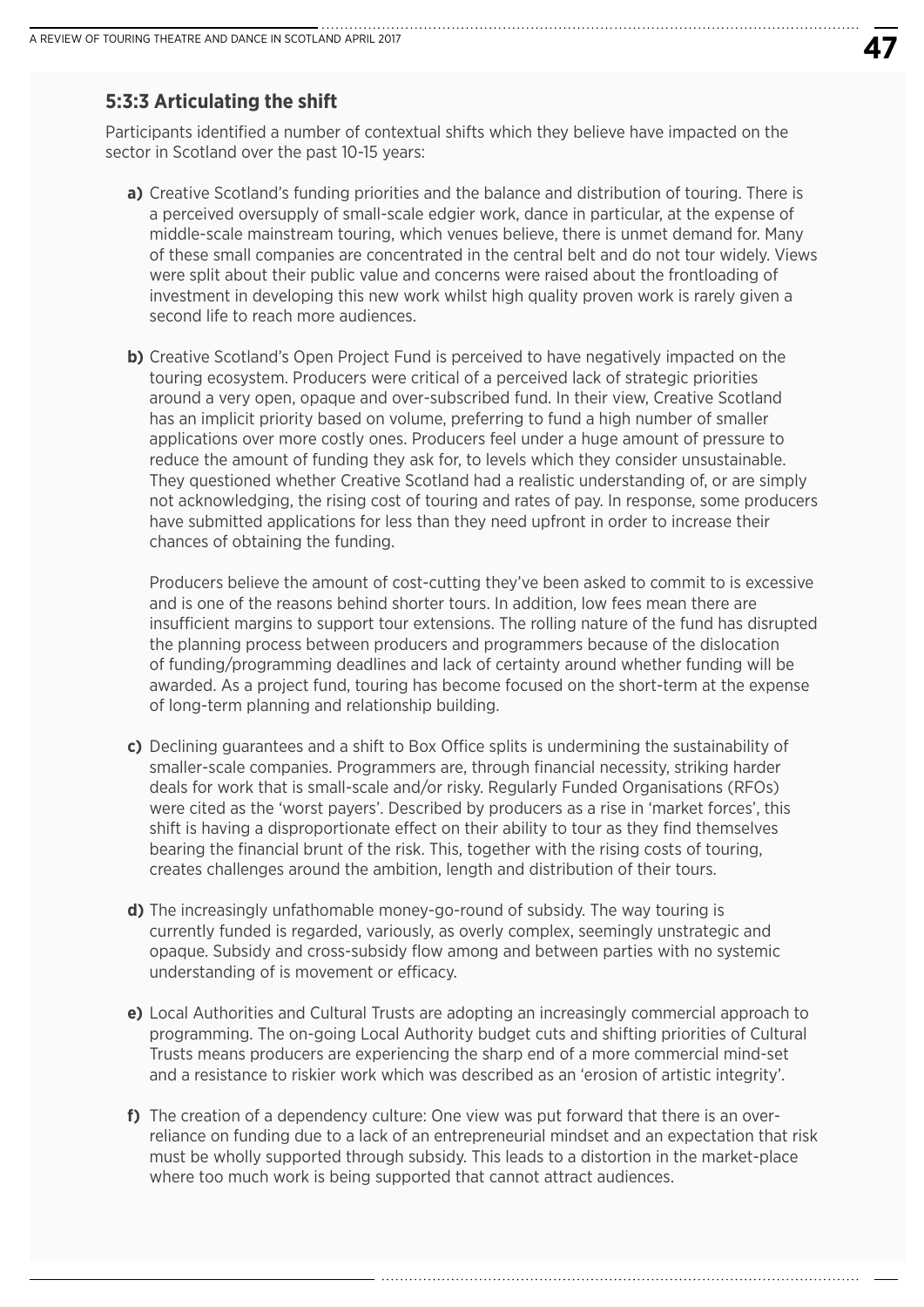- **g)** National Theatre Scotland is operating independently of the touring sector. Funded directly by the government and fulfilling a separate set of criteria to touring, programmers in particular believe NTS is operating in competition with them rather than working with the touring sector to build audiences as part of a more integrated approach.
- **h)** Insufficient training and progression routes resulting in a skills shortage. There is a lack of good quality training provision for technical staff. Opportunities for progression are limited due to the declining number of small-scale companies able to afford technicians. Another view put forward was that NTS is 'hoovering up' the talent and 'fast-tracking' them to the mid-scale, meaning many young professionals are not cutting their teeth on small-scale and rural touring. From an artist perspective, theatres may be cautious about releasing staff time and resource to support artist development whilst a reliance on project-funding does not provide the continuity of resource to invest in professional development.

### **5:3:4 Tour booking – a producer perspective**

- **a)** An oversupply of work shifts the balance of power to the programmers. There are two main touring windows in the year which creates a bottleneck of competing companies in a condensed period of time. The perceived over-supply of small scale companies means more work is being produced that can be programmed, shifting the balance of power to programmers who can now increasingly determine the terms.
- **b**) Meaningful dialogue with programmers is on the wane. Producers are frustrated that they don't have the capacity to invest the time and resource needed to develop informed relationships with programmers, reducing much of their contact to a sales pitch rather than a meeting of equals.
- **c)** The increased commercialisation of the touring relationship. Programmers are increasingly charging for services that used to be free which places additional financial burden on the producers.
- **d)** The rise of the one-night stand. Producers are frustrated at the rise of single night bookings, usually at the weekend. It creates hidden costs around empty days, limiting the duration and reach of the tours, and precluding the opportunity for word of mouth to build audiences.
- **e)** The precariousness of the verbal agreement. The practice of penciling-in tour dates is being used by some programmers, variously, as a delay tactic, a means to hedge their bets, and an avoidance strategy. This brings increased stress and uncertainty to the producers as well as a profound loss of trust.
- **f)** Programmers' limited knowledge stifles dance touring. Programmers are unwilling to programme more than one or two dance events a season/year because they believe there is no audience for it. This has been attributed, by producers, to poor understanding about the form and lack of knowledge around how to develop audiences for dance. The perceived impacts are that the capacity for dance touring has shrunk, the potential to grow audiences is unrealised, and dance programming in Scotland doesn't represent the breadth of dance that is being produced there.
- **g)** The revolving address book. There is currently no centrally managed resource to efficiently support tour booking in a complex and rapidly evolving sector. The imminent **[Tourbook website](http://tourbook.live/)** was suggested as a solution, though questions were raised about the authoritativeness and usefulness of a site which depended on people opting in and updating it themselves.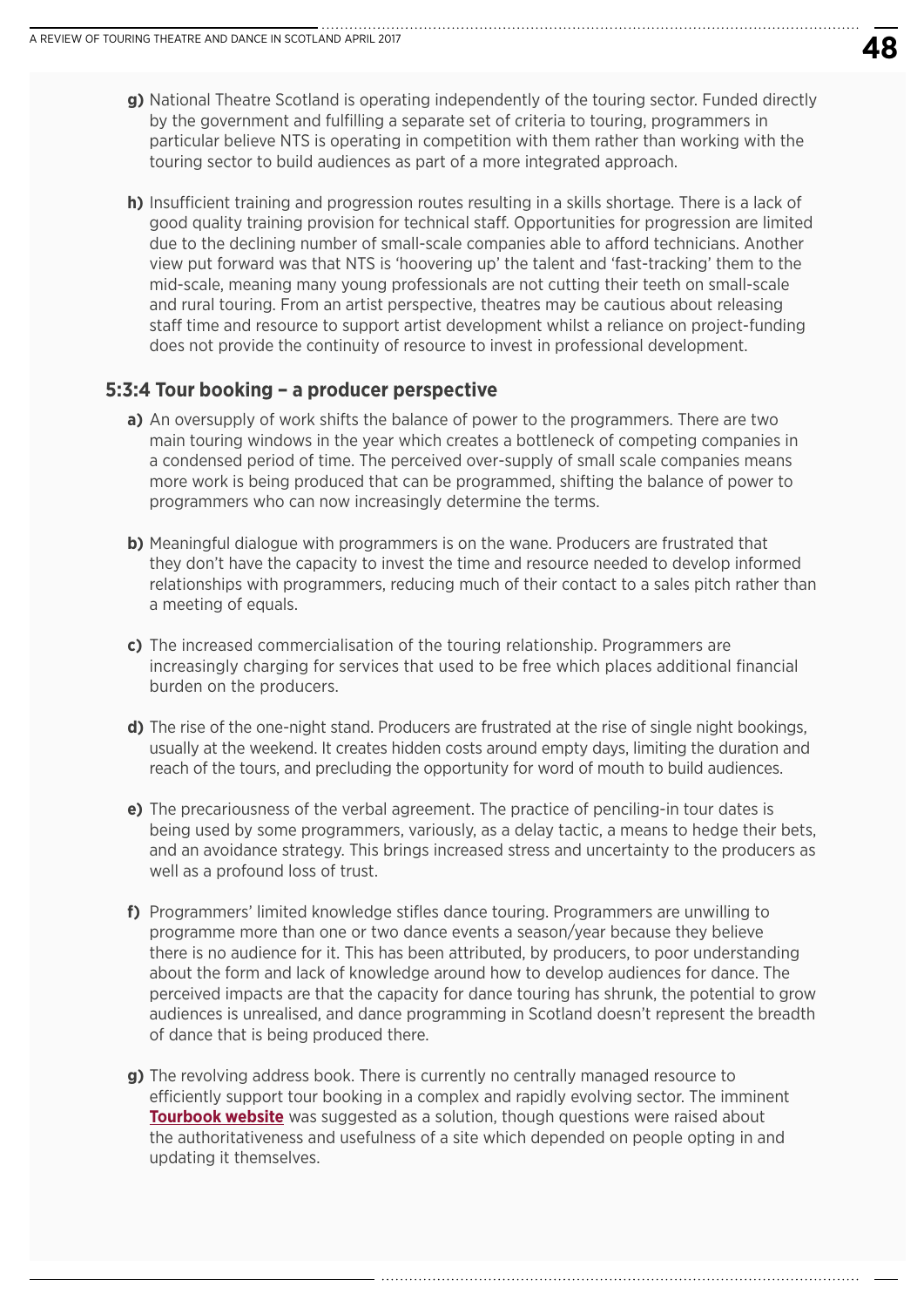#### **5:3:5 Programming: a programmer perspective**

- **a)** The challenges around scheduling. The rolling nature of the Open Project Fund, predicated on indicative tours and 'notes of interest', in reality produces a high degree of uncertainty around scheduling. In addition, the bottlenecks created by the Edinburgh Fringe and Christmas season are resulting in an uneven distribution of work which makes it difficult to maintain a consistent year-round programme of quality work.
- **b)** Programming blind. The increasing number of small companies supported through the Open Project Fund means programmers find it hard to keep abreast with the influx of new talent and often have to programme sight-unseen.
- **c)** Unable to strike a balance in an imbalanced sector. The dearth of middle-scale high quality mainstream work means venues are not earning sufficient box office income to subsidise riskier work.
- **d)** A surfeit of low quality dance. Programmers believe the proliferation of new, relatively inexperienced companies being supported by Creative Scotland has resulted in work that is not of a sufficiently high standard.
- **e)** The discomfort of negotiation. Programmers experience a considerable degree of discomfort around negotiating the deal. Some of this discomfort centres on feeling guilty about the necessity of negotiating fees which, sometimes, are lower than the perceived worth of the work. It also arises from the difficulty of negotiating when each party is operating from a limited understanding of each other's position, not having enough time to talk meaningfully about the work, and having to field un-informed sales pitches.
- **f)** The difficulty of delivering diverse programmes for rural communities. Distance, the cost of travel, poor communication, and the belief that some companies think rural touring lacks the status of larger venues in the central belt, were some of the difficulties attributed to attracting a varied programme to remote and rural areas.

#### **5:3:6 Building audiences: a producer perspective**

- **a)** Smaller companies have low priority status. Some producers are finding it hard to engage venues in collaborative marketing and believe their work is being de-prioritised in favour of companies with the potential to deliver better return on marketing investment.
- **b)** The additional sting of the contra deal. Contra deals, where producers are expected to contribute financially towards the costs of venue marketing that used to be free, means they now have to cover both their own marketing costs and a proportion of the venue's.
- **c)** A lack of confidence in venue marketing support. Some producers have experience of supplied marketing collateral and on-line resource remaining unused.
- **d)** Audience development is a luxury rather than a necessity. Producers find that audience development is not on the programmer's agenda unless there is additional resource to support it.
- **e)** Operating from a shallow understanding of the work. Venue marketers are too stretched to take an informed interest around marketing every visiting company and operate from a shallow understanding of the work, particularly in relation to one-night visits of small-scale work.

**f)** Disagreements around sharing audience contact data. Some producers would like to be able to develop relationships directly with audiences and are being met with strong resistance from programmers who are reluctant to hand over contact data.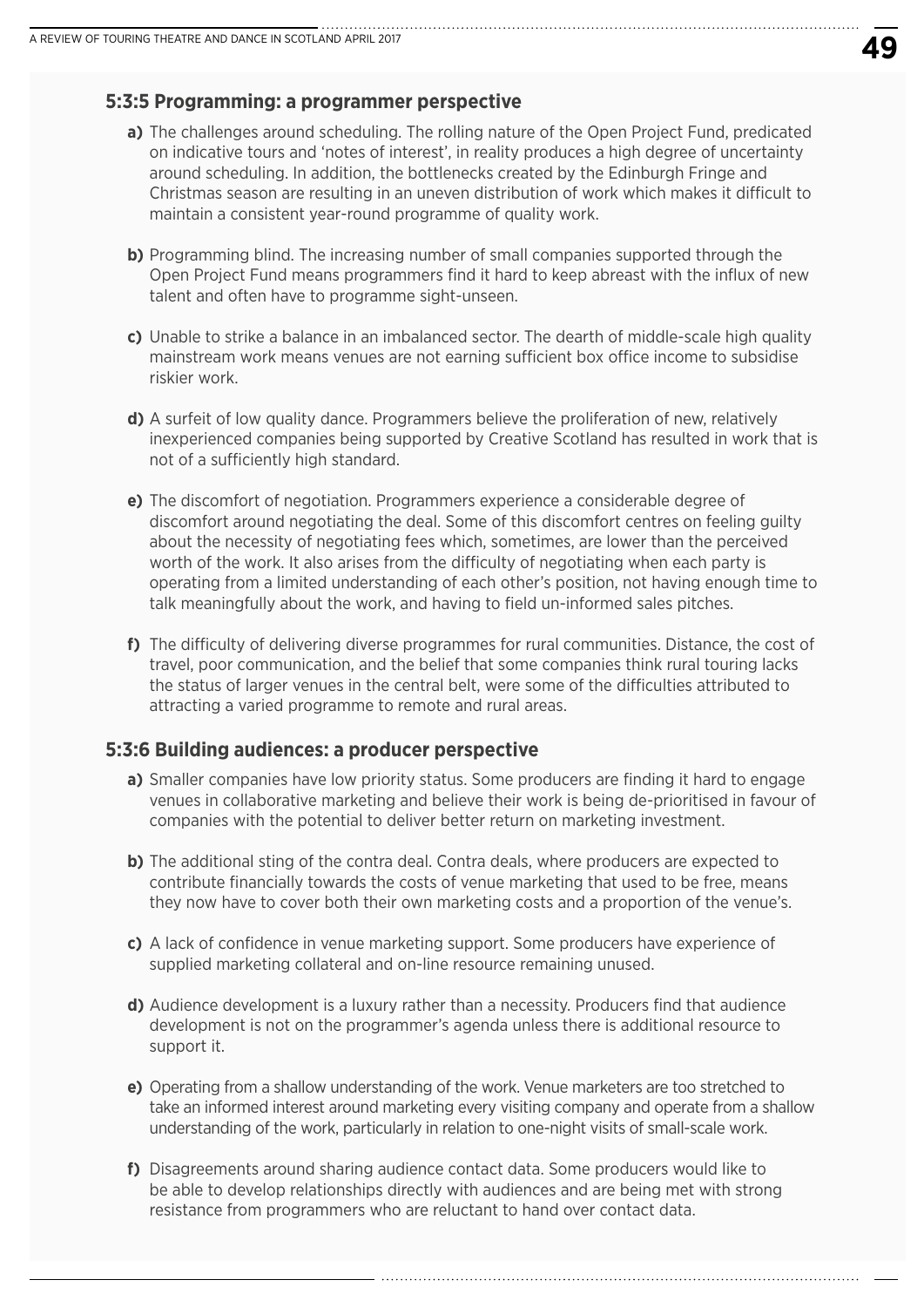#### **5:3:7 Building audiences: a programmer perspective**

- **a)** Marketing high volume programmes with limited resource. High volume programmes reduce venue's capacity to provide the tailored marketing support across a diverse programme of work, leading to marketing that can be generic. Tough decisions have to be made in relation to where spend is best allocated, meaning small-scale work can lose out. In addition, budget and staff reductions at civic venues, together with a perceived deskilling of marketing practice, dilutes the quality of marketing support for touring work.
- **b)** Programming as an audience development tool. Programmers shared examples of programming around national theme days and events, and creating their own festivals or distinct programming themes within a season, as a means to attract and develop new audiences. Some have committed relationships with specific companies in order to build audiences over time. This was more evident with RFO venues than civic venues and rural promoters.
- **c)** The variability of marketing support provided by producers. Programmers find that there is an expectation from some producers that, once they have supplied the core marketing collateral, all the marketing will be done for them, which is not always the case. The quality and usefulness of the support different producers offer is determined by the degree of skill and resource they have. Copy can often be written from an artistic perspective which then has to be 'decoded' by the venue marketing departments into a language audiences can understand.
- **d)** Operating from a shallow understanding of the audience and marketplace. Programmers admitted they have limited knowledge about their potential audiences and communities. Some also questioned the validity and effectiveness of the audience data they have.
- **e)** Disagreements around data sharing. Programmers and their marketing departments are unwilling to hand over audience contact data for reasons of data protection and their own self interests.

#### **5:3:8 Towards Success**

Participants made a number of recommendations around future priorities for the sector in Scotland:

- **a)** Fresh, brave thinking is required. Participants want brave thinking to navigate the changes they believe the sector needs to undergo.
- **b)** Work towards sector alignment around a shared vision. A shared vision, a re-commitment to the purpose and value of subsidised touring and clear success criteria that everyone can work to, criteria that aren't wholly predicated on income and audience numbers.
- **c)** Establish strategic funding priorities and mechanisms everyone can subscribe to. Review the current funding mechanism and how subsidy moves through the system. Develop clear funding priorities and ring fenced funding for touring. Take steps to ensure diversity of programme at RFO venues. Seek ways to better support risk, obtain best value from proven successful work and invest in artistic and skills development.
- **d)** Create a transparent funding mechanism that supports the best chance of a successful application.
- **e)** Do less, better. Establish a more intelligent use of resource by funding fewer touring companies, with a re-focus on artistic quality, audience development and reach.
- **f)** Greater industry dialogue and exchange. Introduce a sector-wide gathering (in addition to the Emporium and Early Dialogue Days), the focus of which will include strengthening shared purpose, fostering creative exchange and developing a more informed understanding of the whole touring ecosystem.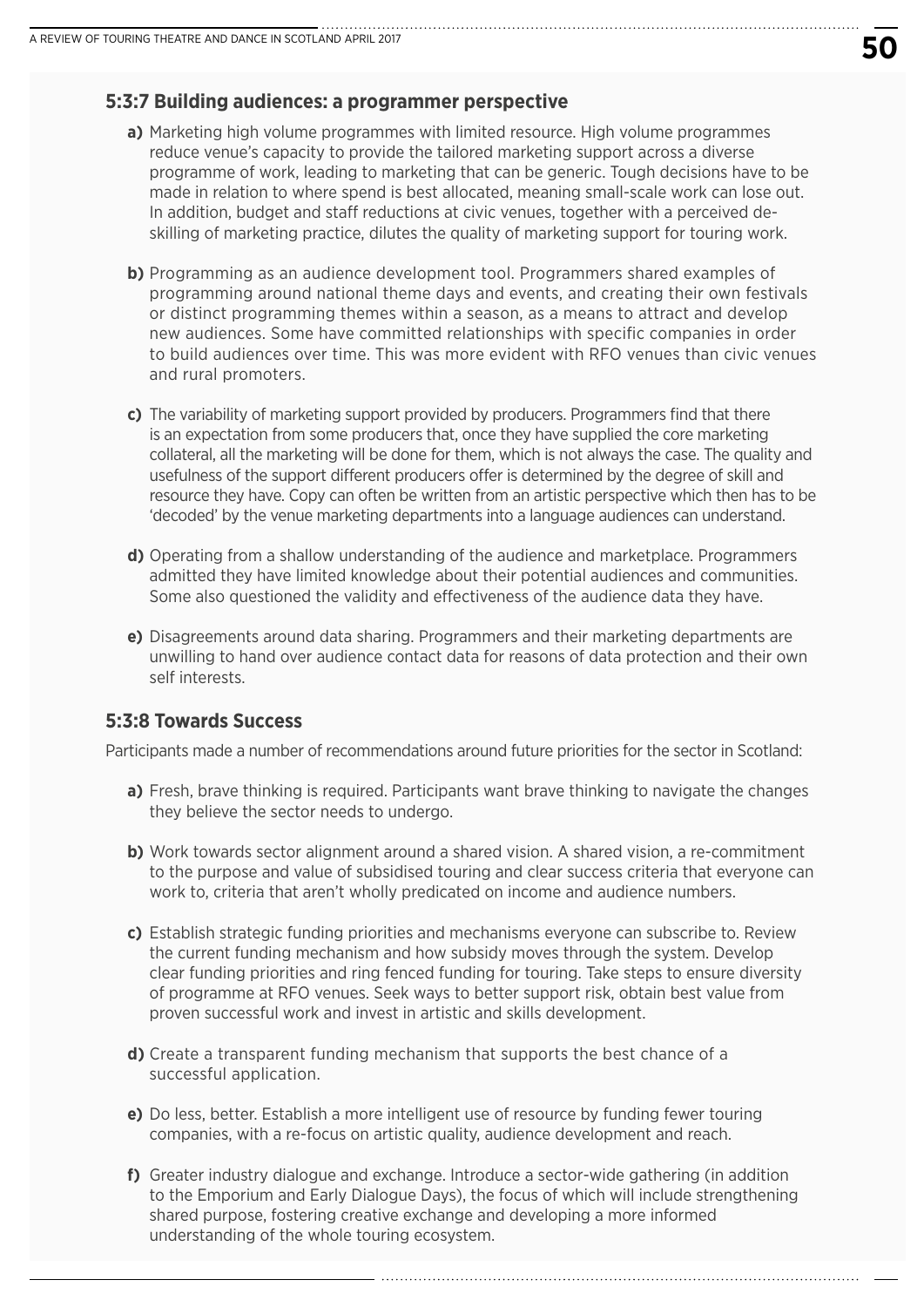- **g)** A centrally managed approach to showcasing work. Instigate seasonal showcases where multiple companies can share their work for programmers and allow them to see a critical mass of work in one go.
- **h)** Support deeper, more sustained audience engagement. Creative Scotland suggested an increased focus around audience engagement (e.g. socially engaged, participatory, place specific) to establish more meaningful relationships between audience, artists and programmers/promoters, deepen the impact of the work and build new audiences.
- **i)** We can work better together. Everyone believed there is need for improved communication, honesty and genuine exchange within the sector to foster more productive partnerships, mutual understanding and common purpose. Producers and programmers would work together around creative collaborations, shared investment and joint audience development and engagement activity. National touring companies would be funded to tour as part of the touring sector with the aim of building audiences for touring as a whole. Programmers work together to support touring through the creation of formal or informal consortia, as well as find ways to reduce touring costs.
- **j**) Investment in marketing and audience development. Engage marketing staff in internal programming discussions and invite them to industry events and showcases about the work being produced. Invite marketing staff to see the work and to meet the artists. Invest in marketing and audience development training. Support innovative audience development initiatives that bring fresh thinking and practice to the sector. Establish regional and national audience benchmarks around ticket sales and income, by genre and scale, to inform budgets and target setting. Increase scrutiny of marketing and audience development in funding bids.
- **k)** A centrally managed resource for tour booking. Create an authoritative and current resource that will streamline tour booking and aid communication between producers and programmers.

## **5:4 Strand 4: Literature and Practice Review**

### **5:4:1 Current public funding for touring across the UK is inconsistent**

There is an inconsistent picture across the UK in terms of the public funding of touring work.

#### **a) Strategic Funds**

Support for touring work differs across the UK's arts funding bodies. Arts Council Wales and Arts Council England are the only two to have ring fenced strategic touring funds. In Wales it demands geographic spread from large scale productions. In England it has a broader range of priorities.

Arts Council England's Strategic Touring Fund supports touring work, focusing on:

- areas where people have low engagement with the arts
- areas that rely on touring for much of their arts provision
- geographically isolated areas
- areas with a lack of local artists and arts organisations
- extending the reach of high-quality work by broadening the range of venues presenting it
- forging stronger relationships between audiences, promoters, programmers, artists and producers.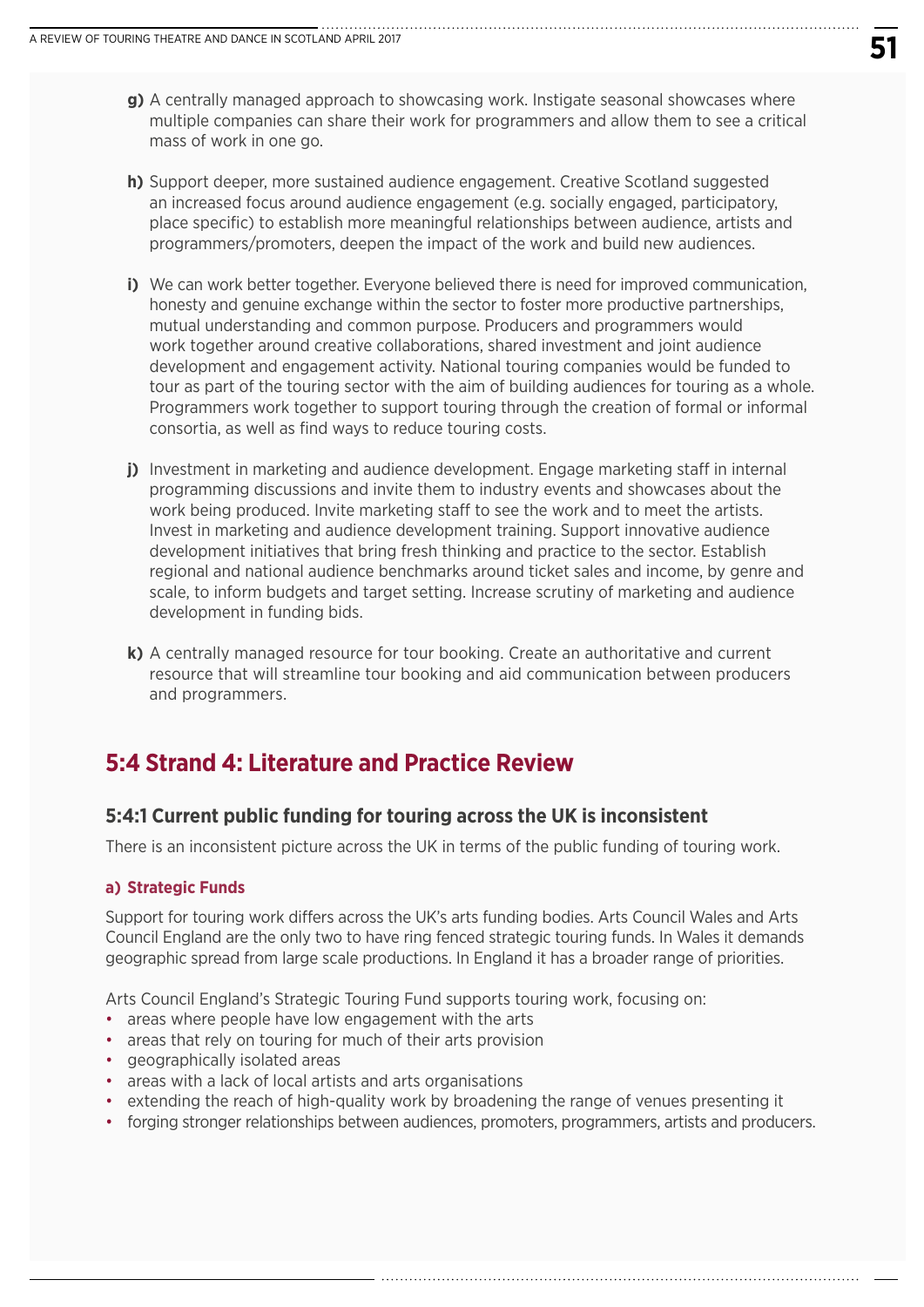#### **b) Length of terms of support**

There is long term support of 3-4 years for touring organisations across the UK, except in Northern Ireland and Wales, where the maximum term of support committed is one year. All areas offer short-term project funds on a tour-by-tour basis.

#### **c) Support for audience development varies**

The Arts Council of Wales is the only body with a distinct Audience Development fund. This supports activity which is additional to the requirements within project funding that they have robust audience development plans and a commitment to sustaining and developing audiences.

#### **d) Creative Scotland has no specific touring strategy**

Grant applicants have less clarity on explicit priorities for touring work from Creative Scotland than previously. Neither Regularly Funded Organisations nor Open Project Fund guidelines clearly set out strategic priorities relating to touring work beyond the aims in 10 year plan. Guidance for OPF is limited to a short information sheet and there are no specific Creative Scotland regarding reach, distribution, balance of genre, or priorities for 'new' over classic and remounts of work.

When compared to Scottish Art's Council's touring strategy, the information guidelines available from Creative Scotland are minimal and not specific to touring.

#### **5:4:2 How does touring in Scotland now compare with other models?**

#### **a) Networks in Scotland**

There are five key touring networks operating in Scotland - Arts nan Eilean in the Western Isles, the Touring Network in the Highlands and North of Scotland, North East Arts Touring, Dumfries and Galloway Arts Festival and Borders Live Touring.

All have similar aims:

- to support local promoters to take work, and to book more adventurous and diverse programming
- to coordinate touring shows across geographical areas
- to bring work to audiences who wouldn't otherwise have access
- to support producing companies to tour widely.

There are key variations in funding and delivery models of the touring networks including practice around fee structures for producers, how they recoup income from box office and the timescales for producers to take part in their touring schemes.

#### **b) Precarity**

North East Arts Touring and The Touring Network are the most established schemes and deliver opportunities for promoters to develop, and youth promoter schemes alongside the main programme. They are both Regularly Funded Organisations.

The other schemes are funded by Creative Scotland through Open Project Funds and in some cases by Local Authority support. They are at risk of discontinuing, not necessarily because of lack of funding opportunities, but where the organisations involved do not prioritise the network activity. They may have other priorities in terms of applications they are making or when planning how to direct their energy.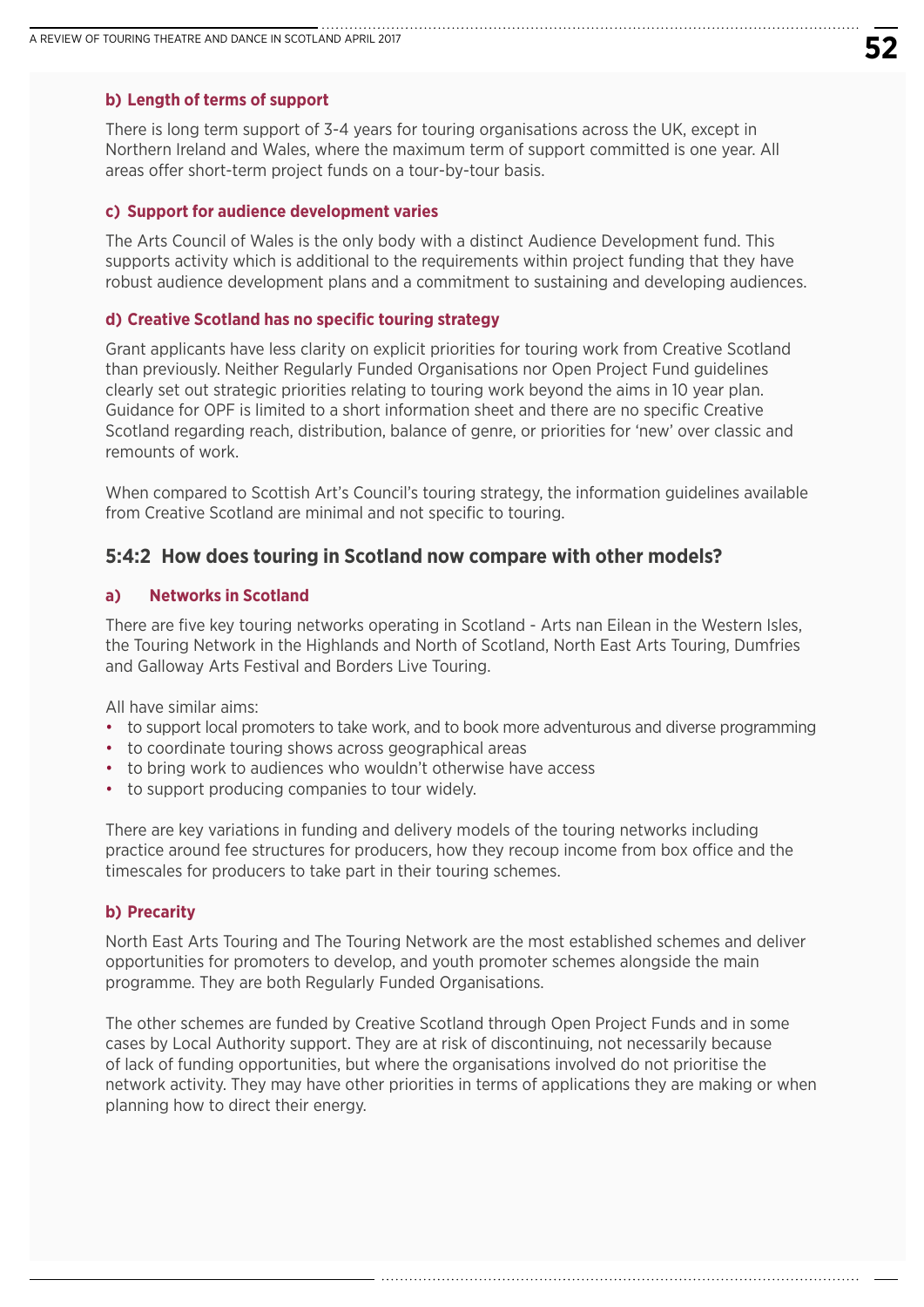### **5:4:3 Has the touring environment changed?**

#### **a) The issues facing dance and theatre touring are still pressing**

 There appears to have been little progress in the way touring happens and many of the issues facing dance and theatre touring raised in Creative Scotland's **[Theatre Sector Review](http://www.creativescotland.com/resources/our-publications/sector-reviews/theatre-sector-review)**, undertaken by Christine Hamilton in 2012 remain constant, such as the seasonal bottleneck of work, the feast or famine cycle of availability, and the struggle to spread risk evenly between programmers and producers. There is also continued reporting of under-provision of mainstream work which was identified in John Stalkers' Commercial Theatre Report 2012.

#### **b) Funding has changed**

 There have been significant changes in the landscape in recent years in Scotland. These include the move away from art form specific funding, and the subsequent move away from touring-specific support. This removed the clarity of information regarding funding priorities and objectives regarding touring work for grant applicants.

 Creative Scotland discussed proposals for a strategic touring fund in early 2013, but it was not progressed by the sector.

 There has been a 20% reduction in Local Authority support for Cultural and Heritage Services which has had huge impact on Local Authority venues, and their ability to programme touring productions.

#### **c) Balance of risk is still a concern**

 Based on the literature there is little evidence of change in the balance of risk between programmer and producer. The **[Dance Sector Review](http://www.creativescotland.com/resources/our-publications/sector-reviews/dance-sector-review)** and Theatre Sector Review 2012 both highlighted the issue, typified in a perceived decrease in guaranteed fees for productions and more box office split arrangements.

#### **d) New networks of support are available**

 There have been new organisations welcomed to the network of supporting agencies with the addition of Dumfries and Galloway Arts Festival, Glasgow Arts Community Touring and Borders Live Touring to the touring networks. These are expanding the provision of help for local promoters who want to bring shows to their area, and also supporting touring companies who are keen to get their work out to audiences.

### **5:4:4 Other models of working**

There appears to be scope for other models of working that move away from reliance on public funding.

**a)** There are opportunities for subsidised and commercial theatre to work together, with models based on return on investment, and further exploitation of successful work.

 It may be possible to get commercial producers to take on the 'second life' touring of work where a production has shown box office success; or to invest up front in the original production of work with a view to lucrative West End or large scale touring transfers.

- **b)** Consortium working models are a positive way of working collectively Consortia allow organisations to come together to pool their resources and share the risk of touring. They can:
	- build around a shared scale of operation
	- build around a shared interest in the genre they are working in
	- attract international or interesting work through a critical mass of dates they are able to offer, or through a geographical cluster of dates
	- work through organisations to mutually benefit marketing, technical and outreach departments with shared collateral and resources.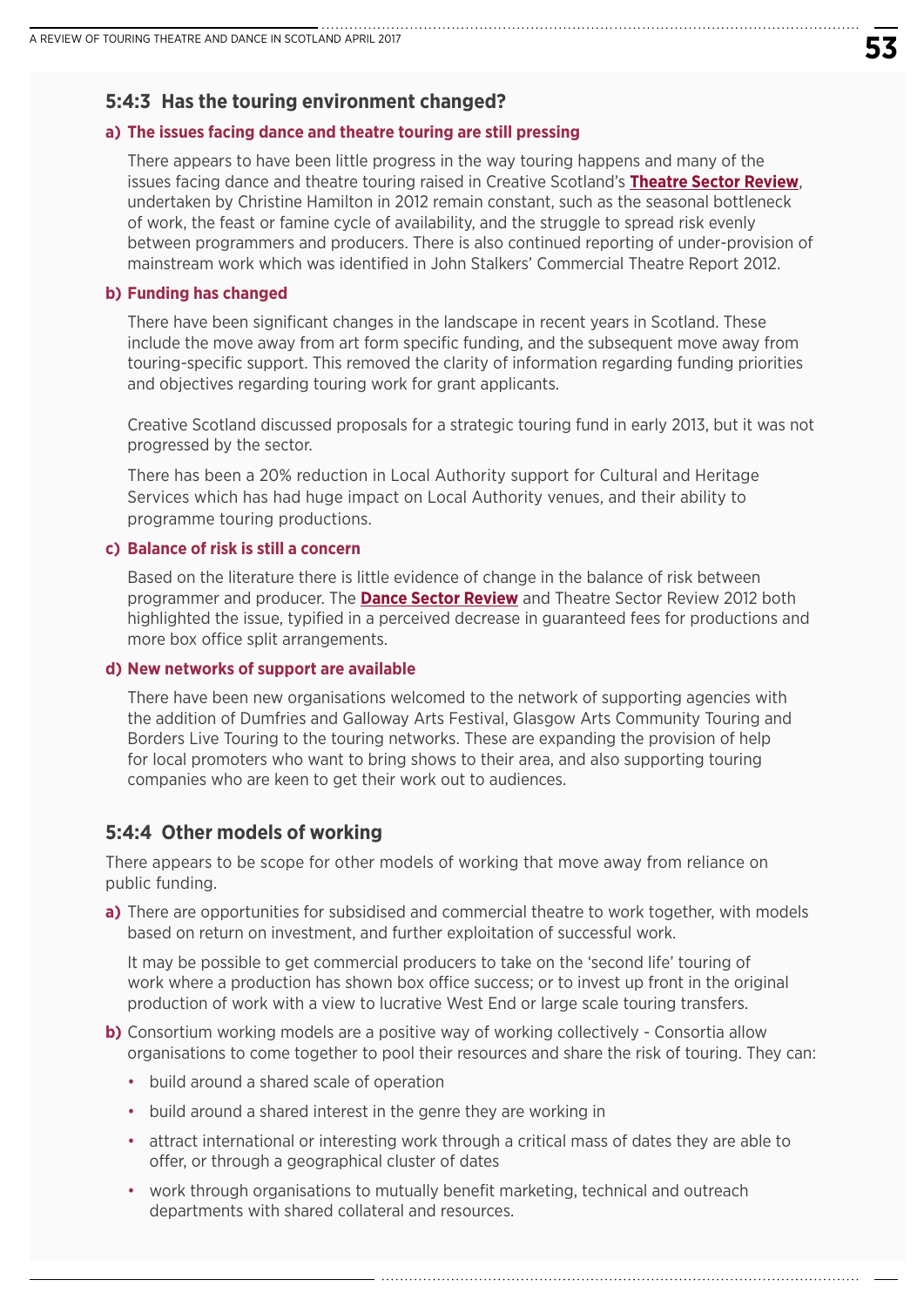**c)** Charitable Trusts are funding touring consortia - There are opportunities to look outside public funding for financial support for strategic touring initiatives. In the UK, Charitable Trusts are supporting touring consortia and networks in order to address social equality issues and strategically reach audiences who have a lack of provision in their local area.

 The Farnham Maltings Greenhouse Programme and Battersea Arts Centre's Collaborative Touring Network both receive substantial support from trusts. These programmes enjoy a clear alignment of values and purpose which is socially impactful, audience focussed, and has a strong socially engaged agenda.

#### **5:4:5 There are examples of good practice to learn from**

Across the UK there are examples of successful touring supported by public funding and trusts, pooled resources, deep audience engagement programmes and networked systems of data sharing.

#### **a) Touring consortia working for common goals**

 There exist several examples of consortia or networks pooling resources to tour work across specific regions or to targeted audiences.

 These include large theatres working together to amplify their buying power and consortia of shared interests developing genres. These consortia build capacity, skills and expertise in their own organisations and artforms.

#### **b) Strategic touring funds are useful**

 The support of strategic funds allows networks to examine gaps in provision and to address these. Particularly in England and Wales, there are examples of those funds addressing gaps in provision and access. The dance sector is particularly employing planned strategies to reach audiences.

#### **c) Using longer runs and residencies to make work to tour creates more meaningful encounters**

Developing deeper engagement with locals and longer stays in communities allows companies to create work with specific local context which has a deep relevance, and which resonates with and attracts new audiences.

 Deeper local engagement - There are positive advantages for audiences where companies adopt a slower rate of touring with a deeper local engagement. Both Fevered Sleep (England) and Performing Lines (Australia) have set examples of ways of working which more deeply engage with the areas they visit, by spending more time in the local venues and hosting workshops and activities with communities over a period of time. Particularly for dance, this helps in finding points of relevance and opportunities for participation that don't rely on an understanding of dance or predisposition towards attending.

#### **Audience development through residencies**

 Hosting a producing company within a venue to make work that will then tour, is one method of creating work around a venue's audience. Both Battersea Art Centre's Collaborative Touring Network and Creu Cymru's Dance Buddy employ this method. Artists and audience build their relationship with the work and then share it in the wider world, creating work with specific local context which has a deep relevance, and which resonates with and attracts new audiences.

#### **d) Very little is shared about the methods venues use to approach programming**

 There is very little written or shared about the process of putting a season together for venues, leading to a lack of understanding which can disadvantage everyone involved in tour booking conversations.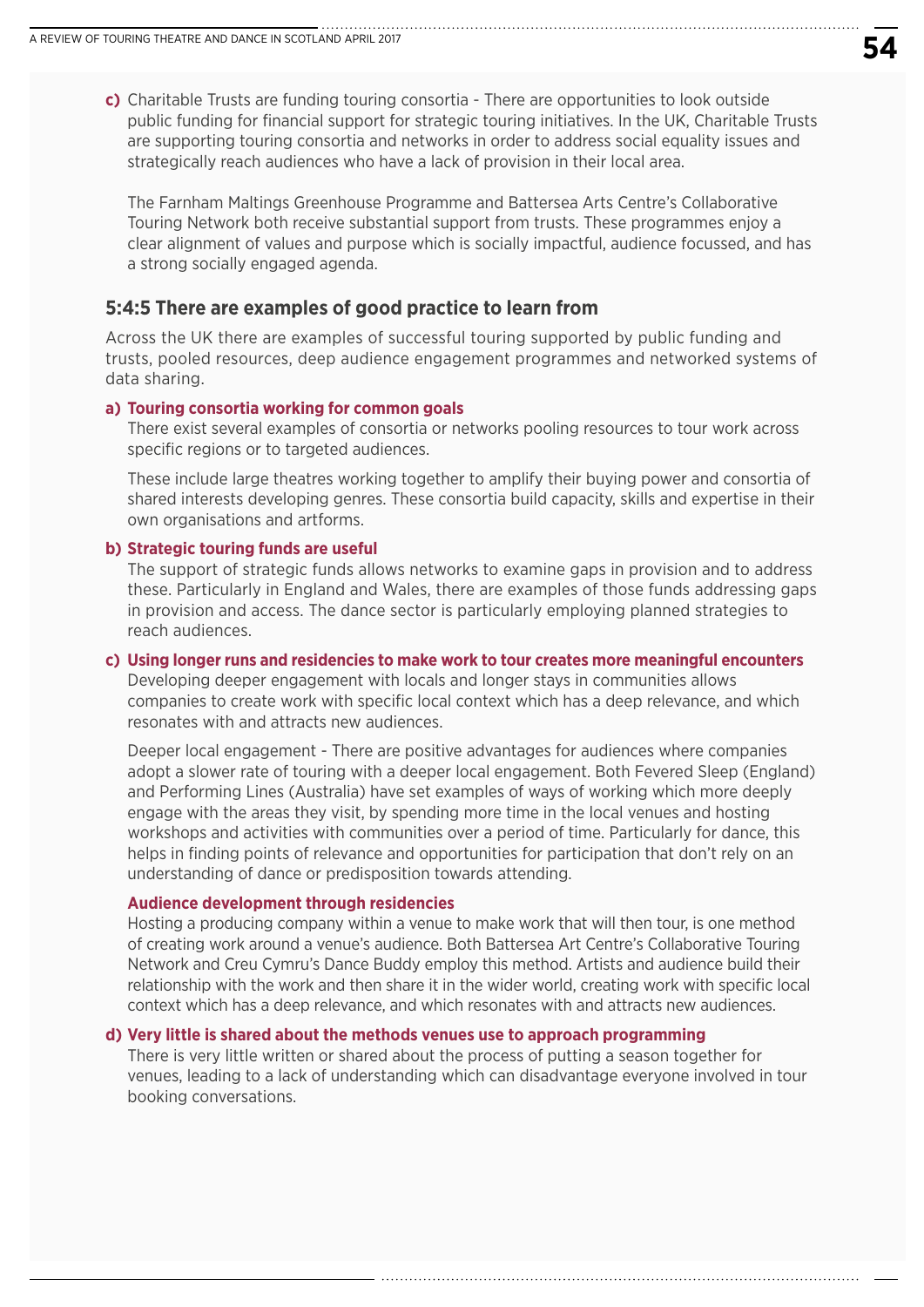#### **e) Good practice in sharing audience analysis**

The Audience Agency's Show Stats system in England is working to address the reporting needs of touring organisations, allowing them to access demographic information about their audiences, and to develop a shared language with the venues. This will contribute to more meaningful conversations about markets and audience development for touring productions.

#### **5:4:6 International models of working**

There are interesting international models of developing relationships with audience, selling shows, getting work out of the cities across a country and supporting work to tour in an economically viable way.

#### **a) Slow touring with local engagement**

 Australia's call for slow touring and deeper engagement with local communities has led to some successful experiments in audience development. Spending time in a town and working with groups to explore the themes of the performance beforehand, really engaged the audience for Shiver. Whilst the tour was contemporary dance, the workshops were not exclusively so, focussing on the thematiCreative Scotland of the work, loss, to create authentic points of resonance between audience and art irrespective of form.

#### **b) Varieties of showcasing and pitching possibilities**

 There are exciting variations available in the way performances are pitched to programmers and promoters, and the stages they are at when those conversations take place. There seems to be a healthy variety and range of opportunities to start those conversations in Western Australia.

#### **c) Joined up dance touring with full recovery fees**

 Over 10 years, Sweden's Dancenet has successfully taken touring dance out of the cities and spread it right across the regions and towns of Sweden. They promote meetings across all levels of their member and partner organisations, including technical staff and marketers to discuss the programmes. They pay full cost recovery fees to the touring companies, which supports economically viable tours.

#### **d) Economically viable touring**

 Denmark's Touring Network offers a full cost recovery approach to paying producers fees. Once accepted into the curated programme, producers are able to tour with confidence that they can afford it.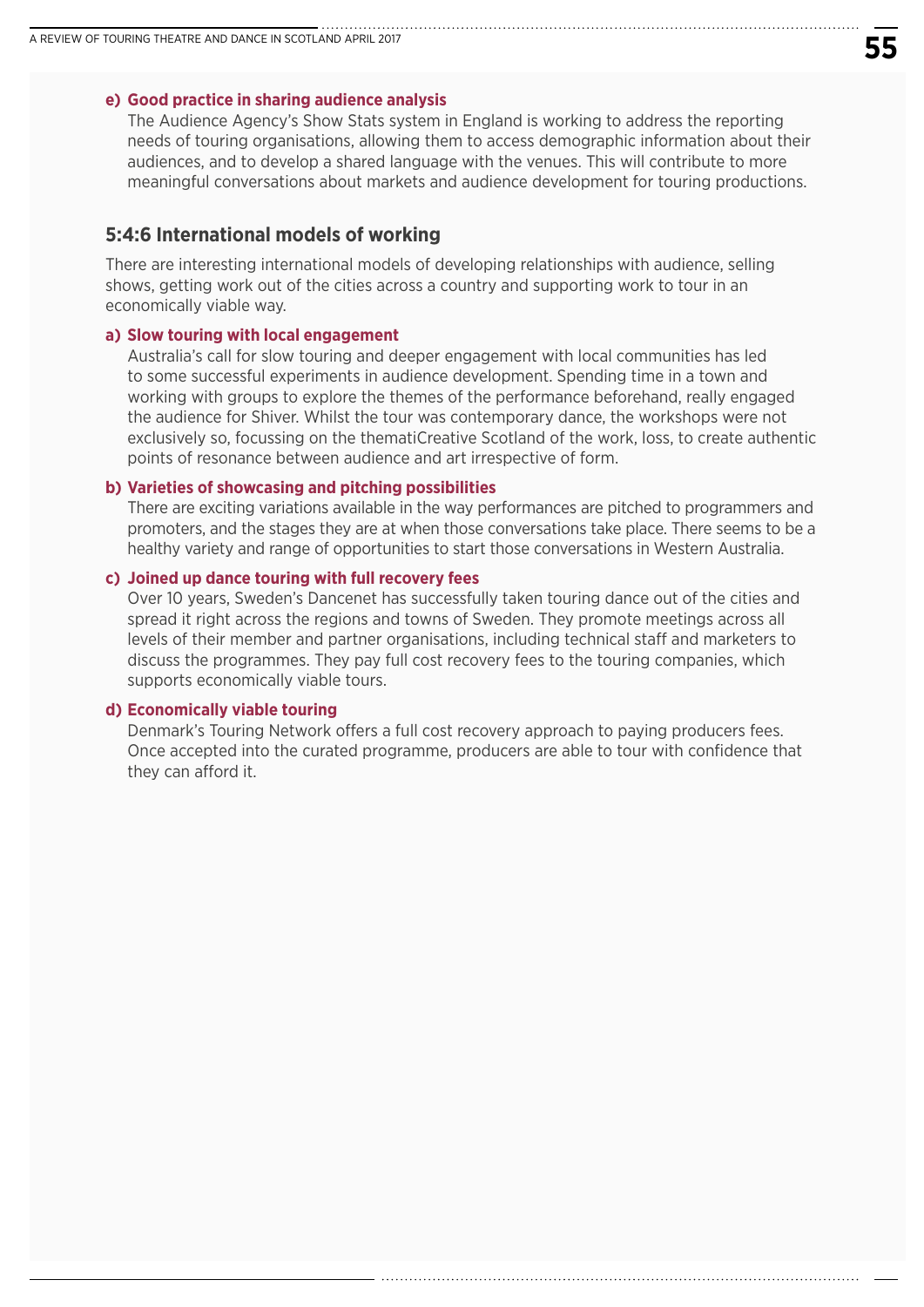# Appendix 1: Focus Group Participants

## **Venues and Programmers**

Mari Binnie Glasgow Life Liam Sinclair **Byre Theatre** Linda Crooks Traverse Evan Henderson **Arts in Fife** Roz Bell Eden Court Jan Harrison Birnham Arts

# **Producers**

Belinda McElhinney Barrowland Ballet Susan Hay Marc Brew Catriona Tyre Cat Tyre Alice McGrath Red Bridge Arts Janet Coulson Firebrand Michael Emans Rapture David Hutchinson Sell A Door Joan Cleville Joan Cleville Dance Robert Softley Gale Birds of Paradise Rebecca Davies Stellar Quines Ewan Downie Company of Wolves Louise Gilmour-Wills Catherine Wheels Verity Leigh Magnetic North

Vicktoria Begg Dundee Rep Theatre Peter Renwick **Dumfries and Galloway Arts Festival** Ben Torrie Aberdeen Performing Arts Christine Martin Paisely Arts Centre Jo Mclean The Touring Network Emyr Bell North East Arts Touring Julie Ellen Macrobert Arts Centre Jackie Shearer Beacon Arts Centre

Eileen O'Reilly National Theatre of Scotland Aiyana DArcangelo Scottish Dance Theatre

# **Federation of Scottish Theatre**

Jon Morgan **Former Director** 

# **Creative Scotland**

Laura Mackenzie-Stuart Head of Theatre Laura Cameron-Lewis Head of Dance Lulu Johnston Dance Officer

Lorna Duguid Multi-Artform Manager